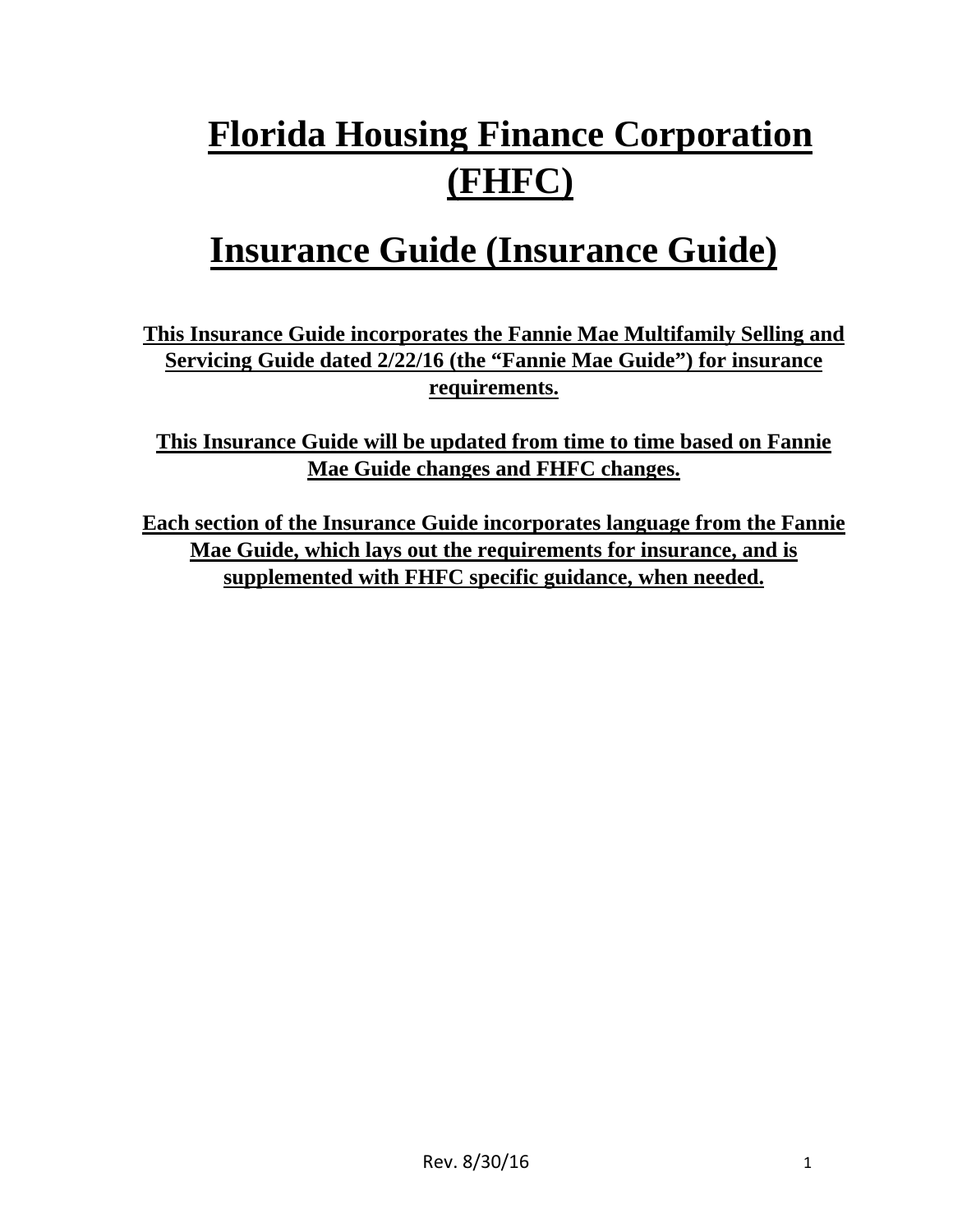### **Table of Contents**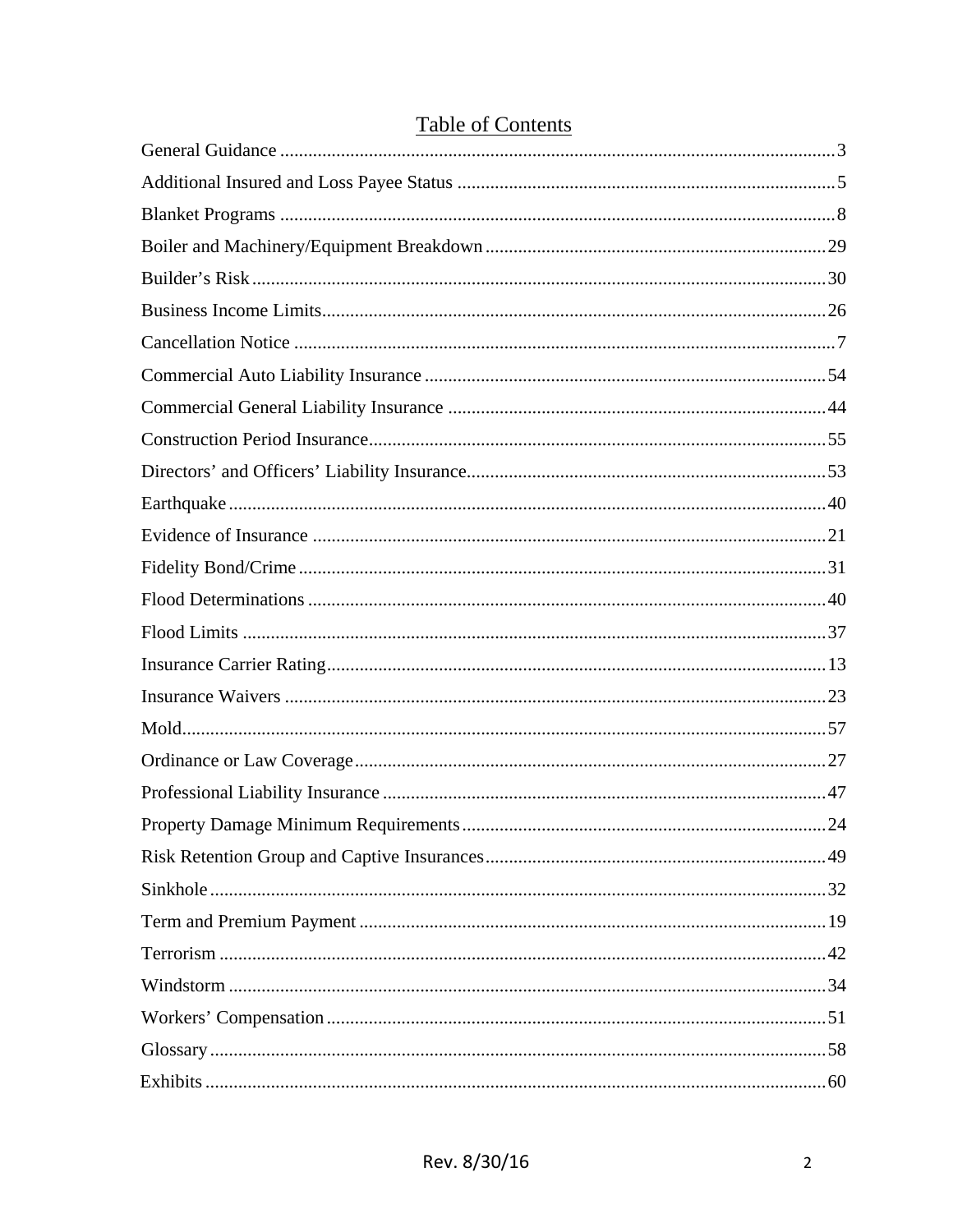### General Guidance

#### **Applicability of Insurance Guide**

The general intent behind insurance applicability is to recognize that the lending/investing party at greatest financial risk or holding a superior lien position must take on the responsibility for determining the criteria for and maintenance of adequate insurance on the development.

The Insurance Guide applies to the following types of funding awards:

- Guarantee Program
- SAIL or HOME when in first mortgage position regardless of other funding awards
- Other transactions, such as, but not limited to, Homeless, Developmentally Disabled, Demonstration (Demo) and Predevelopment Loan Program (PLP) when using any type of FHFC resource, when in first mortgage position.
- Mortgage Revenue Bonds, when in first mortgage position without Low Income Housing Tax Credits (LIHTC), a credit enhancer, private placement purchaser, or other similar bond insurer/holder.

The Insurance Guide **does not apply** to the following types of funding awards (FHFC and its contracted servicers accept no responsibility for determining the criteria for, addressing or monitoring the insurance on these properties):

- FHFC resources, e.g. SAIL, when subordinate to first mortgage (unless otherwise stated in the loan documents)
- 9% LIHTC
- Mortgage Revenue Bonds (FHFC or "Local") with 4% LIHTC

#### **Requirement**

Based on the applicability criteria stated above, transactions awarded FHFC resources from Request For Applications (RFA's) issued during or after September 2016 are governed by the Insurance Guide, which may be amended from time to time. RFA or competitive solicitation documents, including transaction documents, will include insurance language consistent with the governing criteria.

For developments awarded funding through the RFA process containing insurance language that does not reference the Fannie Mae Guide and/or the Insurance Guide, the RFA language will govern the insurance requirements.

Noncompliance with the insurance criteria will result in the development being in default. Consequences for noncompliance/default apply to the Borrower, Principals, Key Principals and Affiliates, as defined herein, as well as Principals, Applicant, Affiliate, Developer, Financial Beneficiary and General Contractor, as defined in Rule Chapter 67 F.A.C. and amended from time to time, and can include, but are not limited to: penalty assessments; a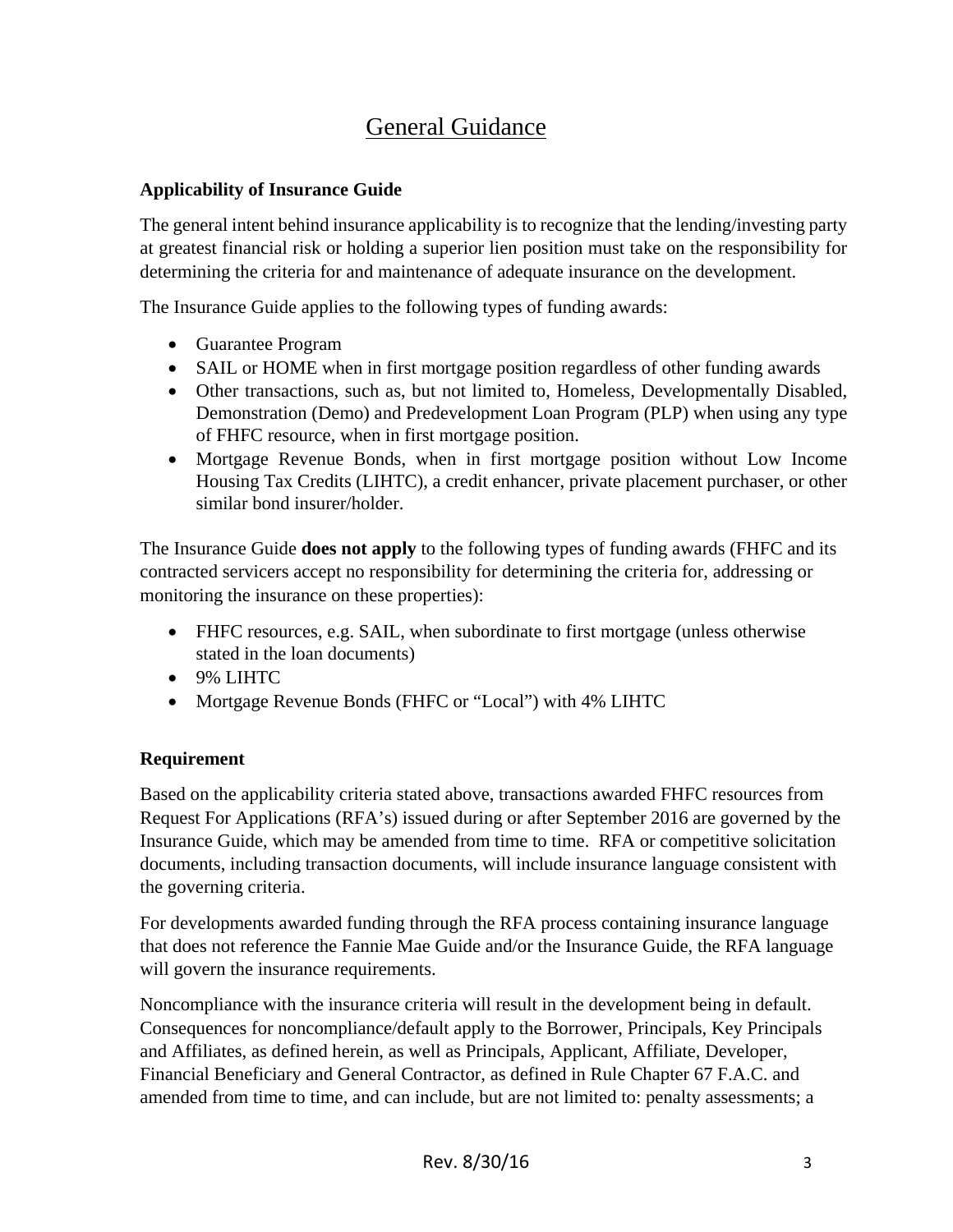processing fee; a premium for force-placed insurance; an impact on the award of future allocations; and/or delayed/suspended closings and /or financing modifications. Noncompliance includes refusal by the borrower and/or their insurance representative(s) to provide any and all insurance documents requested by the Servicer and/or FHFC.

#### **Guidance for the Servicers**

1. In each place the Fannie Guide uses the word "lender", for FHFC purposes insert the word "servicer".

2. In determining insurance coverage adequacy and compliance for **all** properties assigned to them, the Servicers are expected to follow this Insurance Guide, the transaction documents, the rules in effect at the time of the transaction, and any additional guidance provided by FHFC.

3. The Insurance Guide provides for waivers under certain narrow circumstances. If allowed, the supporting documentation for a waiver request is articulated in the Insurance Guide under each topic. If allowed, a waiver request may be submitted to FHFC for consideration. Under the narrow circumstances identified in the Insurance Guide, a written request for a waiver may be submitted by the borrower to the Servicer. The waiver request form is attached to this Insurance Guide as Exhibit A. For any waiver submitted by the borrower, the Servicer is expected to refer to the Insurance Guide for instruction on how to proceed with the waiver request. The Servicer should not submit to FHFC waiver requests that fall outside the narrow confines of the Insurance Guide. If such waiver requests are submitted to FHFC, they will be returned to the Servicer for return to the borrower. FHFC expects the Servicer to assess the completeness and applicability of the borrower's documentation supporting the waiver request before submitting it to FHFC. Incomplete or inadequate support for a waiver request will result in the waiver being denied and returned to the Servicer.

#### **Waivers**

A general waiver request form is attached to this Insurance Guide as Exhibit A. The waiver form, along with borrower request, Servicer recommendation and supporting information should be submitted to FHFC via email at InsuranceGroup@floridahousing.org. FHFC's waiver process includes timely staff review; the conclusions of which will be documented in writing and provided to the servicer and the borrower requesting the waiver.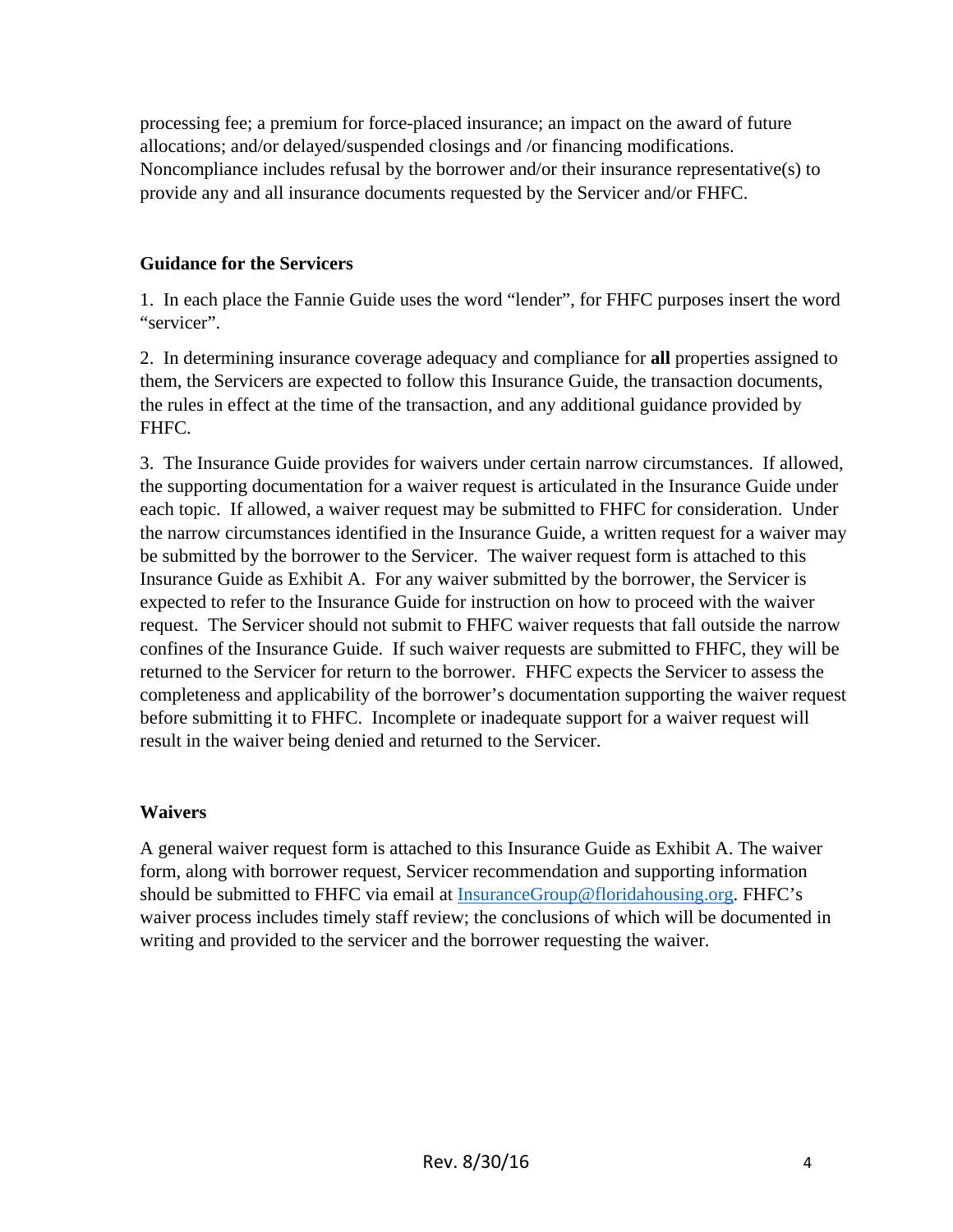### Additional Insured and Loss Payee Status **Fannie Mae Guide Language:**

### **Section 322. Property and Liability Insurance (02/22/16)**

#### **Section 322.01 General Insurance Requirements – Applies to All Policies**

#### **322.01 A. General**

Fannie Mae requires each Property to be covered by Property and Liability Insurance for the life of the Mortgage Loan. All capitalized terms or acronyms for insurance forms and policies refer to Insurance Services Office ("ISO") forms and policies or their equivalent, and other capitalized terms and acronyms used throughout this Chapter have standard insurance industry meanings. The Borrower must be listed as a named insured on the policy. If the Borrower fails to maintain all required insurance coverage on a Property securing a Mortgage Loan, the Loan Documents authorize the use of Lender-placed insurance at the Borrower's expense. The Lender must be able at all times to promptly provide all required insurance coverage in the event that the Borrower fails to do so. Policies covering Properties securing a Mortgage Loan must comply with all of the following provisions.

- Policies must be written on a per occurrence basis except for Earthquake and Professional Liability coverage, which may be written on a "claims made" basis.
- Policies must name Fannie Mae as "Additional Insured" on General Liability and Excess/Umbrella policies. Blanket endorsements are acceptable as long as Fannie Mae is insured, and Terms and Conditions of coverage endorsement does not reduce, limit, or exclude coverage as required by this Section 322.
- Property policies must contain a mortgagee clause and loss payable clause acceptable to Fannie Mae. An acceptable mortgagee clause would be:

Fannie Mae, its successors and/or assigns, as their interest may appear c/o [Lender Name] Lender's Street Address or PO Box Lender's City, State and Zip Code

### **FHFC Guidance:**

Policies must name Florida Housing as additional insured on General Liability and Excess/Umbrella policies.

Mortgage clause and loss payable clause should be: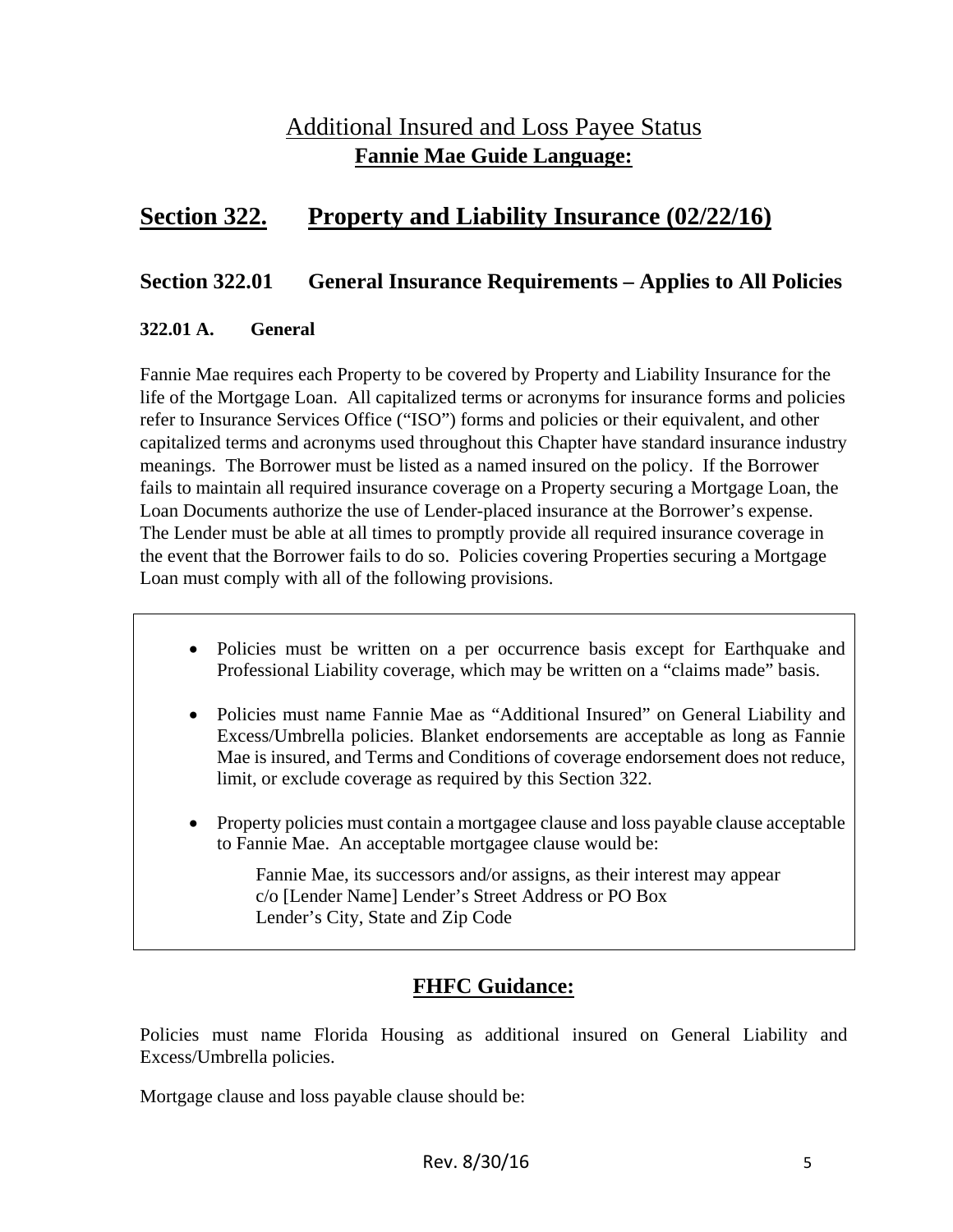Florida Housing Finance Corporation, its successors and/or assigns, as their interests may appear c/o [Servicer name] [Servicer address]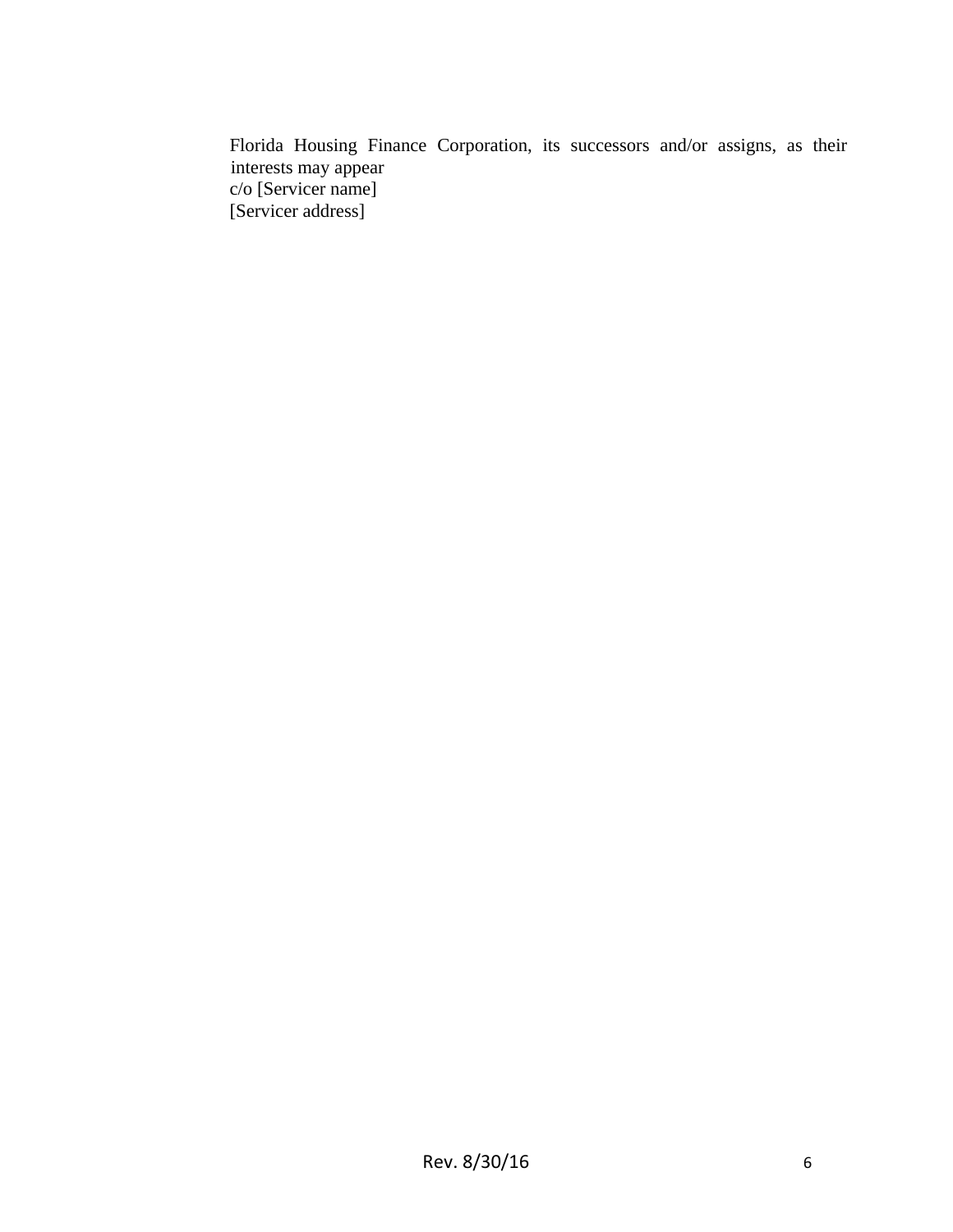### Cancellation Notice **Fannie Mae Guide Language:**

### **Section 322. Property and Liability Insurance (02/22/16)**

#### **Section 322.01 General Insurance Requirements – Applies to All Policies**

#### **322.01 A. General**

- Policies must have a cancellation provision requiring the carrier to notify the "Mortgagee and/or Additional Insured" at least 30 days in advance of policy cancellation by the insurance carrier for any reason other than non-payment of premium.
	- Policies must include a cancellation provision that provides for at least a 10 day written notification for non-payment of premium.

### **FHFC Guidance:**

Cancellation notice is no longer provided via the certificate of insurance/evidence of property insurance forms and **must be endorsed** on policies. Note the exception for General Liability coverage described in section 322.04.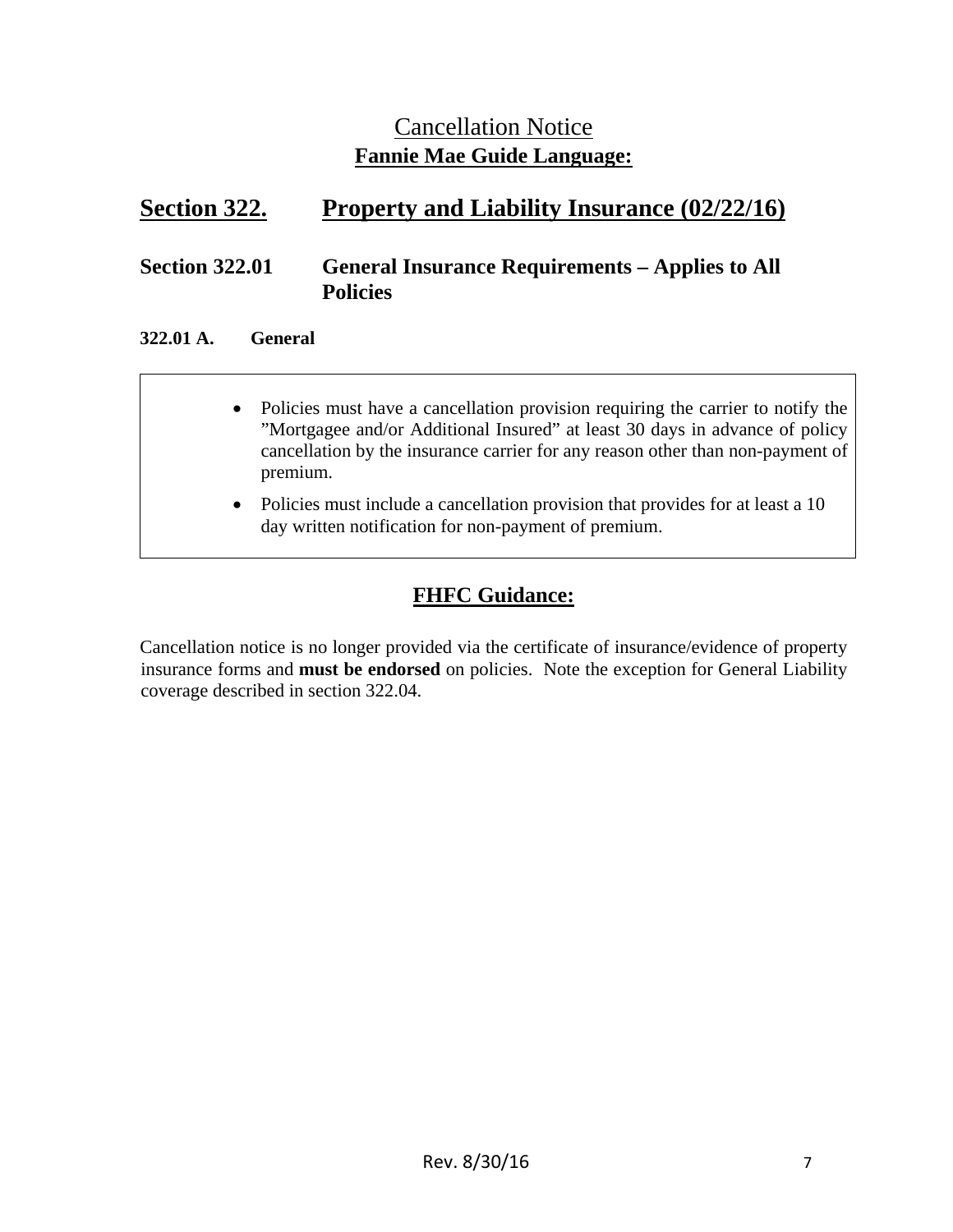### Blanket Programs **Fannie Mae Guide Language:**

### **Section 322. Property and Liability Insurance (02/22/16)**

#### **Section 322.01 General Insurance Requirements – Applies to All Policies**

#### **322.01 B. Blanket and Other Policies Covering More Than One Property**

Use of a blanket Policy (or policies) or multiple property policy (or policies) covering the Property and General/Excess/Umbrella/Professional Liability of the Borrower is acceptable, provided that the Lender's analysis shows:

- the policy provides the same or better insurance coverage as a single property insurance policy;
- the Property is listed and identified in the policy or associated schedules;
- the policy complies with all other applicable requirements contained in this Section; and
- all insured properties covered by the policy either:
	- have common ownership with the Borrower, or with a Key Principal, Principal or Affiliate of the Borrower; or
	- are managed by the same property management company.

The term "Blanket Policy" includes the following:

- Blanket policies;
- Blanket programs;
- Master policies;
- Master programs;
- First loss limit policies;
- First loss policies;
- Shared limit policies;
- Property programs;
- Pooled programs;
- Pooled insurance;
- Layered program; or
- Other similar insurance programs where multiple property locations are insured under one policy.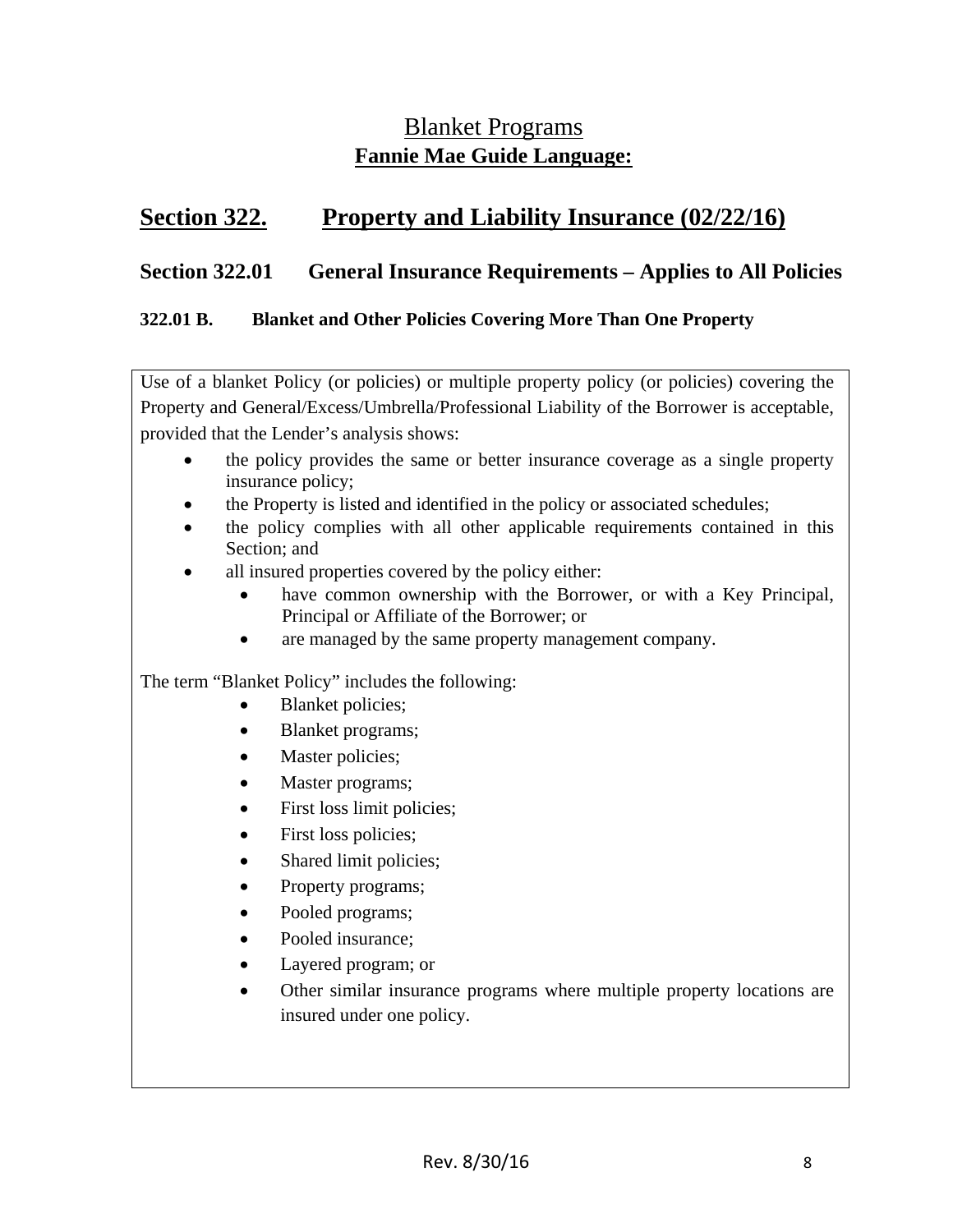The Lender must review the insurable values and location of all the properties insured by the Blanket Policy to ensure compliance with the insurance requirements of the Guide. The Lenders must also evaluate the concentration of property and liability exposure of all the insured properties covered by the Blanket Policy when assessing the adequacy of insurance, paying particular attention to concentration when evaluating catastrophic coverage.

Often Blanket Policy limits will be less than 100% of the total insurable value of the properties insured by the policy. This is acceptable when there are high limits and geographic dispersion. When there is a high catastrophic exposure in a geographically concentrated area, the Lender may determine that the coverage is not adequate. When this occurs, the Borrower must obtain additional coverage or a waiver request must be submitted to Fannie Mae. The Lender's evaluation with recommendation(s), cost of compliant coverage and compelling reasons to approve must accompany the waiver request.

The Lender is responsible for determining whether the Blanket Policy meets the requirements of the Guide. This determination, along with all supporting evidence, must be documented in the Lender's underwriting and/or Servicing File. Fannie Mae may audit these files from time to time.

### **FHFC Guidance:**

Three-step review process for the Servicer:

#### **Step 1:** Is insurance program a Blanket Program?

Fannie Mae (FM) defines a Blanket Insurance Program as an Insurance Program that provides coverage for the Property and for other locations.

A "no" check on the ACORD 28 Evidence of Property Form **does not** indicate that the Property is the only location covered on the program because the insurance industry definition of "blanket" and the FM definition are not the same.

**Step 2** – Are requirements in first four bullets in the Fannie Mae Guide met?

 **the policy provides the same or better insurance coverage as a single property insurance policy;** 

To comply with this bullet, "same or better insurance coverage as a single property insurance policy" requires making sure the Insurance Program complies with all other requirements in the Insurance Guide. Servicers should check all coverages of program as if it were not a blanket.

**the Property is listed and identified in the policy or associated schedules;**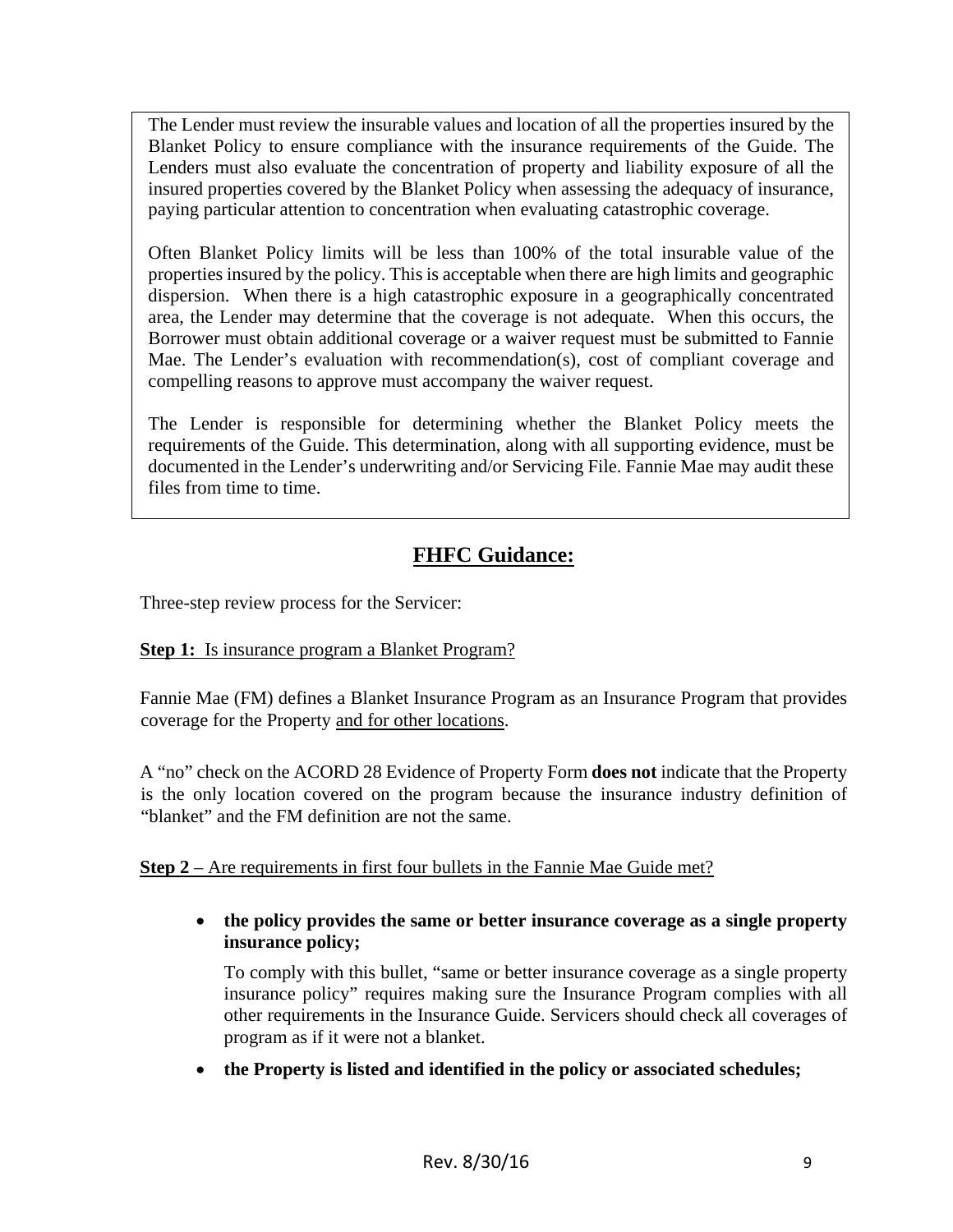Borrowers must provide complete and detailed schedules that include the Property. This is required to confirm that "the Property is listed and identified in the policy or associated schedules." Schedules with addresses and values for all locations are required in Step 3 also.

 **the policy complies with all other applicable requirements contained in this Section; and** 

For this bullet, the non-Blanket Program coverage checklist should suffice.

- **all insured properties covered by the policy either:** 
	- o have common ownership with the Borrower, or with a Key Principal, Principal or Affiliate of the Borrower; or
	- o are managed by the same property management company.

See 322.01.C.

#### **Step 3** – Review the locations to determine if "there are high limits and geographic dispersion."

Note that while Windstorm will be most common, other property insurance coverages may also need to be addressed here, such as Flood, Ordinance or Law and Sinkhole. For Flood, Ordinance or Law and Sinkhole coverage, if these are insured on a Blanket Policy (the Property is covered and other locations are also covered) and one per occurrence sublimit applies to these coverages, then the "high limits and geographic dispersion" evaluation will need to apply to each of these coverages.

In order to begin Step 3, the Borrower must provide a schedule of all locations on the insurance program. This schedule must include:

- Address of all locations
- Total insured values by location
- Total amount of insurance purchased

The following guidance for blanket insurance policies is provided to help the Servicer determine the adequacy and/or compliance of subject FHFC properties as they perform their servicing responsibilities.

- a. Require the broker provide the PML/Catastrophe study used to underwrite the development's insurance.
- b. Require the borrower submit the insurance policy, including a complete valuation list of all properties (prepared by the insurance broker/agent) covered under the blanket policy showing each property's insurable value (as described in 322.02A) and location with the FHFC-funded properties clearly identified. Review the list for aggregate portfolio insurable value, as well as the location of properties to determine geographical dispersion (i.e., avoid geographical concentrations of risk).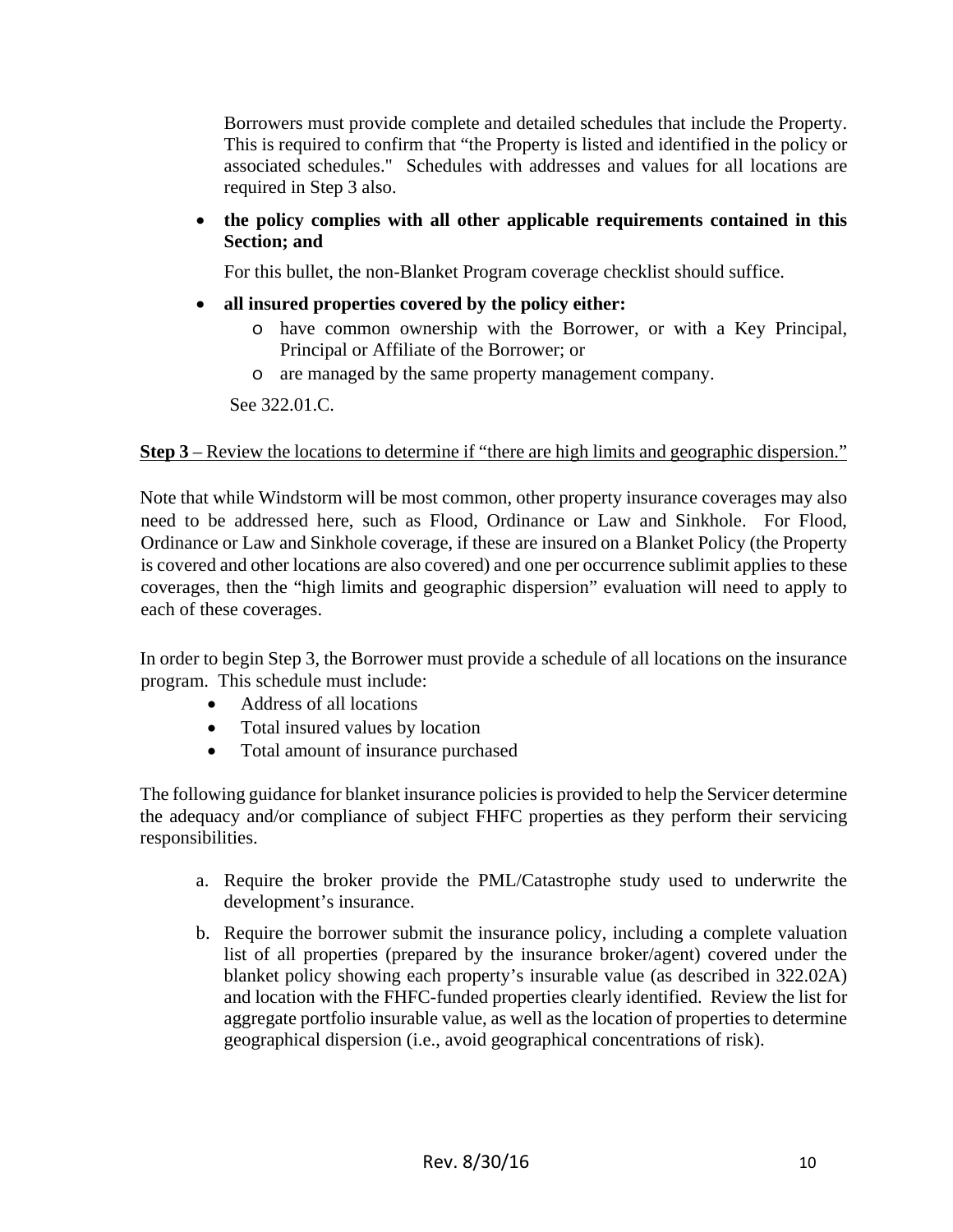- c. The acceptable coverage for the blanket insurance of the properties on the valuation list (item b, above) will come from the PML study using the 250-year storm coverage category.
- d. Compare the Total Amount of Insurance Purchased to the 250-year coverage Is the property value (or combined values) equal to or less than the coverage?
- e. If the answer to (d) is yes, then this is the complete analysis the servicer needs to perform regarding the acceptable dollar amount of coverage. If the value is greater than the 250-year coverage but equal to/less than to the 100-year coverage, FHFC requires a waiver. If the value is greater than the 100-year coverage, the coverage is unacceptable.

#### **Fannie Mae Guide Language:**

#### **322.01 C. Blanket Policies for Properties Not Having Common Ownership**

In many cases, programs insuring unrelated entities will provide evidence of insurance that appears to be a standard layered program. Red flags to look for may include (i) the Borrower adding its Property to an existing policy which causes a significant savings in premium, or (ii) a large, rounded limit of property insurance coverage. The Lender must confirm that all entities insured are related by common ownership with the Borrower or a Key Principal, Principal or Affiliate of the Borrower. This confirmation may be obtained through the insurance broker or agent.

The Lender must submit a waiver request to Fannie Mae if the insured properties covered by the Blanket Policy do not have common ownership with the Borrower, Guarantor, Key Principal, Principal or Affiliate of the Borrower, or are not managed by the same property management company. Such a waiver request by the Lender must be accompanied by a financial rating of the entity administering the program to determine the strength and acceptability of its business practices. Fannie Mae will accept such rating from Demotech, Moody's, Standard & Poor's or Fitch on a case by case basis. Suitability of the rating will be determined by Fannie Mae. If a rating is not available, the entity administering the program must be reviewed and approved by Fannie Mae.

### **FHFC Guidance:**

*The Servicer must confirm that all entities insured are related by common ownership with the Borrower or a Key Principal, Principal or Affiliate of the Borrower. This confirmation may be obtained through the insurance broker or agent.*

If there is no common ownership demonstrated then a waiver must be requested. We would expect this to be a rare occurrence.

The waiver request must include a financial rating of the entity administering the program.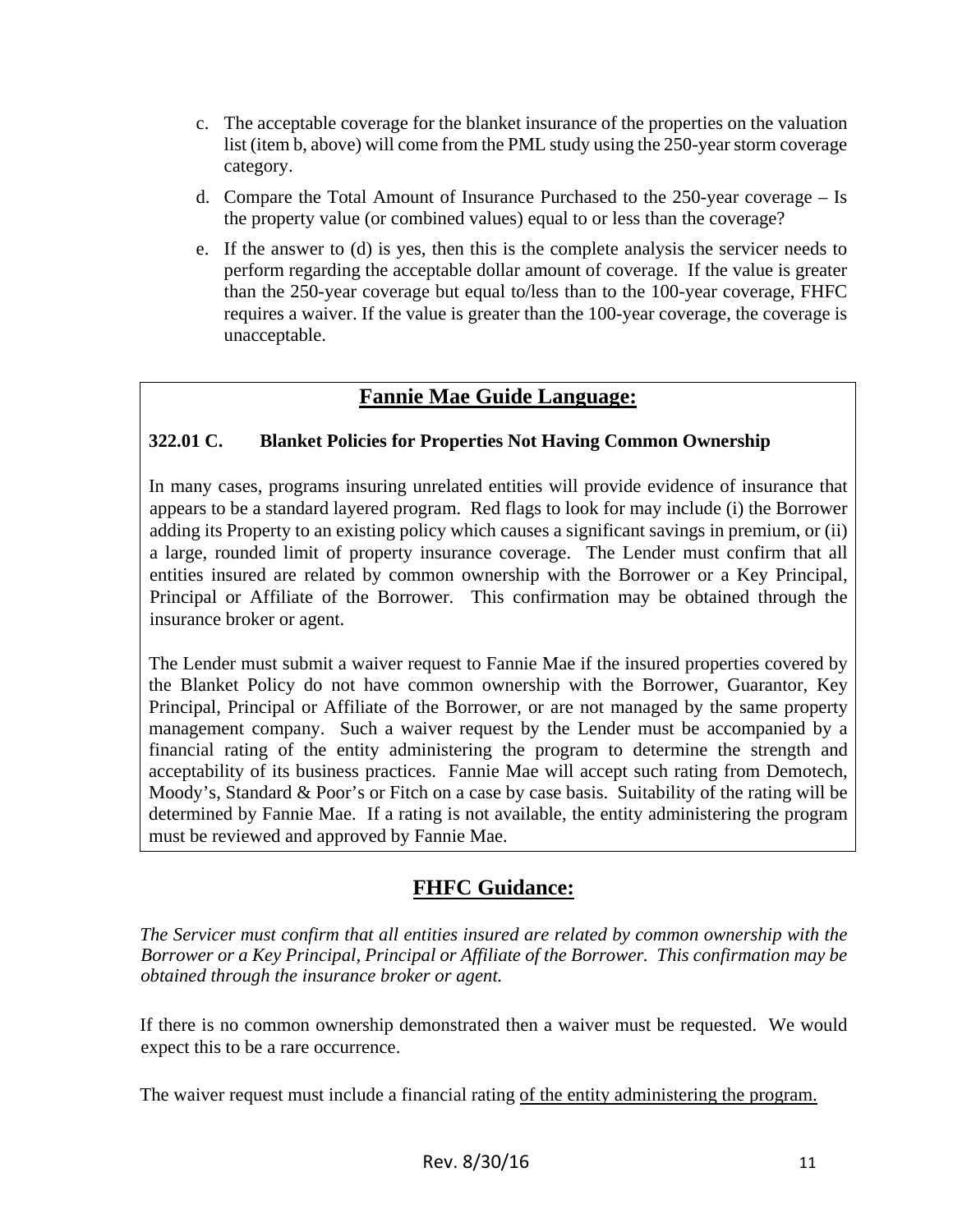If no rating can be found, Servicer should confirm with Borrower that correct names, spellings, etc. are being used. If no rating is available, the insurance is not acceptable. Waivers will not be considered.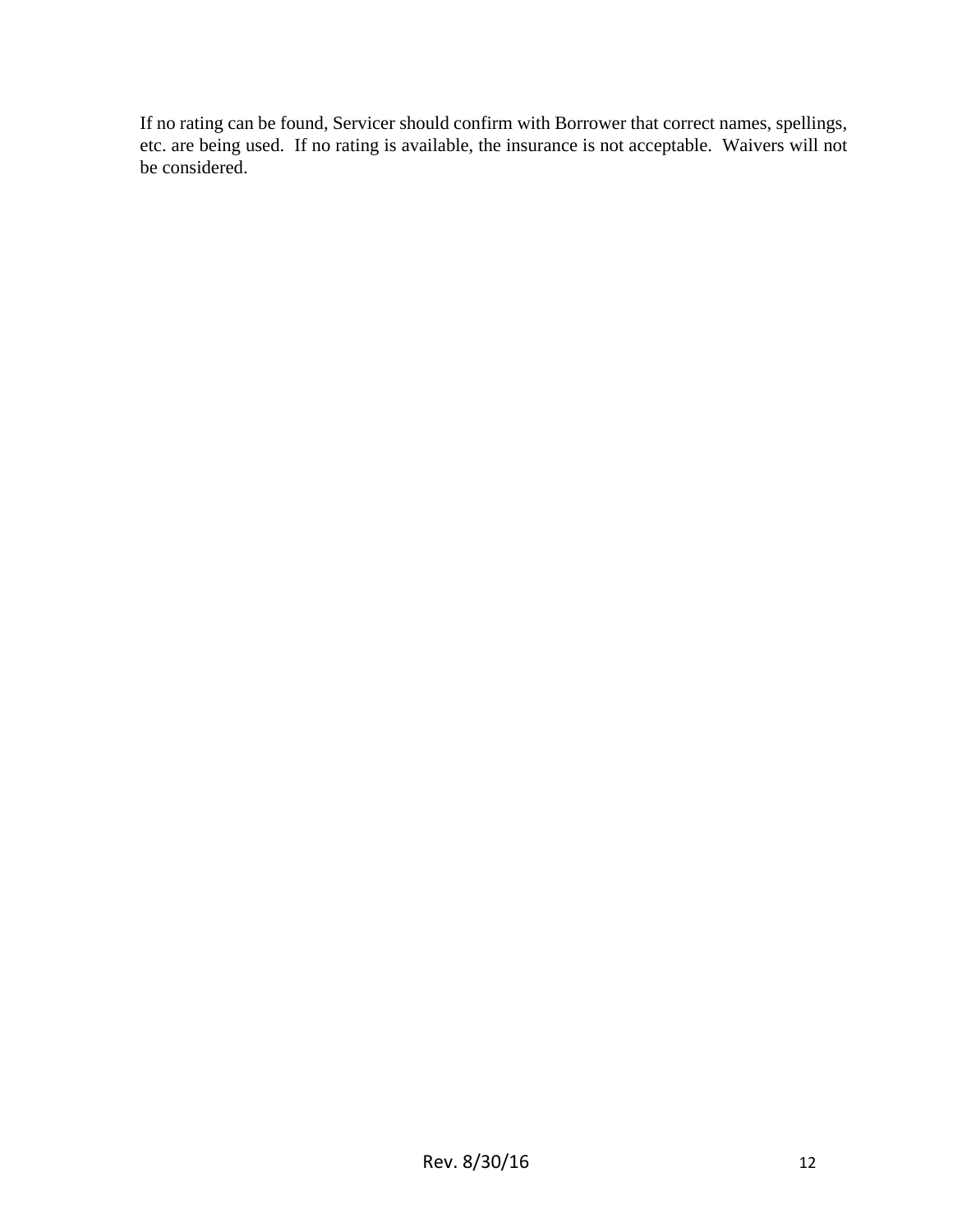### Insurance Carrier Rating **Fannie Mae Guide Language:**

### **Section 322. Property and Liability Insurance (02/22/16)**

### **Section 322.01 General Insurance Requirements – Applies to All Policies**

#### **322.01 D. Insurance Carrier Rating**

All property and casualty insurance carriers must meet 1 of the following rating requirements even if it is rated by 1 or more rating agencies or conditions:

- A.M. Best Company general policyholder's rating of "A-" or better, and a financial performance index rating of "VI" or better;
- state wind pools or state funds, if they are the only coverages that can be obtained; or
- flood coverages issued by the National Flood Insurance Program ("NFIP") or written by companies approved under the NFIP's "Write Your Own" program.

For existing insurance policies, the Lender has the delegated authority to waive the carrier rating requirement, but only for the duration of the policy term, if all of the following conditions are satisfied:

- the carrier is not downgraded below a  $B++AM$  Best rating;
- the Lender monitors the rating of the carrier on a quarterly basis to confirm that the B++ rating is not further downgraded; and
- the Lender retains quarterly evidence of the carrier's AM Best rating in the Servicing File.

If the insurance carrier is downgraded below a  $B++$  rating, the Lender must instruct the Borrower to replace coverage immediately with a compliant carrier even though the policy has not yet expired.

### **FHFC Guidance:**

Fannie Mae Guide applies with no modifications.

#### **Documentation for A.M. Best's Ratings for Lloyd's of London**

As of September 2015, the "Lloyds" insurance market was assigned an A. M. Best financial strength rating of A and a financial size category of XV.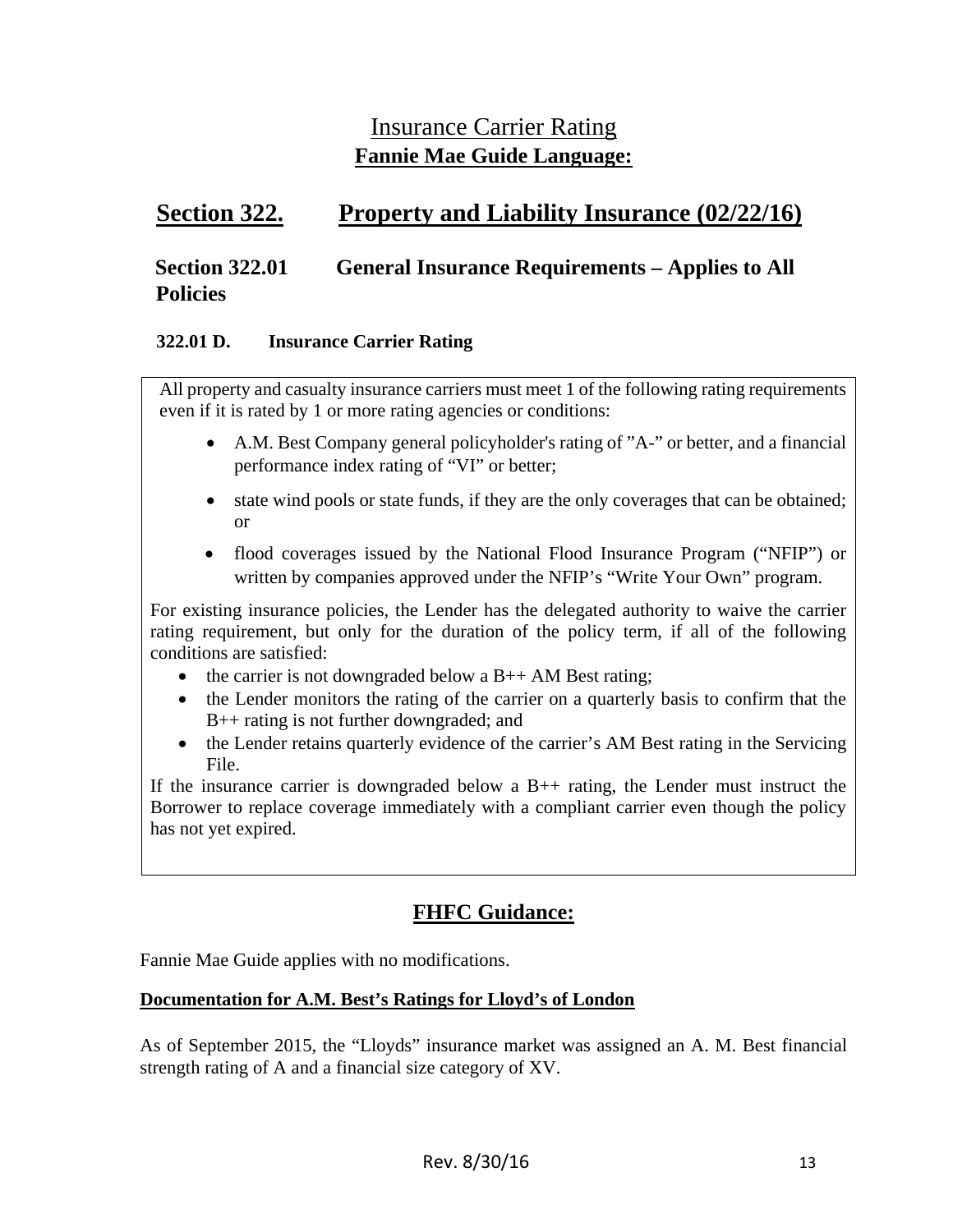The Lloyd's insurance market is comprised of member syndicates. Per the Lloyd's website:

*All Lloyd's syndicates benefit from Lloyd's central resources, including the Lloyd's brand, its network of global licenses and the Central Fund. The Central Fund is available at the discretion of the Council of Lloyds's to meet any valid claim that cannot be met by the resources of any member. As all Lloyd's policies are ultimately*  backed by this common security, a single market rating can be applied to all *syndicates post-1992.* 

*. . . All policies written from 1993 at Lloyd's are backed by security that is partially mutualized via the Central Fund.* 

1. If the binder or certificate shows "Underwriters at Lloyds", "Certain Underwriters at Lloyds", "Lloyd's of London" or "Lloyd's", servicers can *temporarily* assume the insurer is subject to the Lloyd's A.M. Best's Rating of A XV.

(Note: A.M. Best ratings can change. Current confirmation of the Lloyd's rating is required.)

- 2. When servicers receive the full policy, the policy must provide details of which syndicate(s) provides coverage. Servicers must review the listing of syndicates to confirm the percentage of coverage provided and that the listed syndicates are all subject to the Lloyd's financial security.
	- a. If applicable, confirm that the total percentage share listed for each syndicate adds up to the amount of coverage provided. See the example listed below.
	- b. Check each syndicate to determine if it is listed on the list of Lloyd's Syndicates contained in the Best's Rating of Lloyd's. (See list below. Note that this list is updated each year.) If the syndicate is listed, then the syndicate is subject to the Lloyd's financial security and the A.M. Best Rating of A XV applies.
	- c. If the syndicate is not listed, check if the syndicate has an independent A.M. Best rating. If it does, this rating will apply.
	- d. If the syndicate is not listed on the syndicate list and does not have an independent rating, it is possible that it falls into the "All Other" item on the syndicate listing. The broker should be contacted to confirm that the syndicate is a "member syndicate subject to the Lloyd's financial security." This confirmation should be in writing and documented in the file.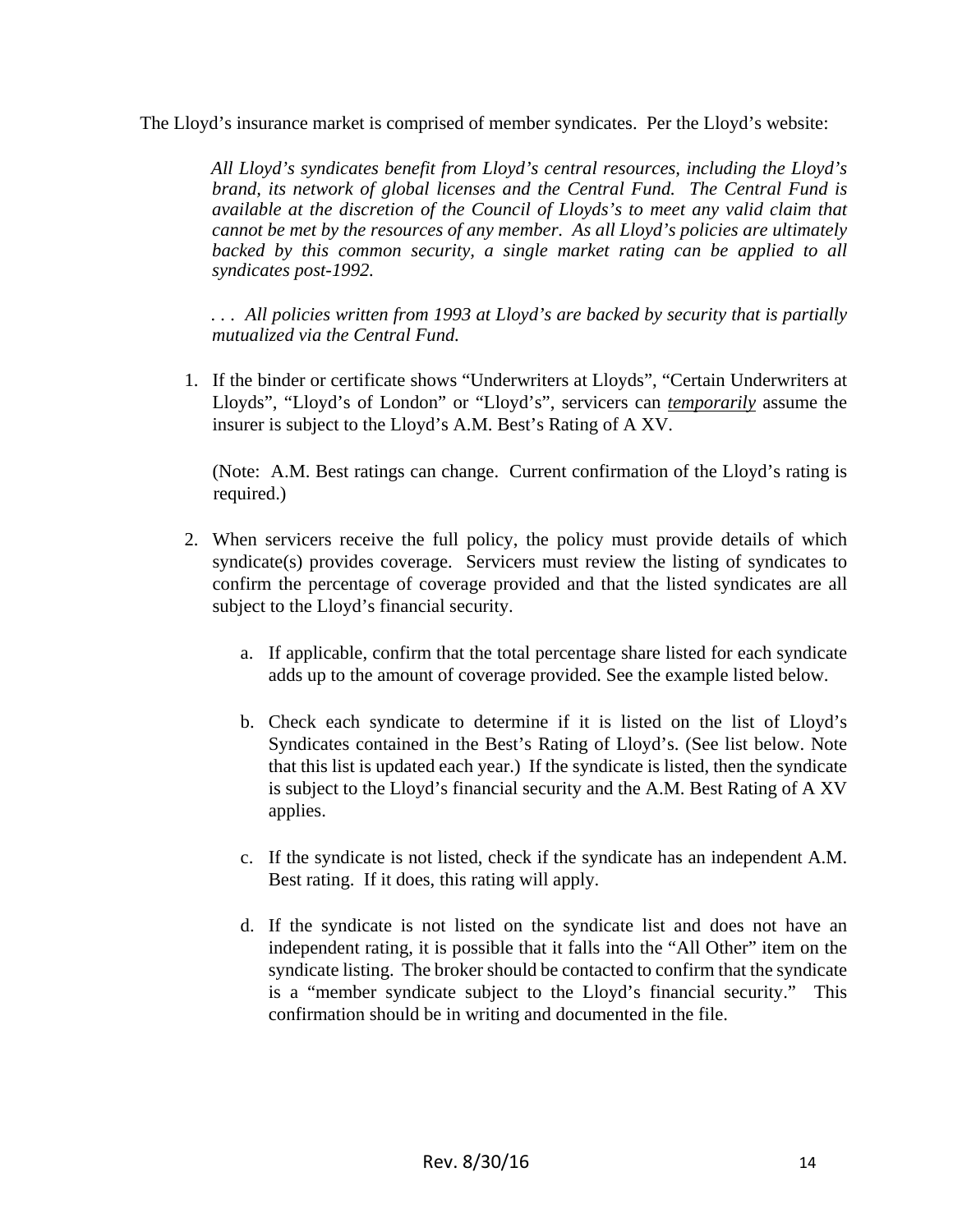|  | 'olicy Number |  |
|--|---------------|--|

×

| 5511 | red / account |  |
|------|---------------|--|

Unique matket reference number

**SIGNED LINES:** 

#### WRITTEN LINES:

In a co-insurance placement, following (re)insurers may, but are not obliged to, follow the premium charged by the lead (re)insurer.

(Re)insurers may not seek to guarantee for themselves terms as favourable as those to which others subsequently achieve during the placement.

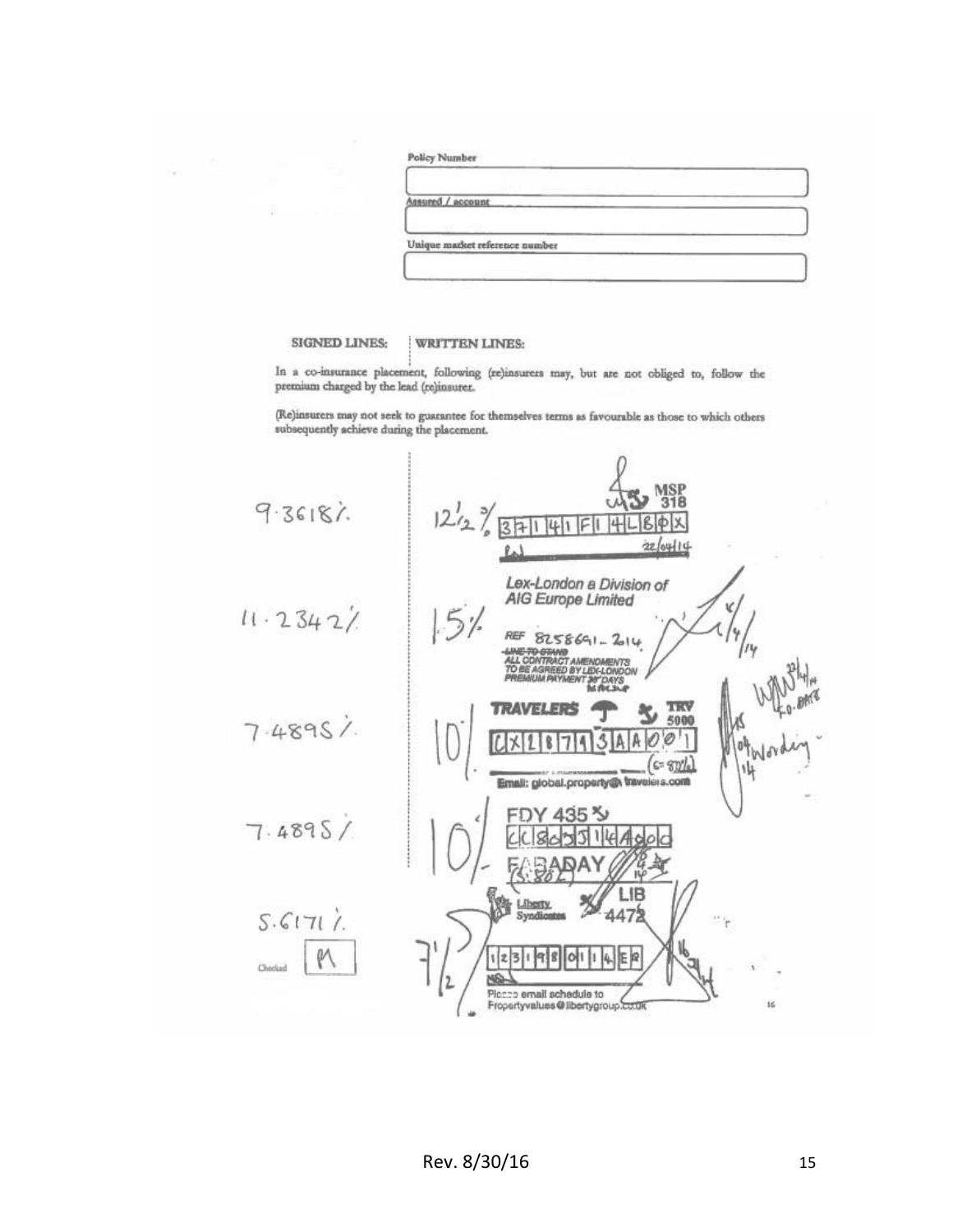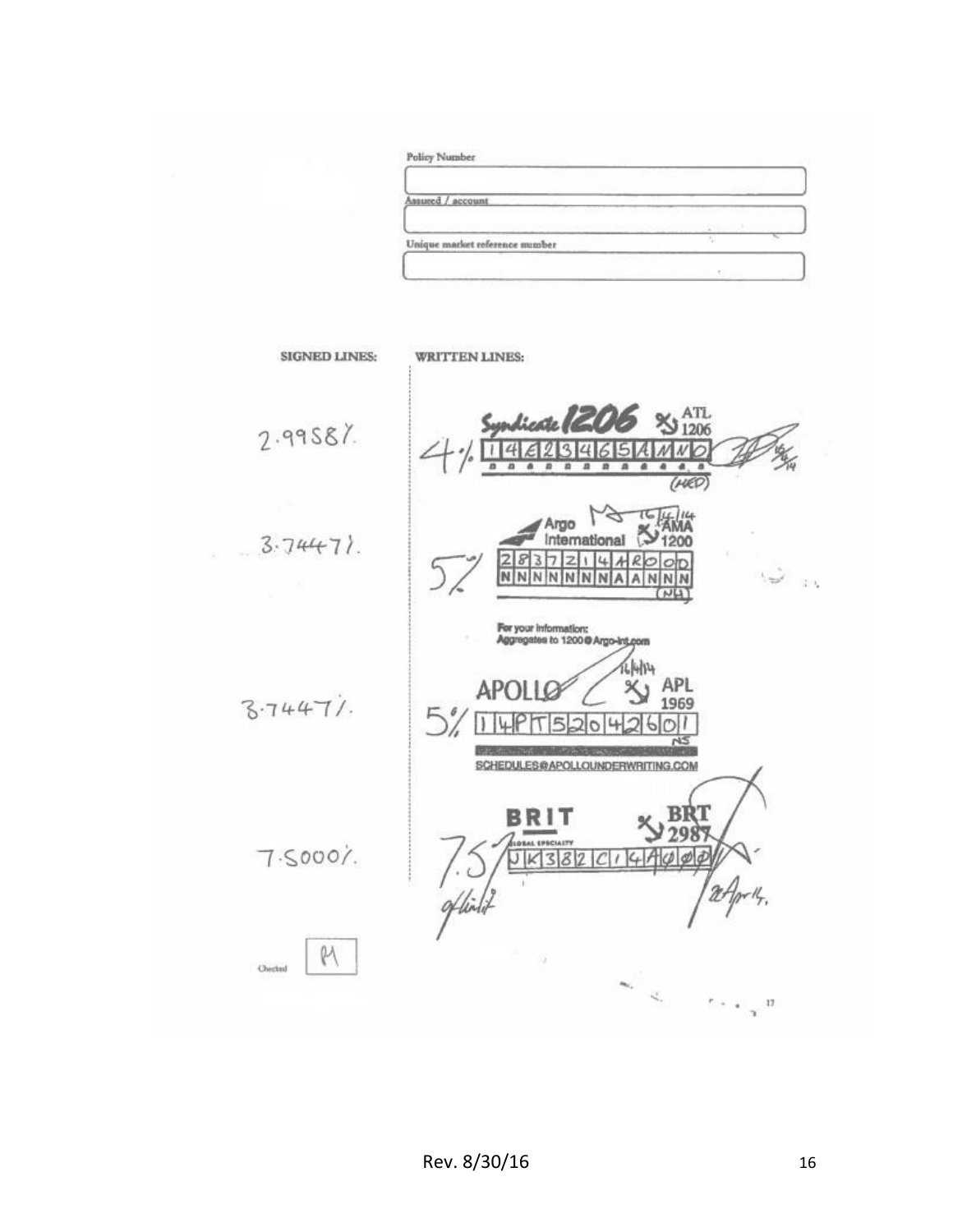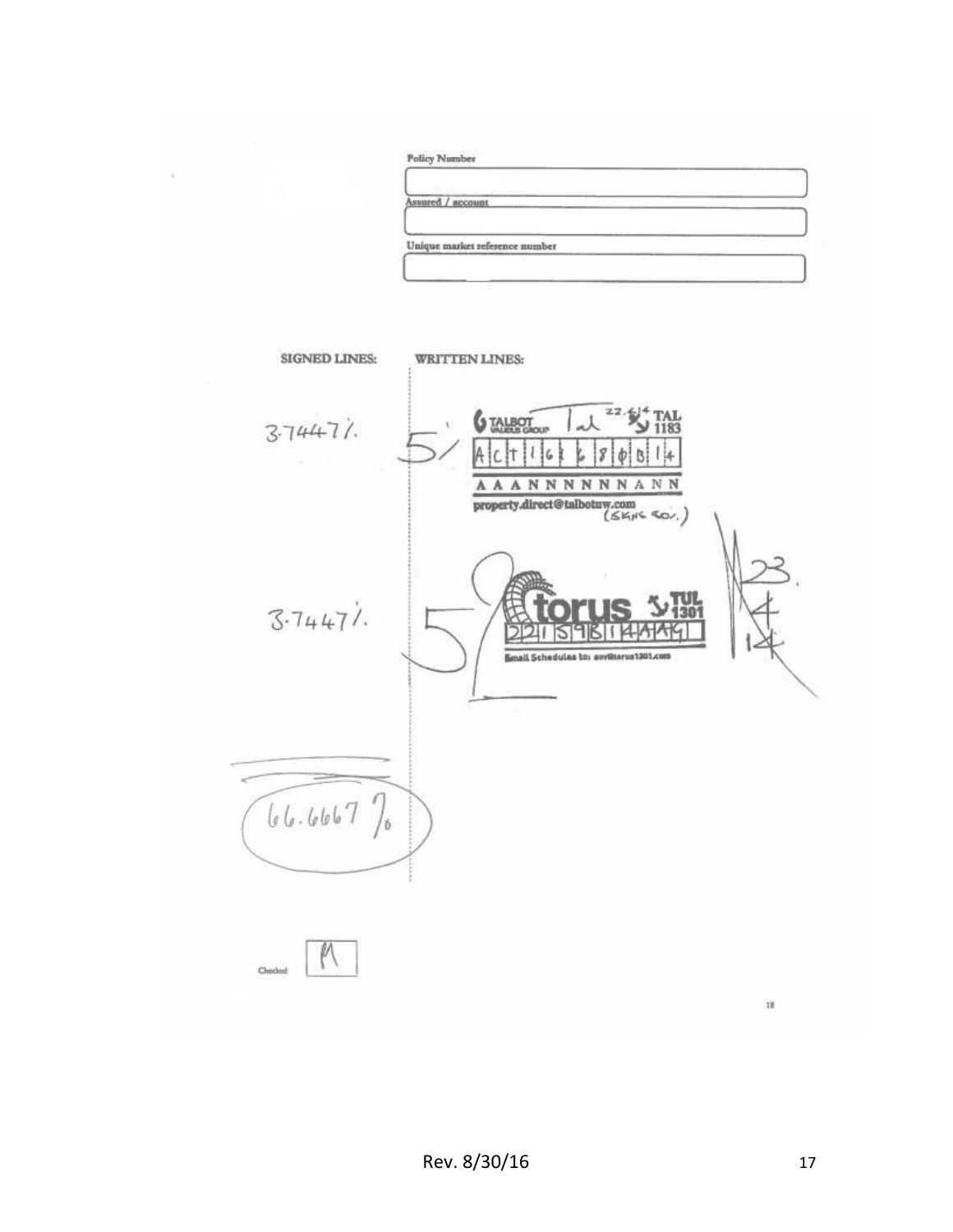# Appendix 1<br>Gross Written Premium by Syndicate (2013)<br>(GBP Millions)

|      | <b>Syndicate Managing Agent</b>              | <b>Gross Written</b><br>Premium |       | <b>Syndicate Managing Agent</b>                 | <b>Gross Written</b><br><b>Premium</b> |
|------|----------------------------------------------|---------------------------------|-------|-------------------------------------------------|----------------------------------------|
| 33   | <b>Hiscox Syndicates Limited</b>             | 823                             | 2010  | <b>Cathedral Underwriting Limited</b>           | 273                                    |
| 44   | AmTrust at Lloyd's Limited                   | 9                               | 2012  | Arch Underwriting at Lloyd's Ltd.               | 158                                    |
| 218  | <b>Equity Syndicate Management Limited</b>   | 406                             | 2015  | Asta Managing Agency Limited                    | 124                                    |
| 260  | <b>Canopius Managing Agents Limited</b>      | 67                              | 2088  | Cattin Underwriting Agencies Limited            | 49                                     |
| 308  | R. J. Kiin & Co. Limited                     | 31                              | 2121  | Argenta Syndicate Management Limited            | 239                                    |
| 318  | <b>Beaufort Underwriting Agency Limited</b>  | 149                             | 2232  | <b>Capita Managing Agency Limited</b>           | 96                                     |
| 382  | Hardy (Underwriting Agencies) Limited        | 291                             | 2357  | Asta Managing Agency Limited                    | 9                                      |
| 386  | QBE Underwriting Limited                     | 449                             | 2468  | <b>Marketform Managing Agency Limited</b>       | 186                                    |
| 402  | Ark Syndicate Management Limited             | 359                             | 2488  | <b>ACE Underwriting Agencies Limited</b>        | 371                                    |
| 435  | <b>Faraday Underwriting Limited</b>          | 234                             | 2525  | Asta Managing Agency Limited                    | 39                                     |
| 457  | Munich Re Underwriting Limited               | 511                             | 2526  | Asta Managing Agency Limited                    | 53                                     |
| 510  | R. J. Kiln & Co. Limited                     | 1,169                           | 2623  | <b>Beazley Furionge Limited</b>                 | 1,093                                  |
| 557  | R. J. Kiln & Co. Limited                     | 30                              | 2791  | <b>Managing Agency Partners Limited</b>         | 261                                    |
| 609  | Atrium Underwriters Limited                  | 380                             | 2987  | <b>Brit Syndicates Limited</b>                  | 1,183                                  |
| 623  | <b>Beazley Furlonge Limited</b>              | 240                             | 2999  | <b>QBE Underwriting Limited</b>                 | 1,118                                  |
| 727  | S.A. Meacock & Company Limited               | 70                              | 3000  | Markel Syndicate Management Limited             | 369                                    |
| 779  | <b>ANV Syndicates Limited</b>                | 26                              | 3002  | <b>Catlin Underwriting Agencies Limited</b>     | 10                                     |
| 780  | <b>Advent Underwriting Limited</b>           | 135                             | 3010  | <b>Cathedral Underwriting Limited</b>           | 27                                     |
| 958  | <b>Canopius Managing Agents Limited</b>      | 172                             | 3210  | Mitsui Sumitomo Insurance Underwriting at       | 343                                    |
| 1084 | <b>Chaucer Syndicates Limited</b>            | 888                             |       | Lloyd's Limited                                 |                                        |
| 1110 | Argenta Syndicate Management Limited         | 103                             | 3334  | Sportscover Underwriting Limited                | 88                                     |
| 1176 | <b>Chaucer Syndicates Limited</b>            | 27                              | 3622  | <b>Beazley Furlonge Limited</b>                 | 13                                     |
| 1183 | <b>Talbot Underwriting Limited</b>           | 698                             | 3623  | <b>Beazley Furlonge Limited</b>                 | 134                                    |
| 1200 | <b>Argo Managing Agency Limited</b>          | 425                             | 3624  | Hiscox Syndicates Limited                       | 306                                    |
| 1206 | <b>AmTrust at Lloyd's Limited</b>            | 183                             | 4000  | Pembroke Managing Agency Limited                | 273                                    |
| 1209 | XL London Market Limited                     | 307                             | 4141  | <b>HCC Underwriting Agency Limited</b>          | 87                                     |
| 1218 | Newline Underwriting Management Limited      | 106                             | 4242  | Asta Managing Agency Limited                    | 80                                     |
| 1221 | Navigators Underwriting Agency Limited       | 235                             | 4444  | <b>Canopius Managing Agents Limited</b>         | 704                                    |
| 1225 | <b>AEGIS Managing Agency Limited</b>         | 367                             | 4472  | Liberty Syndicate Management Limited            | 1,268                                  |
| 1274 | <b>Antares Managing Agency Limited</b>       | 246                             | 4711  | Aspen Managing Agency Limited                   | 279                                    |
| 1301 | <b>Torus Underwriting Management Limited</b> | 148                             | 5000  | Travelers Syndicate Management Limited          | 331                                    |
| 1400 | Markel Syndicate Management Limited          | 166                             | 5151  | <b>Montpelier Underwriting Agencies Limited</b> | 150                                    |
| 1414 | <b>Ascot Underwriting Limited</b>            | 625                             | 5820  | <b>ANV Syndicates Limited</b>                   | 129                                    |
| 1458 | Renaissance Re Syndicate Management Limited  | 141                             | 6103  | <b>Managing Agency Partners Limited</b>         | 21                                     |
| 1861 | <b>ANV Syndicate Management Limited</b>      | 155                             | 6104  | <b>Hiscox Syndicates Limited</b>                | 43                                     |
| 1880 | R. J. Kiln & Co. Limited                     | 237                             | 6105  | <b>Ark Syndicate Management Limited</b>         | 13                                     |
| 1882 | <b>Chubb Managing Agent Limited</b>          | 81                              | 6106  | <b>Amlin Underwriting Limited</b>               | 36                                     |
| 1897 | R&Q Managing Agency Limited                  | 75                              | 6107  | <b>Beazley Furlonge Limited</b>                 | 19                                     |
| 1910 | Asta Managing Agency Limited                 | 204                             | 6110  | Pembroke Managing Agency Limited                | 41                                     |
| 1919 | <b>Starr Managing Agents Limited</b>         | 289                             | 6111  | <b>Catlin Underwriting Agencies Limited</b>     | 108                                    |
| 1945 | Asta Managing Agency Limited                 | 59                              | 6112  | <b>Catiin Underwriting Agencies Limited</b>     | $38\,$                                 |
| 1955 | <b>Barbican Managing Agency Limited</b>      | 279                             | 6113  | <b>Barbican Managing Agency Limited</b>         | 23                                     |
| 1967 | W R Berkley Syndicate Management Limited     | 136                             | 6115  | <b>Canopius Managing Agents Limited</b>         | 71                                     |
| 1969 | <b>ANV Syndicate Management Limited</b>      | 121                             |       | All other syndicates and inter-syndicate RITC   | (23)                                   |
| 1991 | <b>R&amp;Q Managing Agency Limited</b>       | 5                               |       | adjustment                                      |                                        |
| 2001 | <b>Amlin Underwriting Limited</b>            | 1,472                           | Total |                                                 | 26,106                                 |
| 2003 | <b>Cattin Underwriting Agencies Limited</b>  | 1,911                           |       | Source: Lloyd's Annual Report 2013              |                                        |
| 2007 | <b>Novae Syndicates Limited</b>              | 608                             |       |                                                 |                                        |
| 2008 | Shellbourne Syndicate Services Limited       | 25                              |       |                                                 |                                        |

26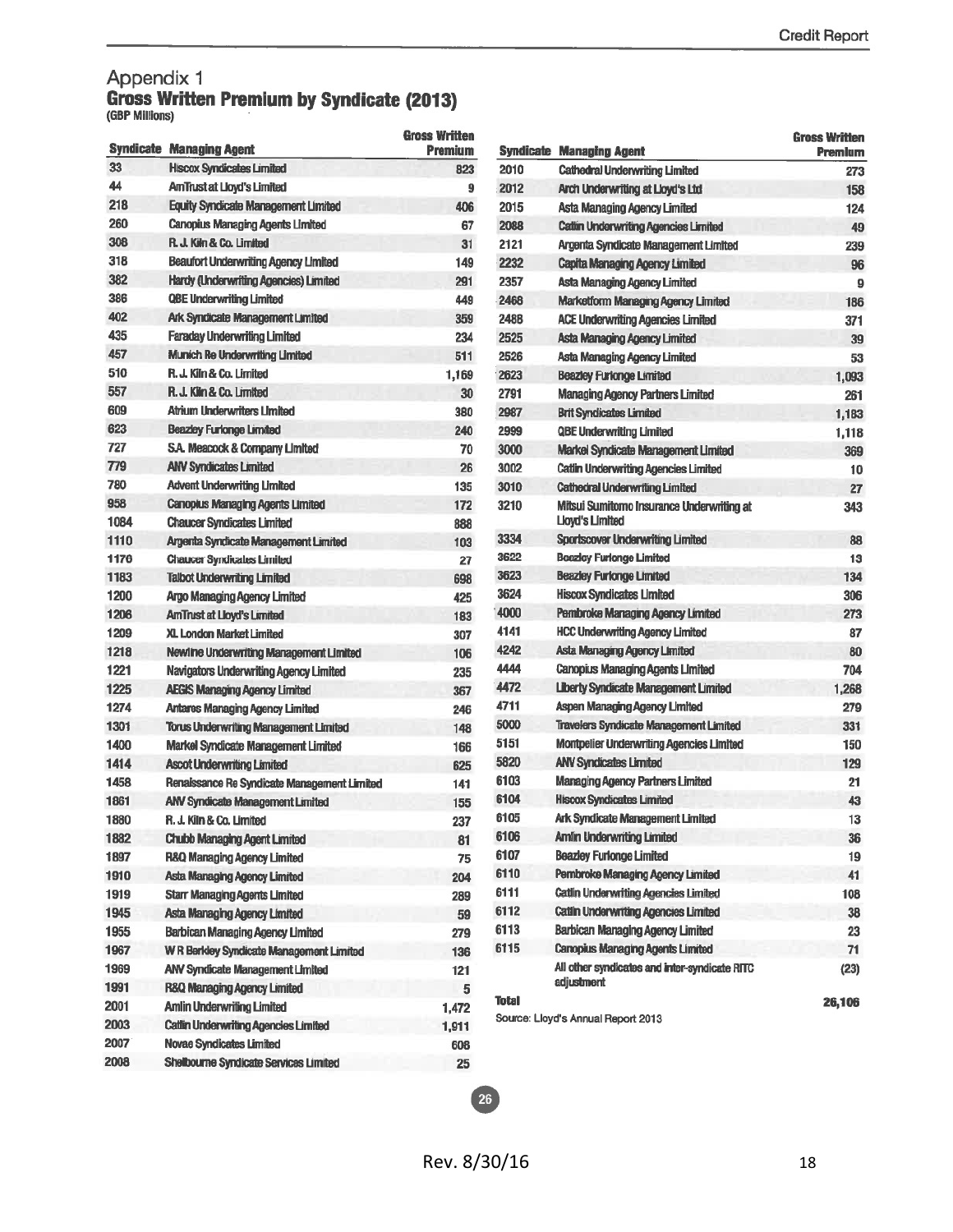### Term and Premium Payment **Fannie Mae Guide Language:**

### **Section 322. Property and Liability Insurance (02/22/16)**

### **Section 322.01 General Insurance Requirements – Applies to All Policies**

#### **322.01 E. Term**

Polices must have a minimum 12-month policy term. For new Mortgage Loans, a Property may be added mid-term to an existing 12-month policy.

The Lender has the delegated authority to waive the policy term requirement if the following conditions are satisfied:

- upon expiration, the policy must be renewed for at least 12 months; and
- the Policy must not be short-term due to non-renewal or cancellation by the insurance carrier.

### **FHFC Guidance:**

Fannie Mae Guide applies with no modifications.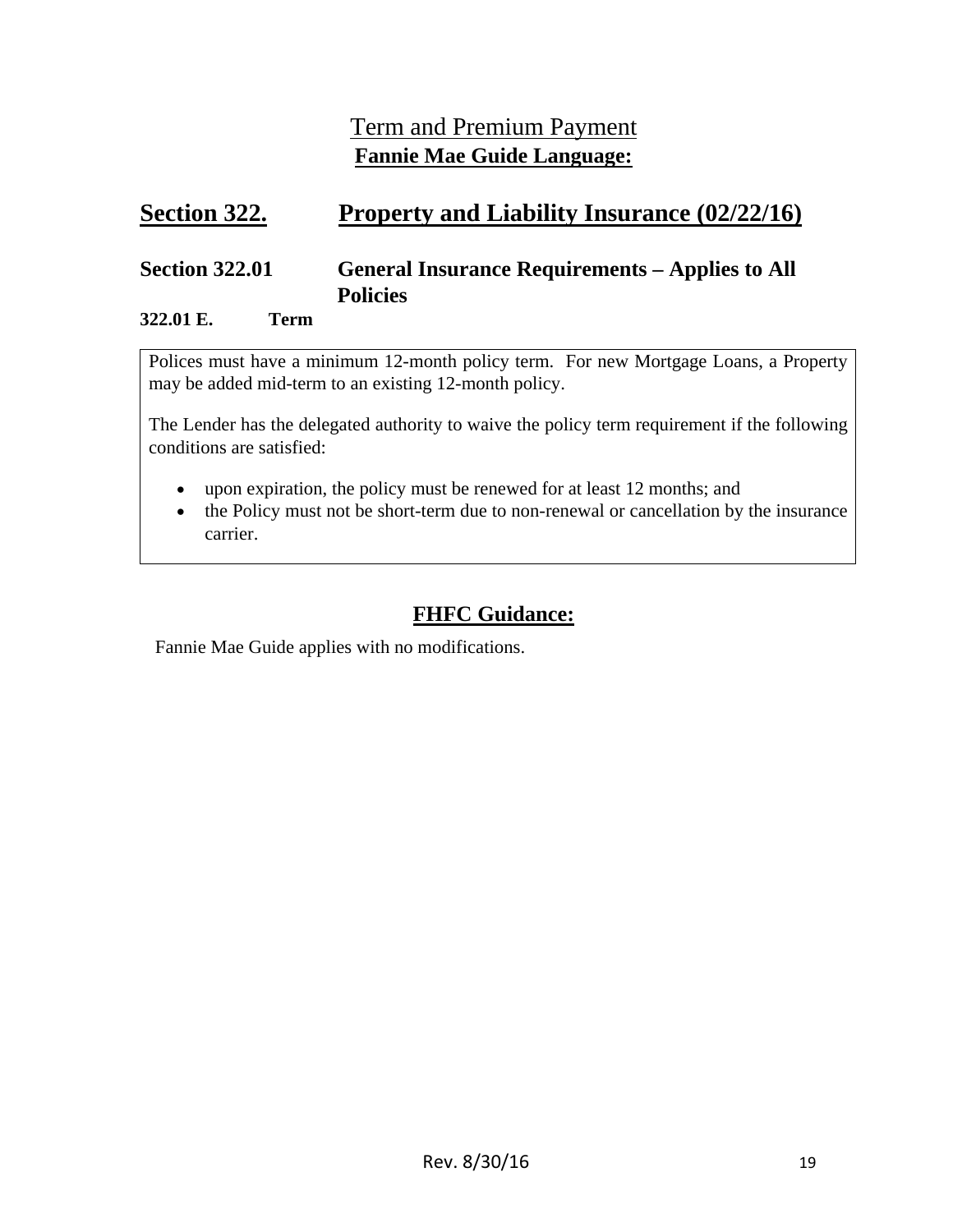#### **322.01 F. Payment of Premium**

Premiums for all required policies must be paid in full with no premium financing. For Mortgage Loans where no insurance impositions are being collected, the Lender must obtain evidence that all policies are paid in full annually.

The Lender has the delegated authority to waive the requirement prohibiting the payment of the annual premium in installments if the following conditions are satisfied:

- the Lender must escrow funds sufficient to cover 3 months of requirement installments;
- the Lender must collect a confirmation of payment by the Borrower of each installment, and retain the receipt in the Servicing File; and
- annually, at renewal, the Lender should attempt to reinstate the annual payments.

The Lender also has the delegated authority to waive the requirement prohibiting premium financing if the following conditions, along with any others deemed appropriate by the Lender, are satisfied on an annual basis:

- the Lender must escrow funds sufficient to cover 3 months of required installments;
- a copy of the finance agreement is obtained by the Lender, reviewed, and retained in the Servicing File;
- the Lender obtains a receipt confirming each installment payment of the annual premium;
- the terms of the finance agreement do not negatively affect the Lender or Fannie Mae;
- the finance agreement does not contain conditions that will prohibit the Lender from receiving insurance proceeds as required by the Loan Documents;
- the Lender must be notified of any cancellation of the policy as required by the Guide;
- Fannie Mae must be listed as "Mortgagee and Loss Payee", and as "Additional Insured" on all applicable insurance policies.
- annually, at renewal, the Lender must determine whether the Borrower can terminate the need for premium financing in lieu of making annual payments.

### **FHFC Guidance:**

Premiums for all required policies must be paid in full with no premium financing. The Servicer does not have delegated authority to waive this requirement.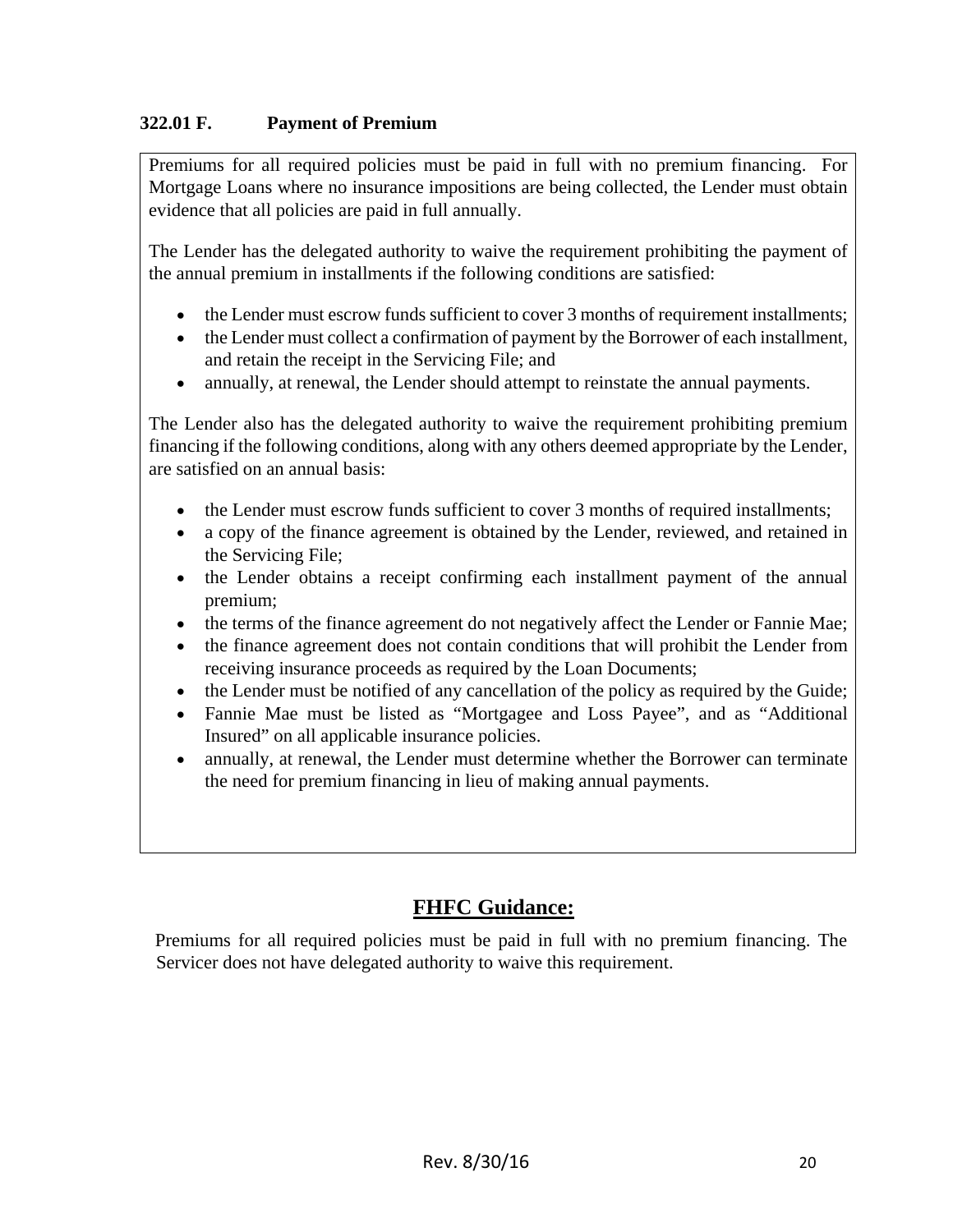### Evidence of Insurance **Fannie Mae Guide Language:**

### **Section 322. Property and Liability Insurance (02/22/16)**

#### **Section 322.01 General Insurance Requirements – Applies to All Policies**

#### **322.01 G. Evidence of Insurance**

The Borrower must provide to the Lender evidence of insurance for the Property on or before the closing of the Mortgage Loan or the policy's renewal date. Evidence of insurance coverages for the Property must be provided as follows.

- Temporary Evidence Any of the following are acceptable forms of temporary evidence of insurance:
	- ACORD 28 "Evidence of Commercial Property Insurance" (most recent version or per state requirements if applicable), combined with ACORD 25 – "Certificate of Liability Insurance";
	- ACORD 75 "Insurance Binder"; or
	- Mortgage Bankers Association (MBA) Evidence of Insurance Commercial Property Form. In states where the MBA form is filed and approved, the appropriate state form must be used otherwise the most recently revised MBA form should be used.

If an ACORD certificate is not available, Fannie Mae will accept a letter signed by the Borrower and the licensed insurance broker/agent certifying that all coverage requirements and terms and conditions meet Fannie Mae's requirements. Temporary coverage, such as an insurance binder (Acord 75 - "Insurance Binder"), has an expiration date that must be monitored by the Lender and renewed on or before its expiration date.

- Permanent Evidence The following are acceptable forms of permanent evidence of insurance:
	- The original or duplicate copy of each current insurance policy, which must be received, reviewed and placed in the Lender's Servicing File within 90 days after the delivery of the Mortgage Loan or the date of the insurance policy renewal. Except for an NFIP policy, only the complete insurance policy is sufficient evidence of coverage. Insurance policy declarations pages, single policy endorsements, insurance binders and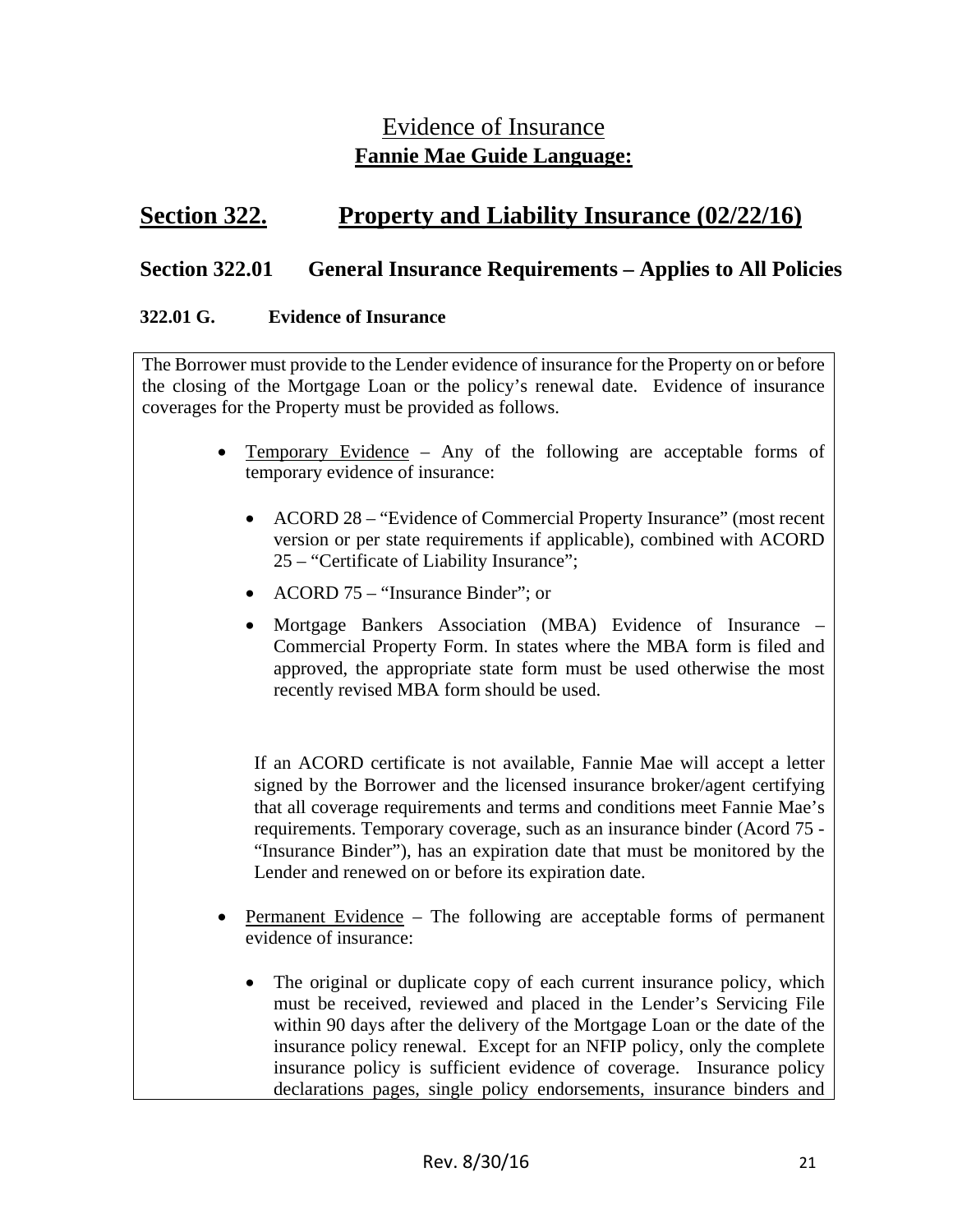certificates of insurance are not an acceptable form of permanent insurance coverage. The Policy Declaration page of an NFIP policy is acceptable evidence of flood insurance coverage.

- For Properties securing Mortgage Loans with an Unpaid Principal Balance ("UPB") of \$10 million or below, the "MBA Evidence of Insurance – Commercial Property Form" is acceptable under the following conditions:
	- Form must be complete in its entirety;
	- Form must have an original signature of an individual authorized to execute the "Evidence of Insurance" on behalf of the insurance carriers issuing each policy of Property Insurance described on the form; and
	- In states where the form is filed and approved, the appropriate state form must be used, otherwise the most recently revised MBA Evidence of Insurance – Commercial Property Form should be used.
- For Properties securing a Mortgage Loan with an UPB in excess of \$10 million and/or for multi-layered Blanket Policies, including Master Property Insurance Programs, a duplicate copy of the primary insurance policies must be received along with a letter (signed and dated on company letterhead) from an individual authorized to execute any evidence of insurance on behalf of the insurance carriers issuing each policy of Property Insurance, and stating that all policies follow the same Terms, Conditions and Exclusions as the primary policy. Any differences must be specified.
- Fannie Mae recognizes that some insurance carriers (such as State Farm) use "boiler plate" policies that do not change from year to year. In these cases, the Lender may keep a specimen kit or library of such policies and endorsements, requesting only the renewal Declarations Page along with a list of endorsements as permanent evidence of insurance. The Lender must confirm that the policies on file are current.

### **FHFC Guidance:**

Fannie Mae Guide applies with no modifications.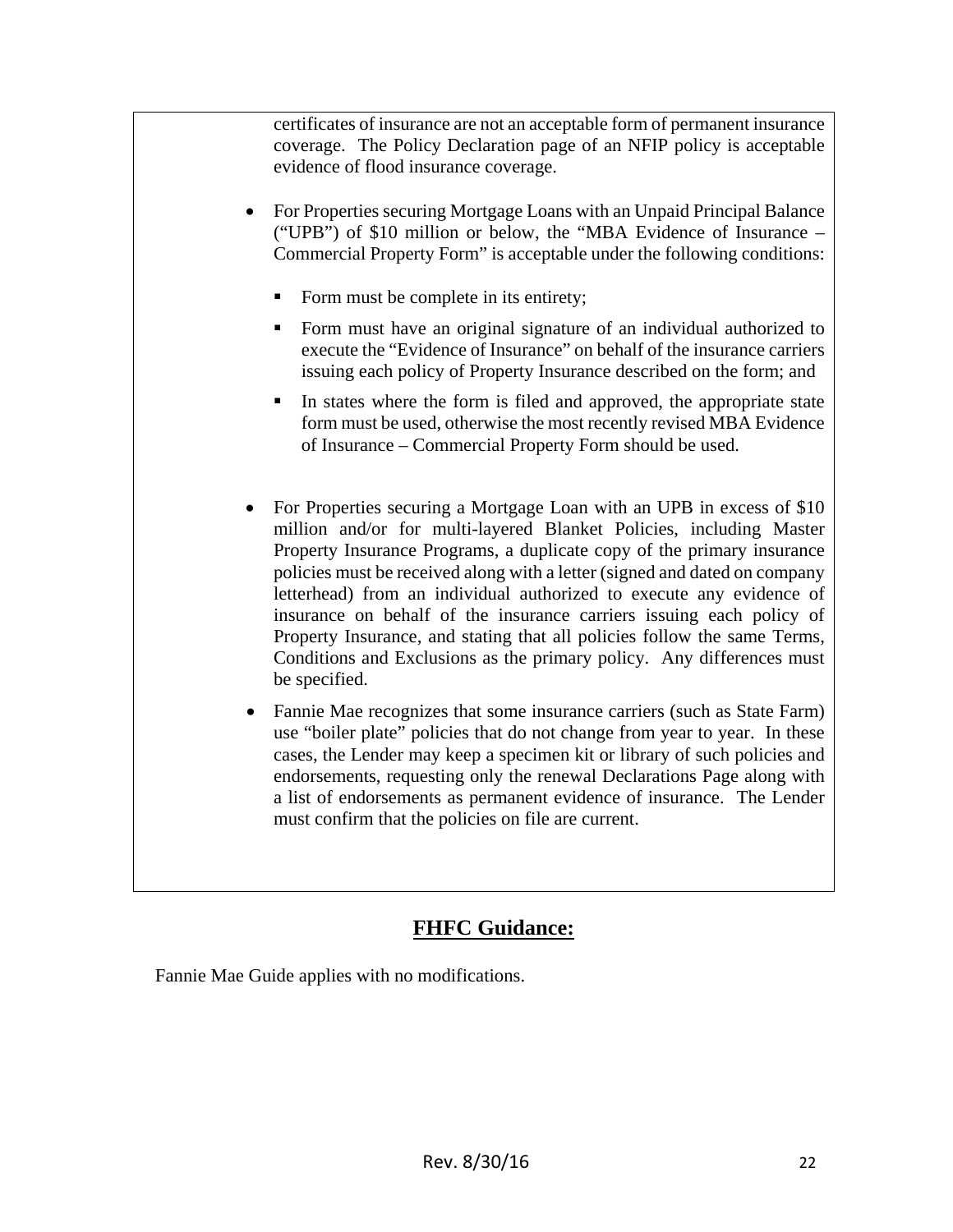### Insurance Waivers **Fannie Mae Guide Language:**

### **Section 322. Property and Liability Insurance (02/22/16)**

#### **Section 322.01 General Insurance Requirements – Applies to All Policies**

#### **322.01 I. Insurance Waivers**

All Lender-delegated waivers must be entered in DUS Gateway along with supporting documents and analysis. The Lender should use the Insurance – Delegated Waiver drop down selection box. This includes Lender-delegated waivers for excess flood and terrorism insurance. For existing Mortgage Loans, the Lender must maintain the analysis of the waiver request in the Servicing File.

Any request for a non-delegated waiver of insurance requirements prior to delivery of the Mortgage Loan to Fannie Mae must be submitted in DUS Gateway at least 72 hours prior to Rate Lock. Any request for a waiver of insurance requirements after delivery of the Mortgage Loan to Fannie Mae must be submitted by completing and delivering the Multifamily Waiver Review Form – Insurance (Form 4638) through the Multifamily Asset Management Portal (MAMP). The Lender must retain the Multifamily Waiver Review Form – Insurance (Form 4638), all supporting documentation, and the waiver approval in its Servicing File.

Insurance waivers granted by Fannie Mae shall be for the entire Mortgage Loan term unless otherwise specified by Fannie Mae at the time the waiver is approved.

### **FHFC Guidance:**

A general waiver request form is attached to this Insurance Guide as Exhibit A. The waiver form, along with borrower request, Servicer recommendation and supporting information should be submitted to FHFC via email at InsuranceGroup@floridahousing.org. FHFC's waiver process includes timely staff review; the conclusions of which will be documented in writing and provided to the servicer and the borrower requesting the waiver.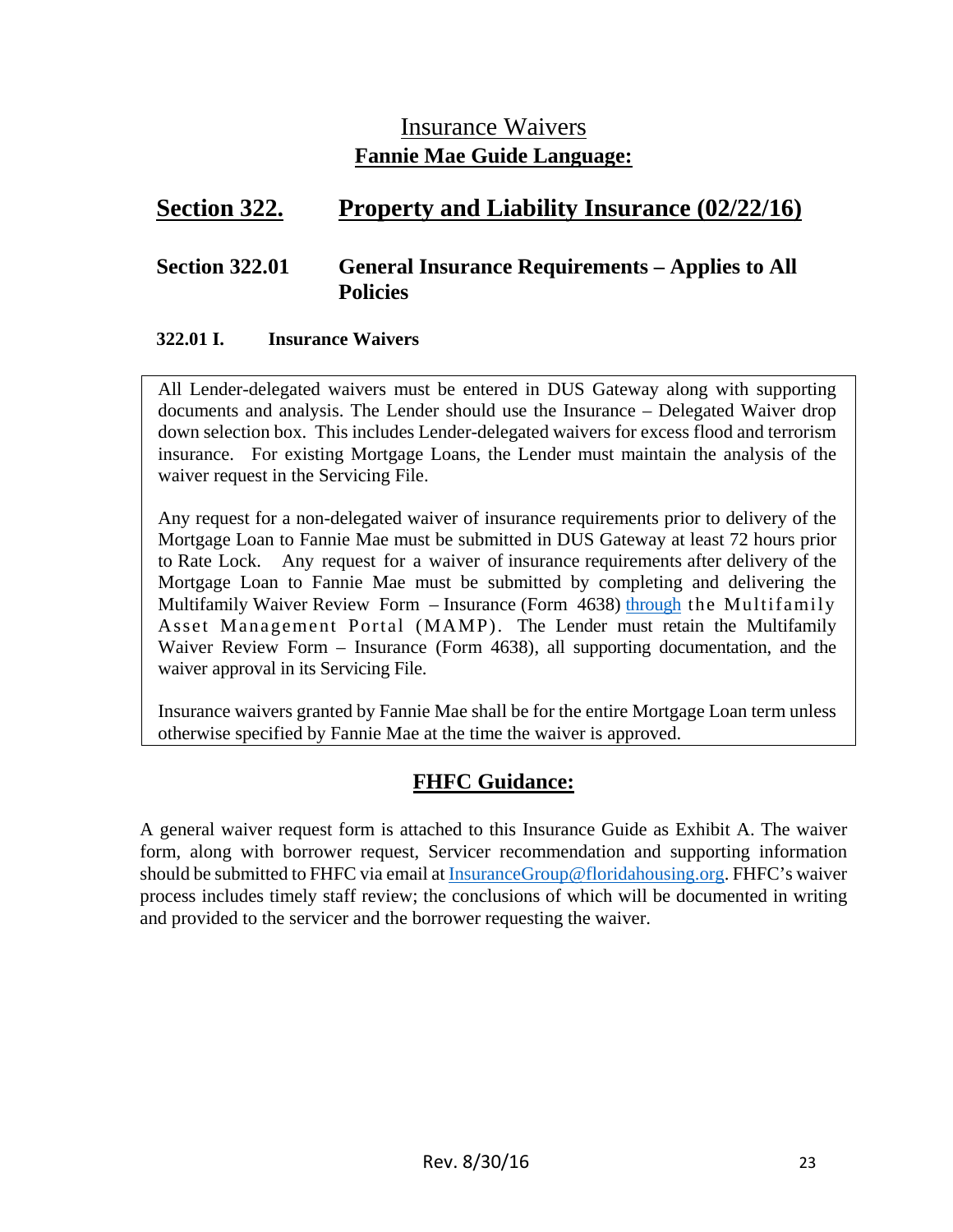### Property Damage Minimum Requirements **Fannie Mae Guide Language:**

### **<u>Section 322.</u> Property and Liability Insurance (02/22/16)</u>**

#### **Section 322.02 Property Damage**

This Section covers the guidelines and requirements for Property Insurance. Fannie Mae requires that each Property be covered by Property Insurance for the life of the Mortgage Loan.

#### **322.02 A. Property Damage Minimum Requirements**

| What is Required              | Special Causes of Loss Form (formerly referred to as "All<br>Risk"), on a "Replacement Cost" valuation.                                                                                                                                                                                                                                  |  |  |
|-------------------------------|------------------------------------------------------------------------------------------------------------------------------------------------------------------------------------------------------------------------------------------------------------------------------------------------------------------------------------------|--|--|
| When Applicable               | For all property types                                                                                                                                                                                                                                                                                                                   |  |  |
|                               | Single-building Properties: 100% of estimated insurable<br>$\bullet$<br>value.                                                                                                                                                                                                                                                           |  |  |
|                               | Multiple-building Properties: 90% of estimated insurable<br>$\bullet$<br>value. Coinsurance is allowed up to 90% provided that the<br>amount of coverage in place is at least 90% of the estimated<br>insurable value of the Improvements and Business Income<br>including Rental Value.                                                 |  |  |
|                               | The Lender is delegated the authority to accept "Actual"<br>Cash Value" as a valuation method for roofs up to 15 years<br>old if the Lender confirms that:                                                                                                                                                                               |  |  |
| Minimum Amount of<br>Coverage | the Borrower is unable to obtain compliant coverage in<br>the current insurance market;<br>no prior roof damage has occurred, the roof is inspected<br>annually, and a maintenance plan is in place to address<br>roof repair or replacement within 5 years;<br>the Mortgage Loan is not on Fannie Mae's Watch List;<br>$\bullet$<br>and |  |  |
|                               | the valuation will be based on "Replacement Cost" after<br>the roof is replaced.                                                                                                                                                                                                                                                         |  |  |
|                               | Note:                                                                                                                                                                                                                                                                                                                                    |  |  |
|                               | Multiple building properties are not attached, have no<br>$\bullet$<br>common walls and no common roof lines.                                                                                                                                                                                                                            |  |  |
|                               | Coinsurance is a property insurance provision that penalizes<br>the insured's loss recovery if the limit of insurance purchased                                                                                                                                                                                                          |  |  |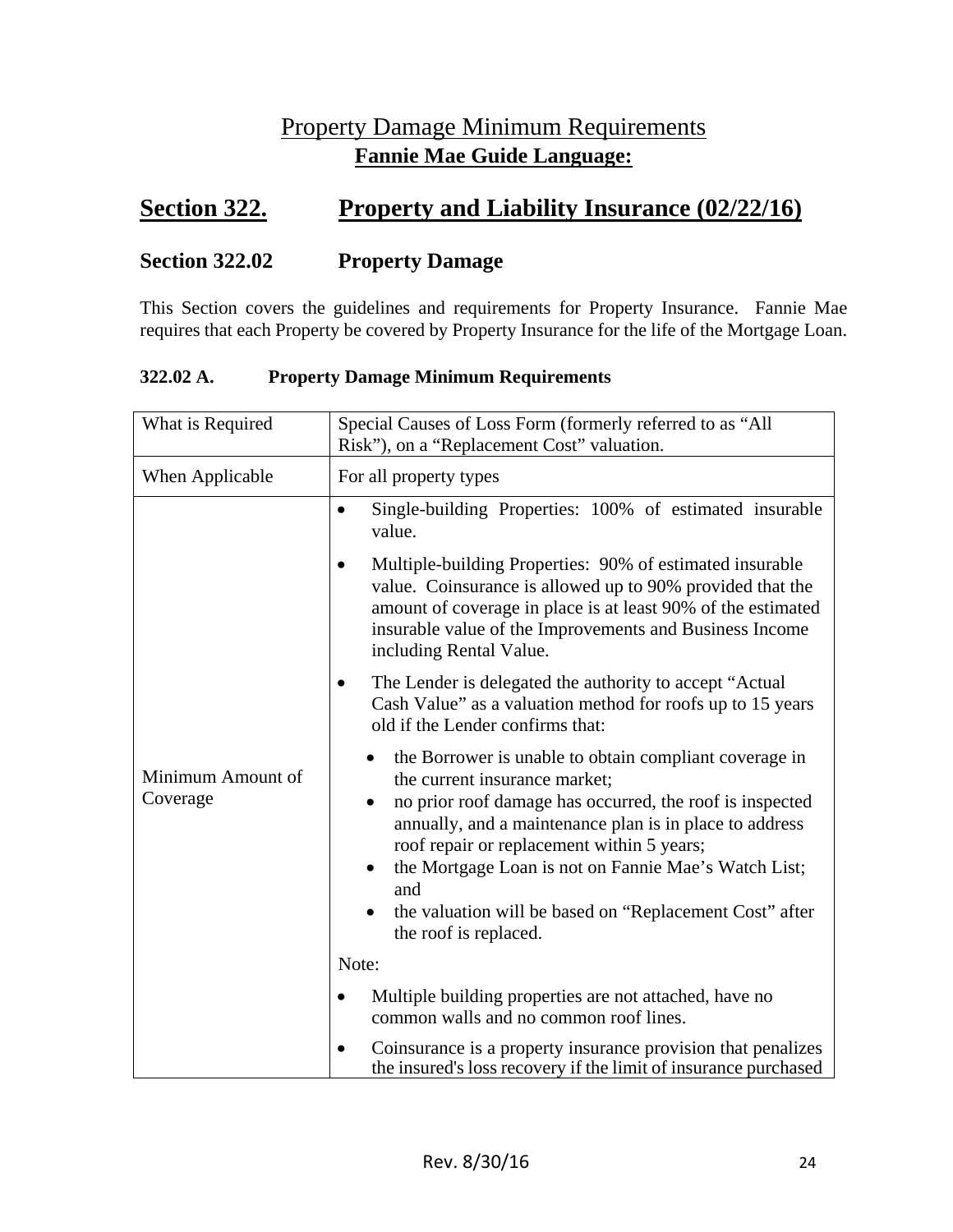|                    |           | is not at least equal to a specified percentage of the value of<br>the insured property.<br>For properties located in an area that is potentially prone to<br>Catastrophic Events, see Section 322.03 of the Chapter for<br>additional information. |
|--------------------|-----------|-----------------------------------------------------------------------------------------------------------------------------------------------------------------------------------------------------------------------------------------------------|
|                    | $\bullet$ | \$15,000 per occurrence for a Property securing the Mortgage<br>Loan that is on a policy with less than \$5 million in total<br>insurable values.                                                                                                   |
|                    |           | • \$25,000 per occurrence for a Property securing the Mortgage<br>Loan that is on a policy having greater than or equal to \$5<br>million and less than \$50 million in total insurable values.                                                     |
| Maximum Deductible |           | \$100,000 per occurrence for a Property securing the<br>Mortgage Loan that is on a policy having greater than or<br>equal to \$50 million and less than \$100 million in total<br>insurable values.                                                 |
|                    |           | \$250,000 per occurrence for a Property securing the<br>Mortgage Loan that is on a policy having greater than or<br>equal to \$100 million in total insurable values.                                                                               |

### **FHFC Guidance:**

FHFC allows co-insurance pursuant to the Fannie Mae Guide; however, an agreed value endorsement to the policy is required.

Document the source of the valuation. Possibilities include the following:

- 1) Estimated replacement cost from appraisal
- 2) Physical Needs Assessment (PNA) / Physical Condition Assessment (PCA)
- 3) Values established based upon documented construction costs.
- 4) Marshall & Swift
- 5) Insurance company annual valuation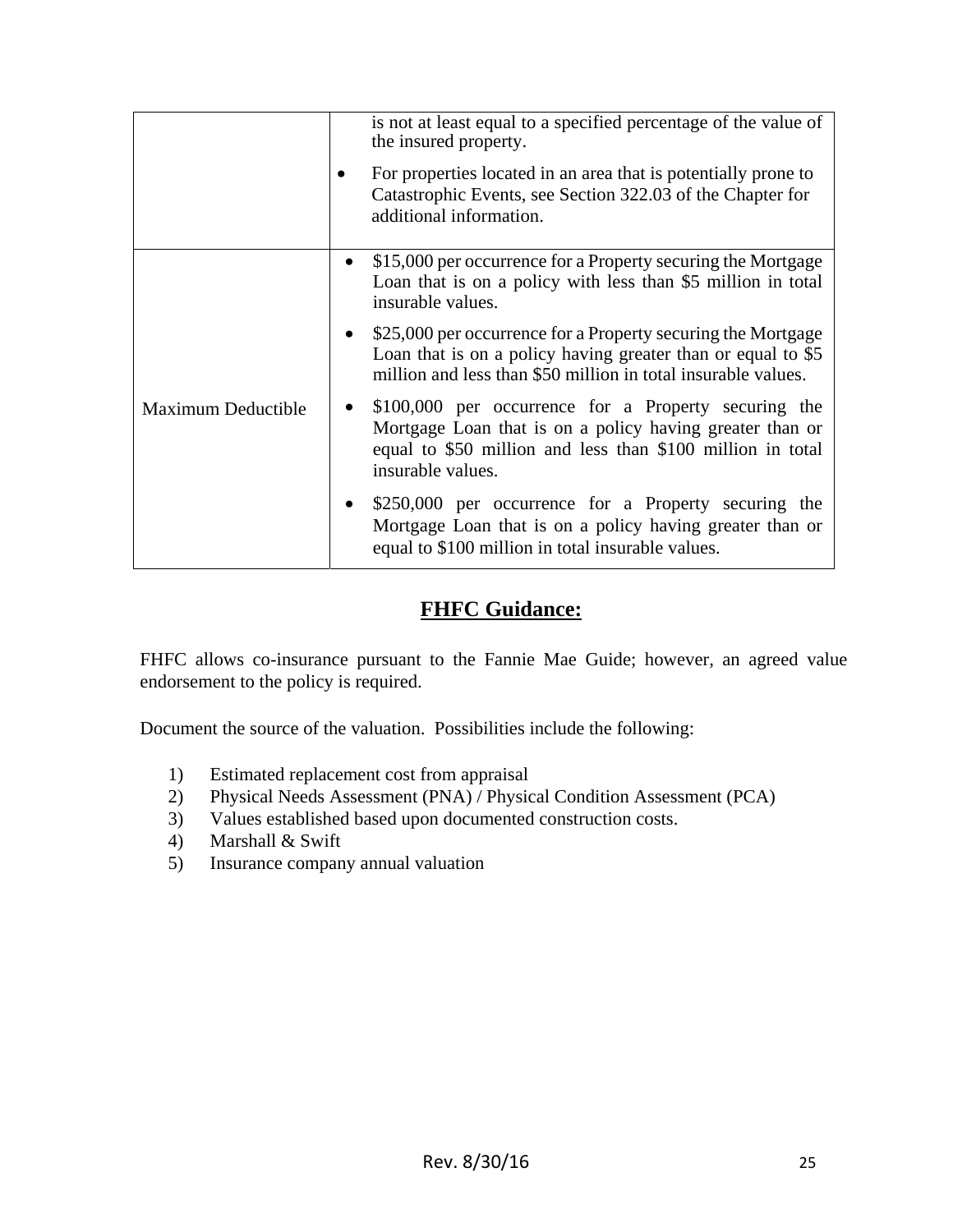### Business Income Limits **Fannie Mae Guide Language:**

### **Section 322. Property and Liability Insurance (02/22/16)**

#### **Section 322.02 Property Damage**

#### **332.02 B. Business Income (including Rental Value) Minimum Requirements**

| What is Required              | Either (i) Business Income, including Rental Value, or (ii)<br>Rental Value (if no other source of income applies).<br>Coverage is required for all property insurance perils<br>including windstorm, flood, earthquake, and terrorism even<br>if written on a stand-alone policy.     |
|-------------------------------|----------------------------------------------------------------------------------------------------------------------------------------------------------------------------------------------------------------------------------------------------------------------------------------|
| When Applicable               | For all property types                                                                                                                                                                                                                                                                 |
| Minimum Amount of<br>Coverage | Coverage based on Actual Loss Sustained for 12 months, or<br>coverage based on annual Effective Gross Income for the<br>most recent year-end financials.<br>and<br>For Mortgage Loans with a UPB of \$25 million or more - 90<br>$\bullet$<br>day Extended Period of Indemnity option. |
| <b>Maximum Deductible</b>     | Same as required for Property Damage in Section 322.02.A of the<br>Chapter, or up to a 72 hour waiting period.                                                                                                                                                                         |

### **FHFC Guidance:**

Fannie Mae Guide applies with no modifications.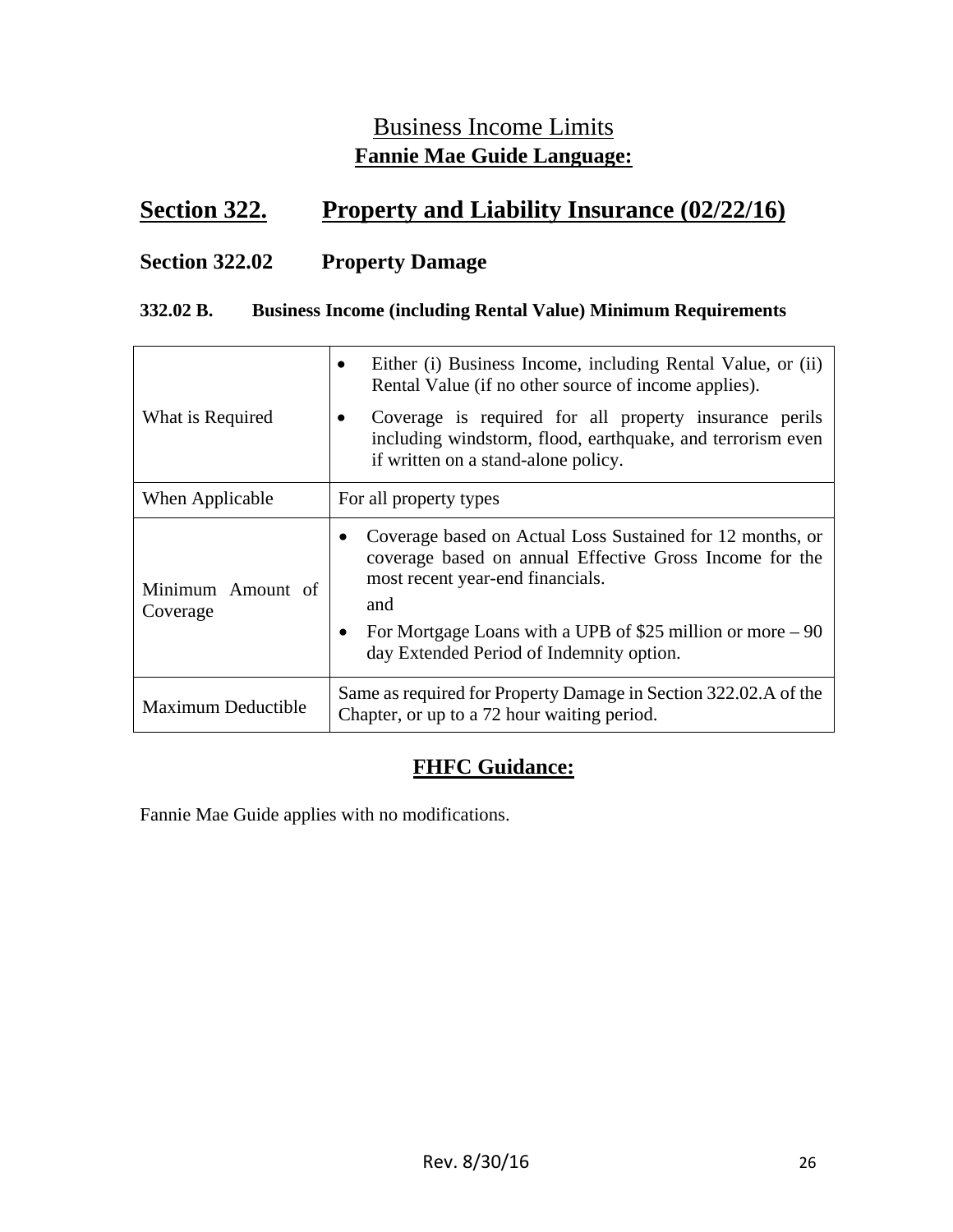### Ordinance or Law Coverage **Fannie Mae Guide Language:**

### **<u>Section 322.</u> Property and Liability Insurance (02/22/16)</u>**

### **Section 322.02 Property Damage**

#### **322.02 C. Ordinance or Law Coverage**

| What is Required              | Ordinance or Law Coverage                                                                                                                                                                                                                                                                                                                                         |
|-------------------------------|-------------------------------------------------------------------------------------------------------------------------------------------------------------------------------------------------------------------------------------------------------------------------------------------------------------------------------------------------------------------|
|                               | Any Property that contains any type of non-conformance under<br>$\bullet$<br>current land use laws or ordinances (building, zoning, energy<br>management, "green", etc.) and cannot be rebuilt "as is".                                                                                                                                                           |
|                               | Any Property with a construction date 25 years or more before<br>٠<br>closing.                                                                                                                                                                                                                                                                                    |
| When Does it Apply?           | Note: "As is" means the ability to be rebuilt with the same<br>building footprint and square footage, within the municipality's<br>required timeframe and without increasing the non-conformity or<br>as otherwise defined by the municipality. The Lender should pay<br>special attention to required timeframe and its feasibility.                             |
|                               | Coverage A - Loss of Undamaged Portion of the Property, in<br>an amount equal to the greater of (i) 100% of the insurable<br>value of the Property, on a "Replacement Cost" valuation, less<br>the damage threshold of the local building ordinance, or (ii)<br>50% if the threshold of the local building ordinance is not<br>explicitly stated.<br>For example: |
|                               |                                                                                                                                                                                                                                                                                                                                                                   |
| Minimum Amount of<br>Coverage | The Property has an insurable value of \$10 million. If the damage<br>threshold of the local building ordinance is 75%, then \$2.5 million<br>is required for Coverage A. If the threshold is not known, then \$5<br>million is required.                                                                                                                         |
|                               | Coverage B - Demolition/Debris Removal Cost in the<br>minimum amount of 10% of the insurable value of the<br>Property.                                                                                                                                                                                                                                            |
|                               | Coverage C - Increased Cost of Construction in the<br>$\bullet$<br>minimum amount of 10% of the insurable value of the<br>Property.                                                                                                                                                                                                                               |
|                               | Note: When Ordinance or Law Coverage is offered with A, B and<br>C combined, the minimum limit must be the Coverage A                                                                                                                                                                                                                                             |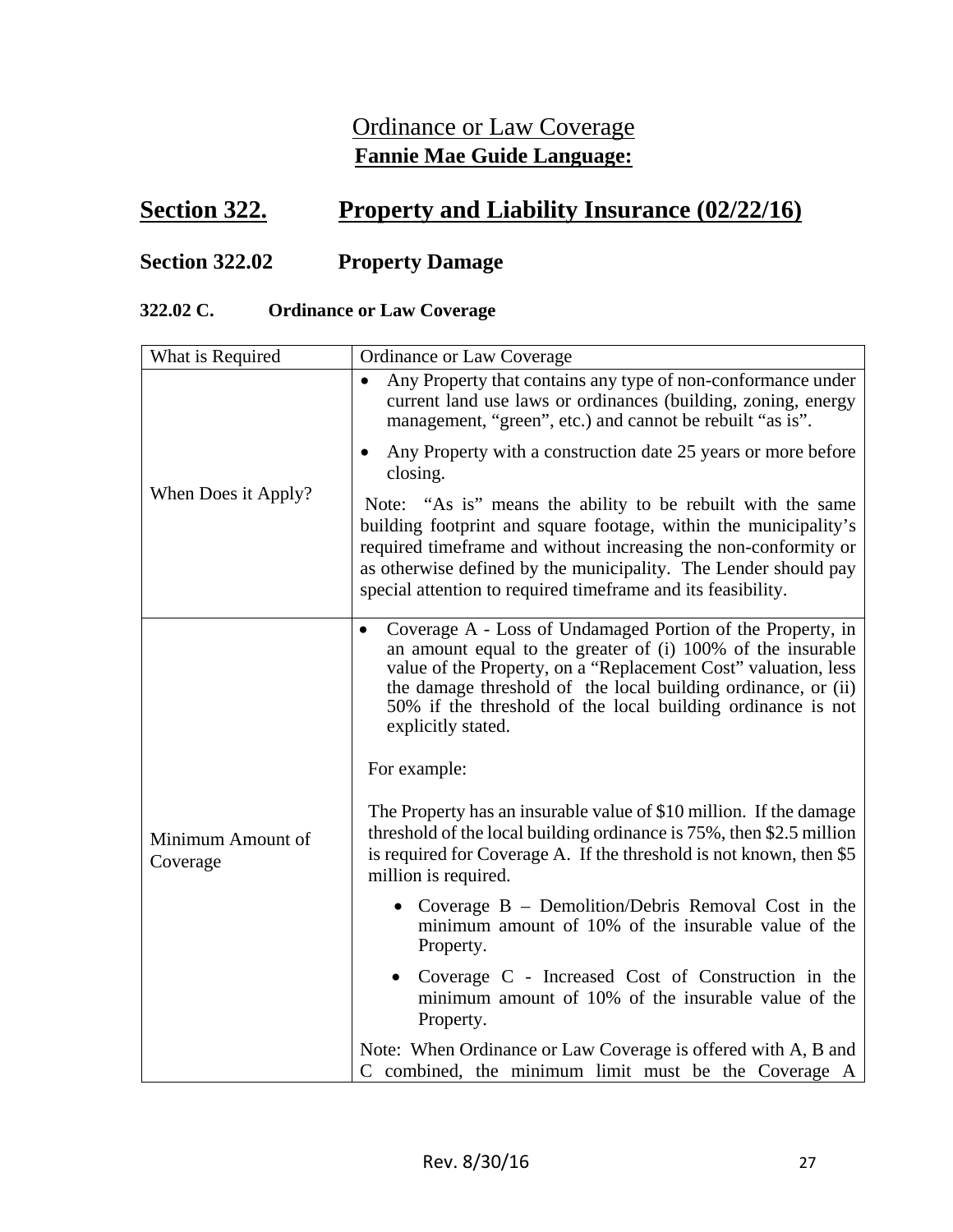|                    | calculation, as explained above, plus 20% of the insurable value of<br>the Property.                                                                                                                                                                                       |
|--------------------|----------------------------------------------------------------------------------------------------------------------------------------------------------------------------------------------------------------------------------------------------------------------------|
|                    | When B and C are combined, the minimum limit must be 20% of<br>the insurable value of the Property.                                                                                                                                                                        |
|                    | For example:                                                                                                                                                                                                                                                               |
|                    | The Property has an insurable value of \$10 million. If the damage<br>threshold of the local building ordinance is $75\%$ , then \$2.5 million<br>is required for Coverage A. A, B and C combined would require<br>\$2.5 million plus \$2 million, or \$4.5 million total. |
| Maximum Deductible | Same as required for Property Damage in Section 322.02.A of this<br>Chapter.                                                                                                                                                                                               |

### **FHFC Guidance:**

All Properties – Ordinance and Law Coverage is required regardless of when the nonconformity was identified. See requirements above in 322.02 C.

Note: This coverage will be provided, in some cases, on a blanket basis.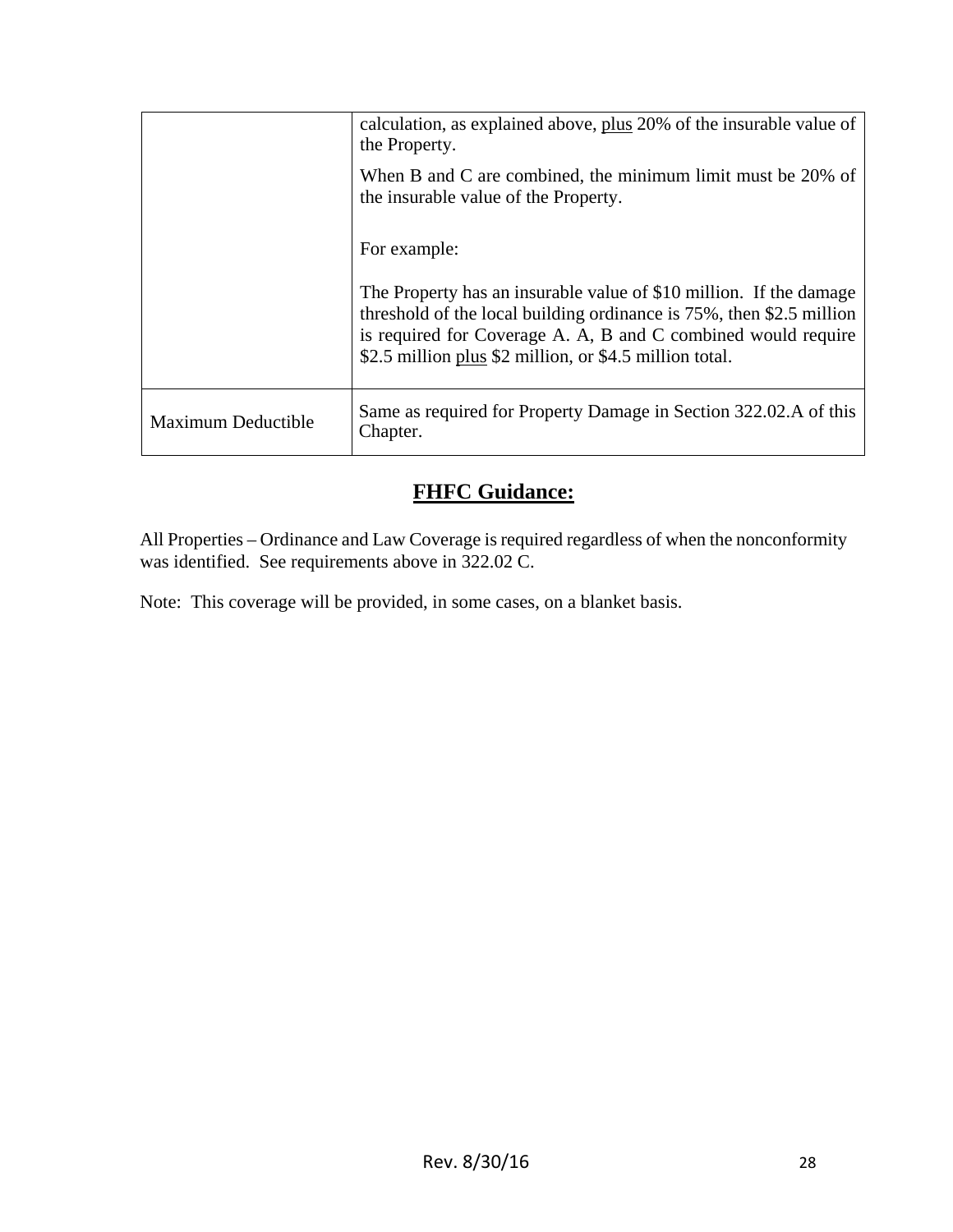### Boiler and Machinery/Equipment Breakdown **Fannie Mae Guide Language:**

### **Section 322. Property and Liability Insurance (02/22/16)**

#### **Section 322.02 Property Damage**

#### **322.02 D. Boiler and Machinery/Equipment/Mechanical Breakdown Minimum Requirements**

| What is Required          | Full Boiler and Machinery Coverage, which covers loss arising from<br>the operation of pressure, mechanical, and electrical equipment.                                                                                                                |
|---------------------------|-------------------------------------------------------------------------------------------------------------------------------------------------------------------------------------------------------------------------------------------------------|
| When Does it Apply?       | Full Boiler and Machinery coverage is required if the building<br>improvements contain any centralized HVAC boiler, water heater or<br>other high-pressure vessels that are in operation and regulated by the<br>state where the Property is located. |
| Coverage                  | Minimum Amount of 100% of the insurable value of each building that houses equipment,<br>on a "Replacement Cost" valuation.                                                                                                                           |
| <b>Maximum Deductible</b> | Same as required for Property Damage in Section 322.02.A of this<br>Chapter.                                                                                                                                                                          |

### **FHFC Guidance:**

Fannie Mae Guide applies with no modifications.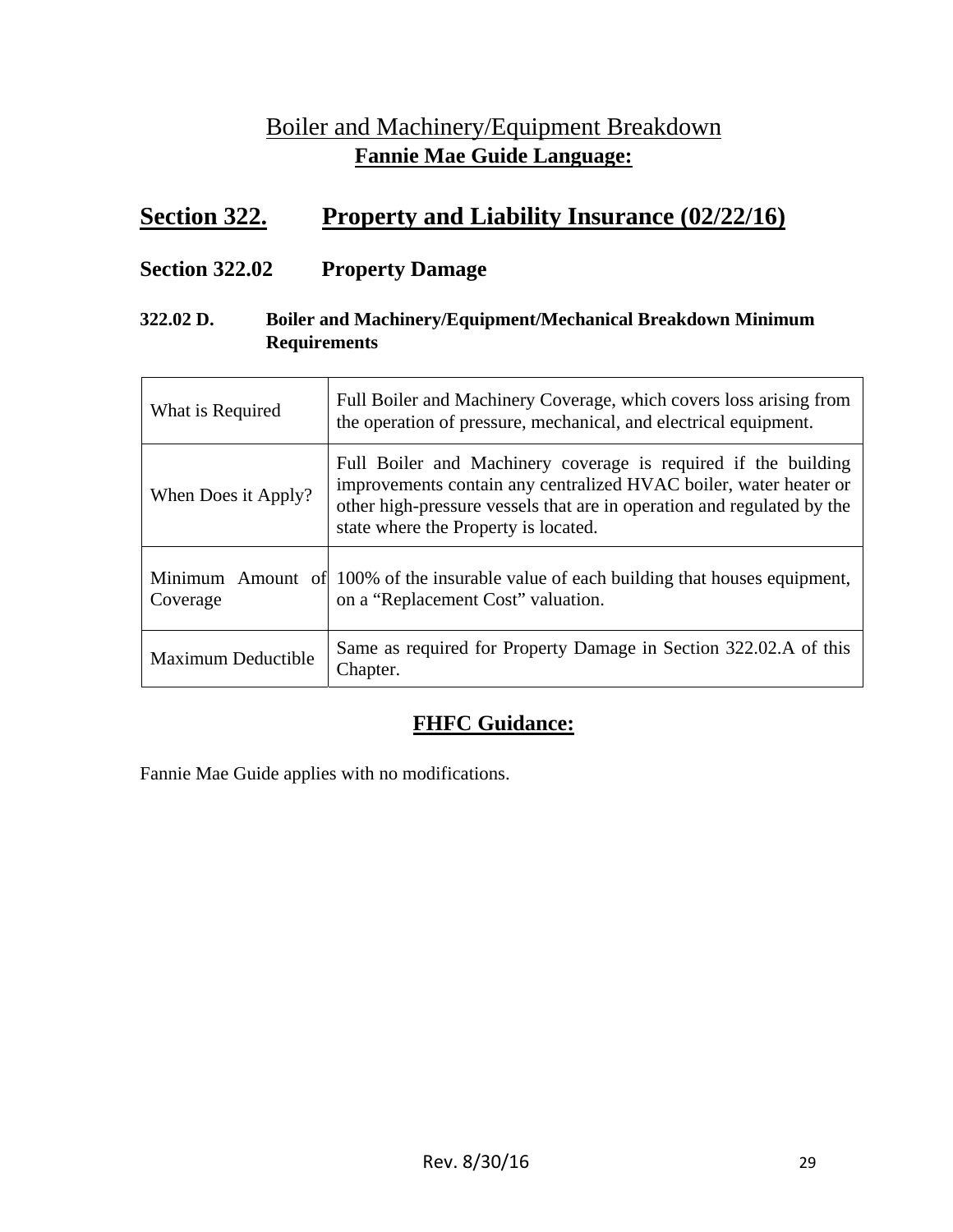### Builder's Risk **Fannie Mae Guide Language:**

### **Section 322. Property and Liability Insurance (02/22/16)**

#### **Section 322.02 Property Damage**

#### **322.02 E. Builder's Risk Minimum Requirements**

| What is Required              | Builder's Risk Insurance                                                                                |
|-------------------------------|---------------------------------------------------------------------------------------------------------|
|                               | For all Property types                                                                                  |
| When Applicable               | Required if Property coverage is excluded or limited during<br>construction, renovation or restoration. |
| Minimum Amount of<br>Coverage | 100% of the completed value, on a non-reporting basis.                                                  |
| <b>Maximum Deductible</b>     | Same as required for Property Damage in Section 322.02.A of this<br>Chapter.                            |

#### **FHFC Guidance:**

This applies only when the Property is under construction. (Please note that Contractor's Insurance, Architect E&O and Engineer E&O are addressed separately.)

Generally speaking, completed value is the project cost, including materials and labor, hard and soft costs, profit and overhead, change orders and contingencies, offsite materials, etc., but not including land value.

There are two types of Builder's Risk Insurance policies: Reporting and Non-Reporting. A non-reporting policy is written, usually, for one construction project and the premiums are based upon the estimated completed value of the construction project. On a completed value policy, the policy will show the address of the construction project that is insured.

A reporting policy is written for many projects and, periodically (usually monthly), the contractor provides reports of the current projects to the insurer. These policies will show language like "Per Monthly Reports" instead of specifying the address of a covered construction project. Note: if Deductible exceeds \$15,000, then full "Statement of Values" (SOV) is required on or before renewal date to evidence compliance.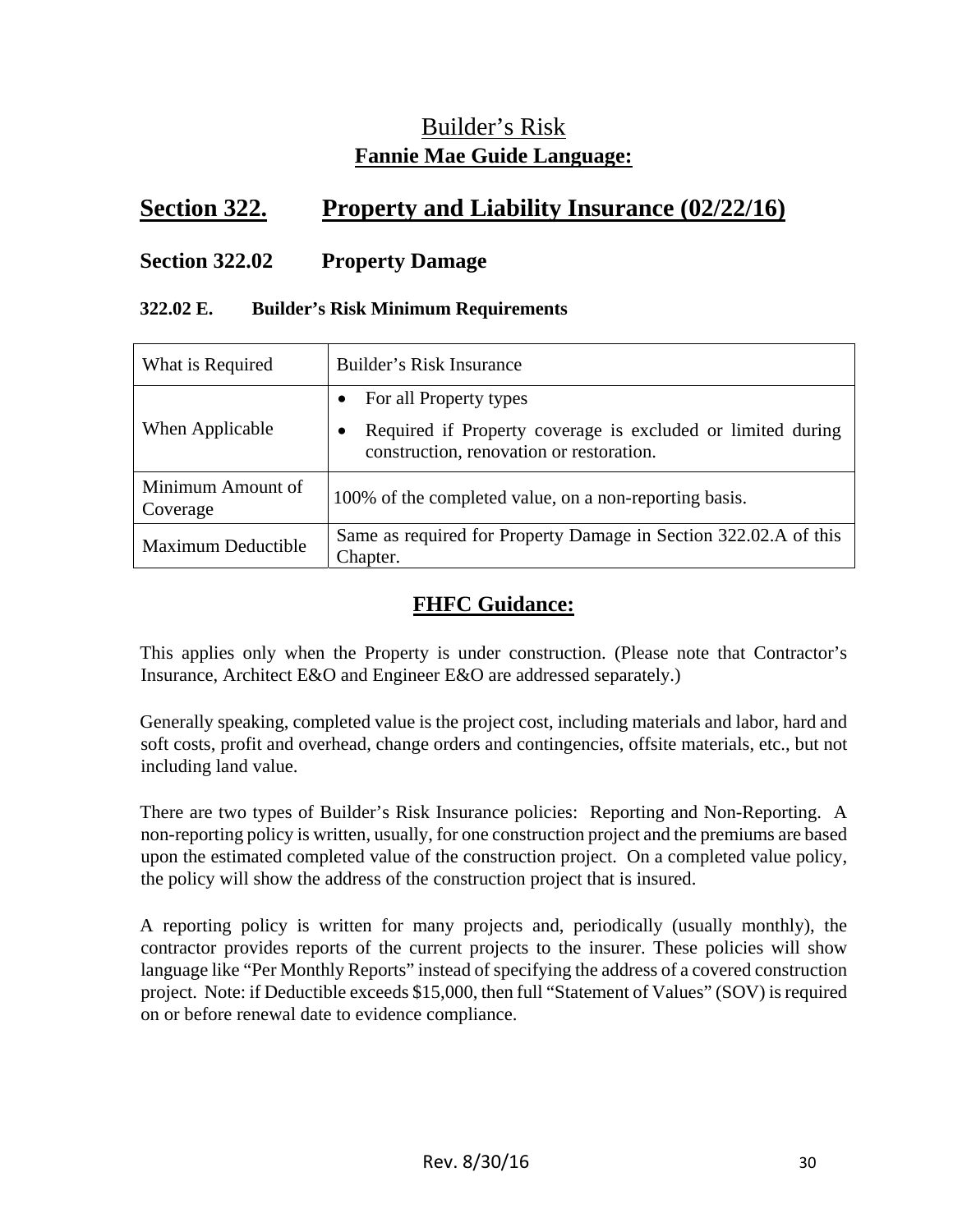### Fidelity Bond/Crime **Fannie Mae Guide Language:**

### **Section 322. Property and Liability Insurance (02/22/16)**

### **Section 322.02 Property Damage**

#### **322.02 F. Fidelity Bond/Crime Minimum Requirements**

| What is Required              | Fidelity Bond/Crime Insurance must be obtained and maintained<br>throughout the term of the Mortgage Loan. This insurance<br>reimburses the insured for losses resulting from dishonest acts of<br>any employee, officer or board member. |
|-------------------------------|-------------------------------------------------------------------------------------------------------------------------------------------------------------------------------------------------------------------------------------------|
| When Applicable               | Cooperative Organizations only                                                                                                                                                                                                            |
| Minimum Amount of<br>Coverage | An amount not less than 3 Months scheduled Maintenance Fees<br>of the Cooperative Organization                                                                                                                                            |
| <b>Maximum Deductible</b>     | \$25,000                                                                                                                                                                                                                                  |

### **FHFC Guidance:**

Fannie Mae Guide applies with no modifications.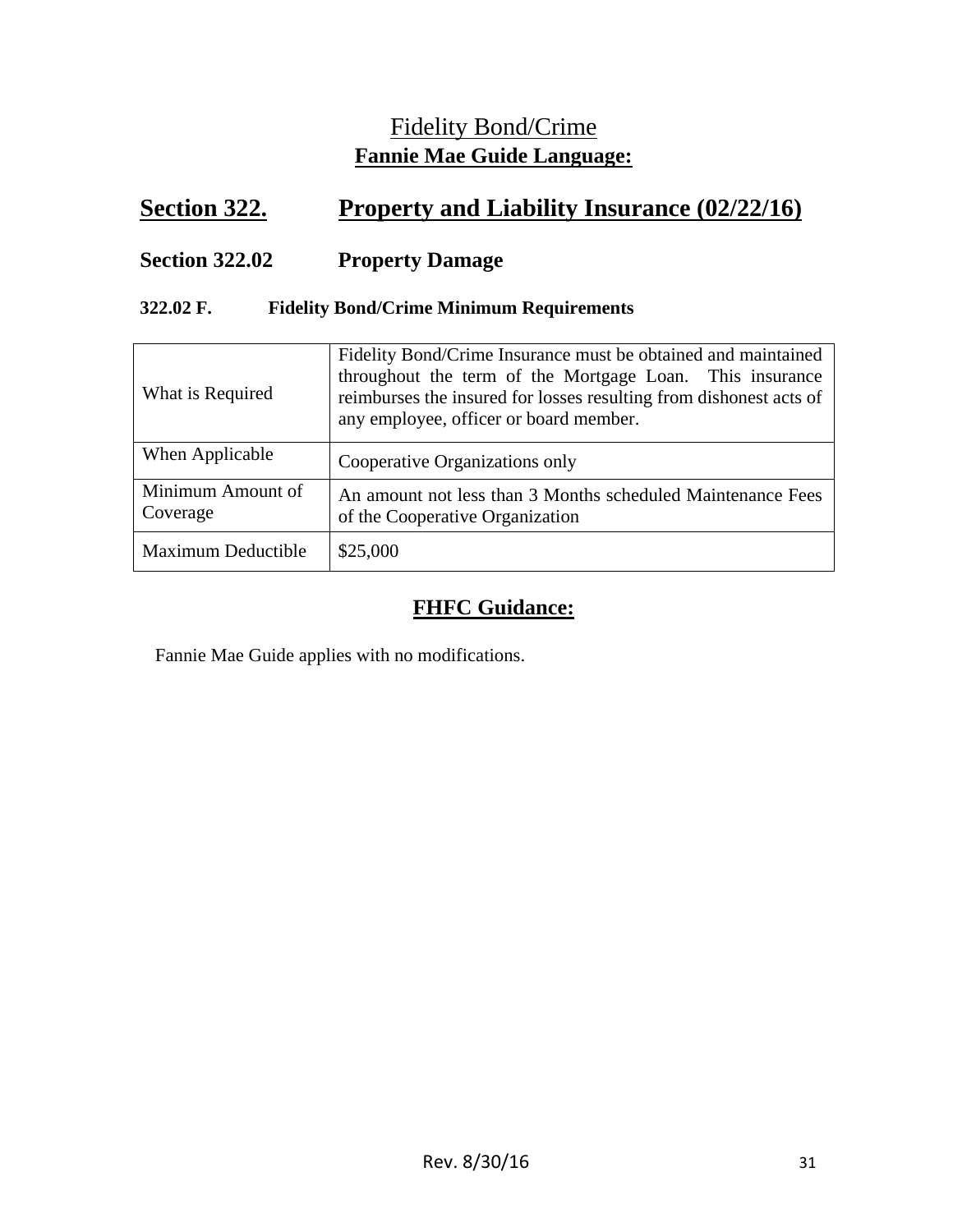### Sinkhole **Fannie Mae Guide Language:**

### **Section 322. Property and Liability Insurance (02/22/16)**

#### **Section 322.02 Property Damage**

#### **322.02 G. Regional Perils Minimum Requirements**

| What is Required              | Sinkhole, mine subsidence, volcanic eruption, avalanche, etc.                          |
|-------------------------------|----------------------------------------------------------------------------------------|
| When Applicable               | Required for Properties in areas prone to these geological<br>phenomena as applicable. |
| Minimum Amount of<br>Coverage | 100% of the insurable value, on a "Replacement Cost"<br>valuation.                     |
| Maximum Deductible            | Same as required for Property Damage in Section 322.02.A of<br>this Chapter.           |

### **FHFC Guidance:**

Sinkhole coverage is required in the following Florida Counties:

- Alachua
- Citrus
- Hamilton
- Hernando
- Hillsborough
- Lake
- Manatee
- Marion
- Pasco
- Pinellas
- $\bullet$  Polk
- Seminole
- Sumter
- Suwanee
- Wakulla
- Washington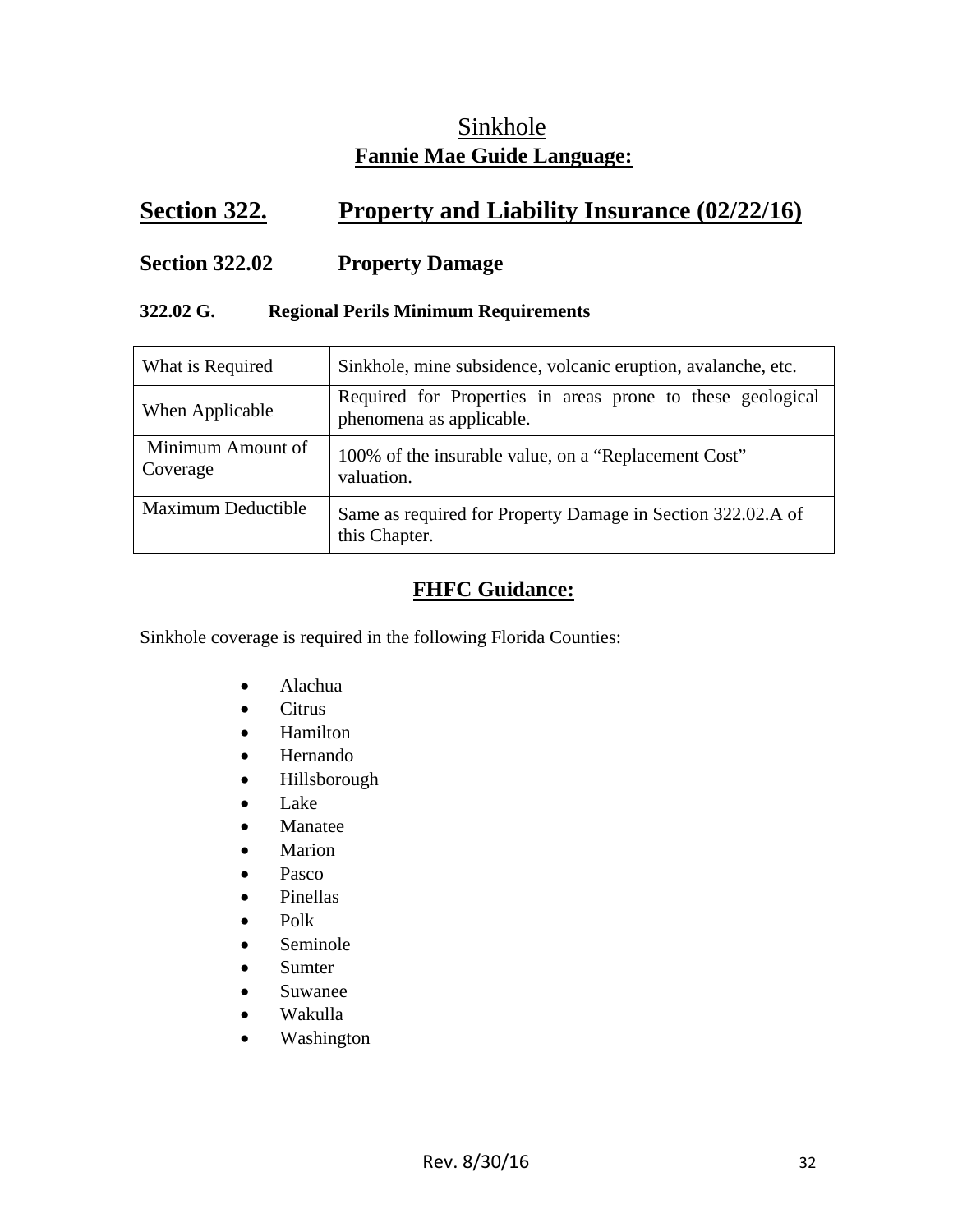Sinkhole coverage required counties include all counties where Citizens Property Insurance Corporation ("Citizens") currently requires sinkhole inspection.

Florida Housing will use the Citizens list of counties requiring sinkhole coverage (see Citizens List of Counties), which may be updated from time to time.

Catastrophic Ground Cover Collapse coverage does not meet the sinkhole coverage requirement. This coverage is acceptable in Counties where Sinkhole is not required.

The following is a quote from the Citizens website regarding Catastrophic Ground Cover Collapse:

Sinkhole Loss coverage protects homeowners from structural damage to their home resulting from confirmed sinkhole activity. Sinkhole Loss coverage is different from Catastrophic Ground Cover Collapse coverage, which automatically is included in most Citizens policies. Catastrophic Ground Cover Collapse coverage applies only when geological activity results in *all* of the following conditions:

- Abrupt collapse of ground cover
- A depression in the ground cover that is clearly visible to the naked eye
- Structural damage to the building, including the foundation
- Condemnation of the structure and order by government authorities that it be vacated

Since 2006, more than 15,000 sinkhole-related claims have been reported to Citizens. To protect our policyholders from the rising costs of Sinkhole Loss coverage, Citizens requires sinkhole inspections when policyholders add Sinkhole Loss coverage to their policy if the covered building is located in one of 16 sinkhole prone counties or if the coverage application indicates that there have been prior sinkhole claims or activity on the property.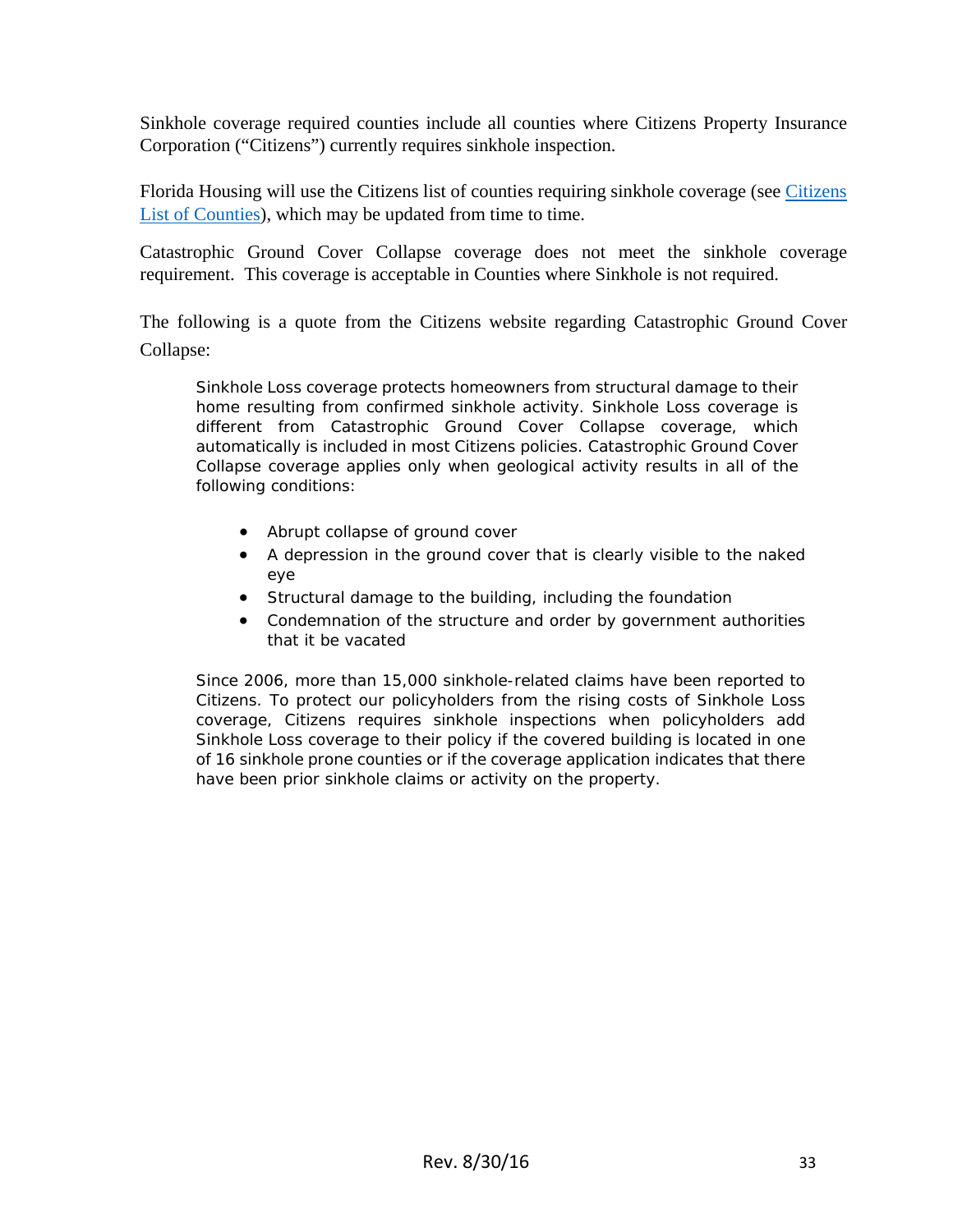### Windstorm **Fannie Mae Guide Language:**

### **<u>Section 322.</u> Property and Liability Insurance (02/22/16)</u>**

#### **Section 322.03 Catastrophic Risk Insurance Minimum Requirements**

#### **322.03 A. General**

A catastrophic event ("Catastrophic Event") is a natural or man-made hazard resulting in an event of substantial extent causing significant physical damage or destruction, loss of life, or drastic change to the natural environment, such as earthquake, flood, terrorist attack or windstorm.

The sections below apply to areas prone to Catastrophic Events.

#### **322.03 B. Windstorm Minimum Requirements**

| What is Required | If the Special Causes of Loss Form excludes any type of wind<br>related Catastrophic Event, a separate windstorm insurance<br>policy must be obtained.<br>Coverage obtained through state insurance plans, other state-<br>managed windstorm or beach erosion insurance pools are<br>acceptable if that is the only windstorm coverage available in an<br>insurance market. The Lender must document that coverage is<br>not otherwise available in the insurance market.<br>Note: State insurance plans, other state-managed windstorm<br>and beach erosion insurance pools are not acceptable for non- |
|------------------|----------------------------------------------------------------------------------------------------------------------------------------------------------------------------------------------------------------------------------------------------------------------------------------------------------------------------------------------------------------------------------------------------------------------------------------------------------------------------------------------------------------------------------------------------------------------------------------------------------|
|                  | catastrophic perils.                                                                                                                                                                                                                                                                                                                                                                                                                                                                                                                                                                                     |
| When Applicable  | Required for all Properties                                                                                                                                                                                                                                                                                                                                                                                                                                                                                                                                                                              |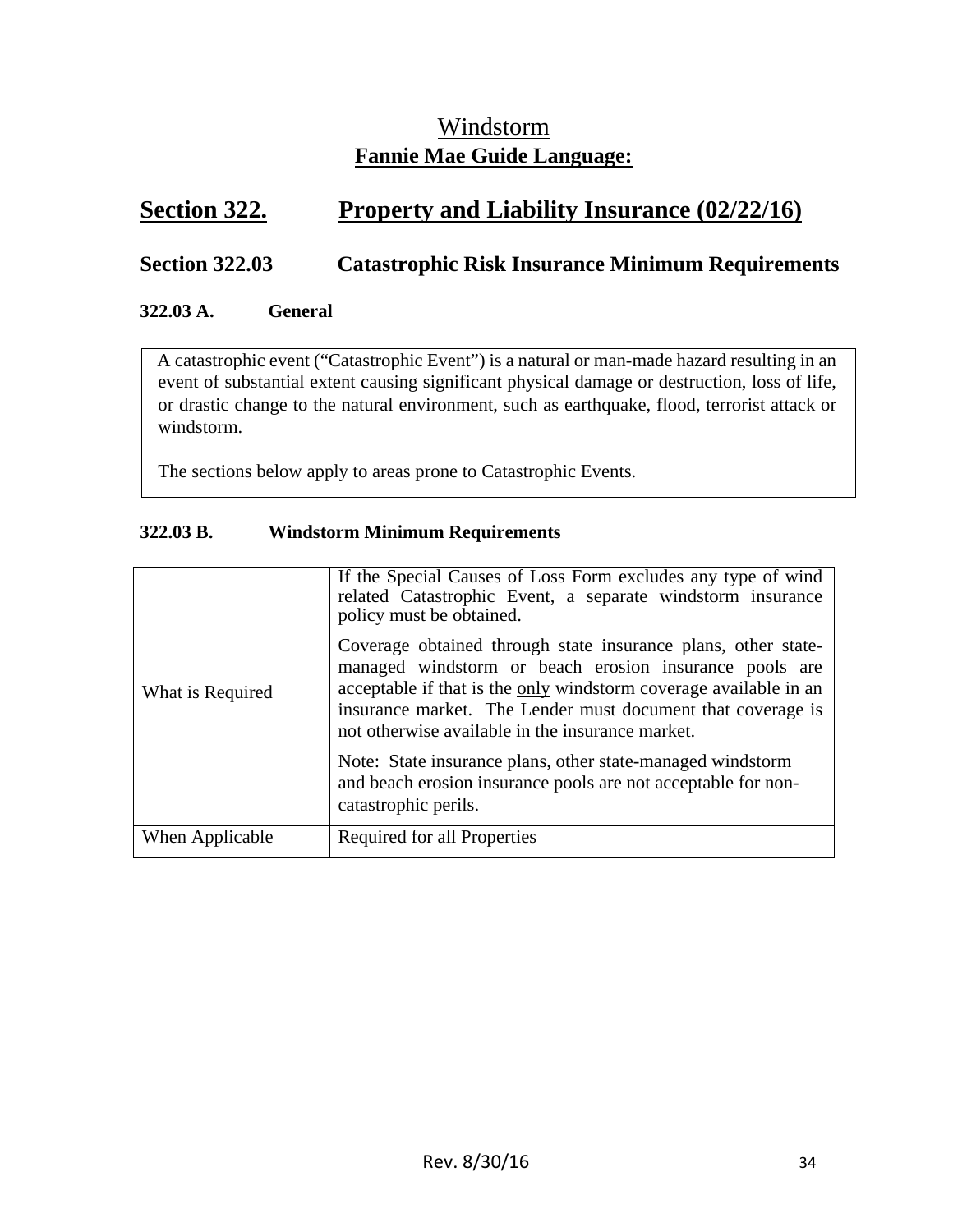| Minimum Amount of         | 100% of the insurable value, on a "Replacement Cost"<br>$\bullet$<br>valuation.<br>Either (i) Business Income, including Rental Value, or (ii)                                                   |
|---------------------------|--------------------------------------------------------------------------------------------------------------------------------------------------------------------------------------------------|
|                           | Rental Value (if no other source of income applies), as<br>follows:                                                                                                                              |
|                           | Coverage based on Actual Loss sustained for 12 months,<br>or if not available, coverage based on annual Effective<br>Gross Income for the most recent year-end financials;                       |
| Coverage                  | and                                                                                                                                                                                              |
|                           | For Mortgage Loans with a UPB above \$25 million $-90$<br>day Extended Period of Indemnity option.                                                                                               |
|                           | Rent Loss coverage is required even if written on a<br>$\bullet$<br>standalone basis.                                                                                                            |
|                           | NOTE:<br>Windstorm "Probable Maximum Loss" ("PML")<br>calculations cannot be used as the primary factor for<br>determining adequate windstorm coverage.                                          |
| <b>Maximum Deductible</b> | The greater of (i) 10% of the insurable value of the<br>$\bullet$<br>Mortgaged Property, or (ii) the maximum allowed for<br>Property Damage in Section 322.02.A of this Chapter.                 |
|                           | For example (assuming 10% of the insurable value):                                                                                                                                               |
|                           | The Property has an insurable value of \$10 million with a<br>"Total Insurable Value" ("TIV") of \$50 million on the<br>policy. The maximum deductible is 10% of \$10 million or<br>\$1 million. |
|                           | Business income including rental value – maximum of two<br>weeks or equivalent.                                                                                                                  |

### **FHFC Guidance:**

#### **Regarding Windstorm Coverage through Citizens**

The borrower must provide documentation from insurance agent regarding the lack of availability of other coverage for windstorm. A letter or email from insurance agent is sufficient. This documentation must be provided annually.

#### **Regarding Windstorm Coverage for Business Income including Rental Value**

If Business Income including Rental Value coverage for the peril of Windstorm is not available then use flood insurance process for a waiver request (see page 39).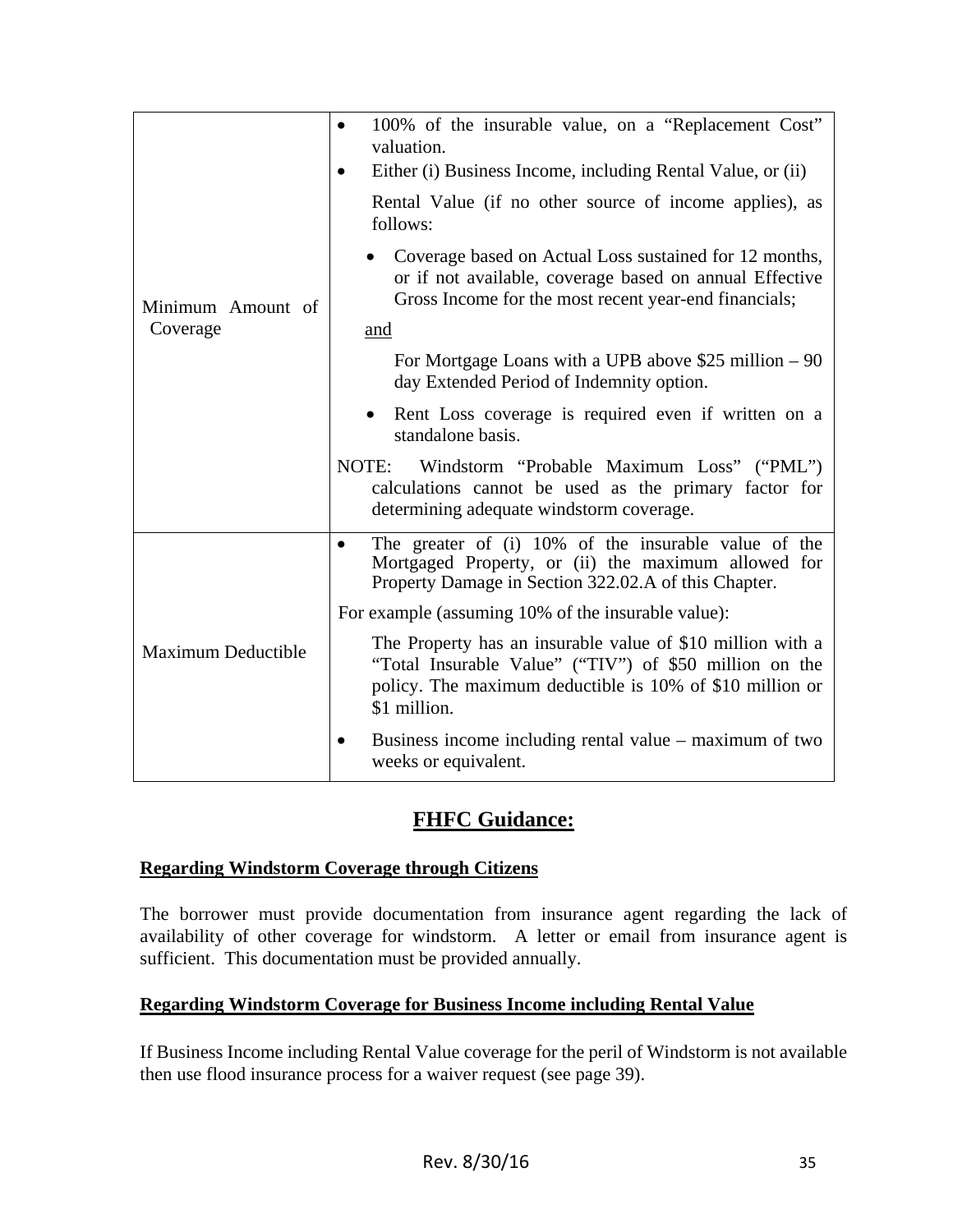#### **Regarding Adequate Limits for Windstorm Coverage**

Even if a Blanket applies, limits for Windstorm Coverage must equal or exceed 100% of the replacement cost value of the Property. If Blanket applies, see Blanket section of Insurance Guide.

#### **Regarding Acceptable Deductibles for Windstorm Coverage for Business Income including Rental Value**

FHFC will accept 5% deductibles for the peril of Windstorm for Business Income including Rental Value with no waiver process.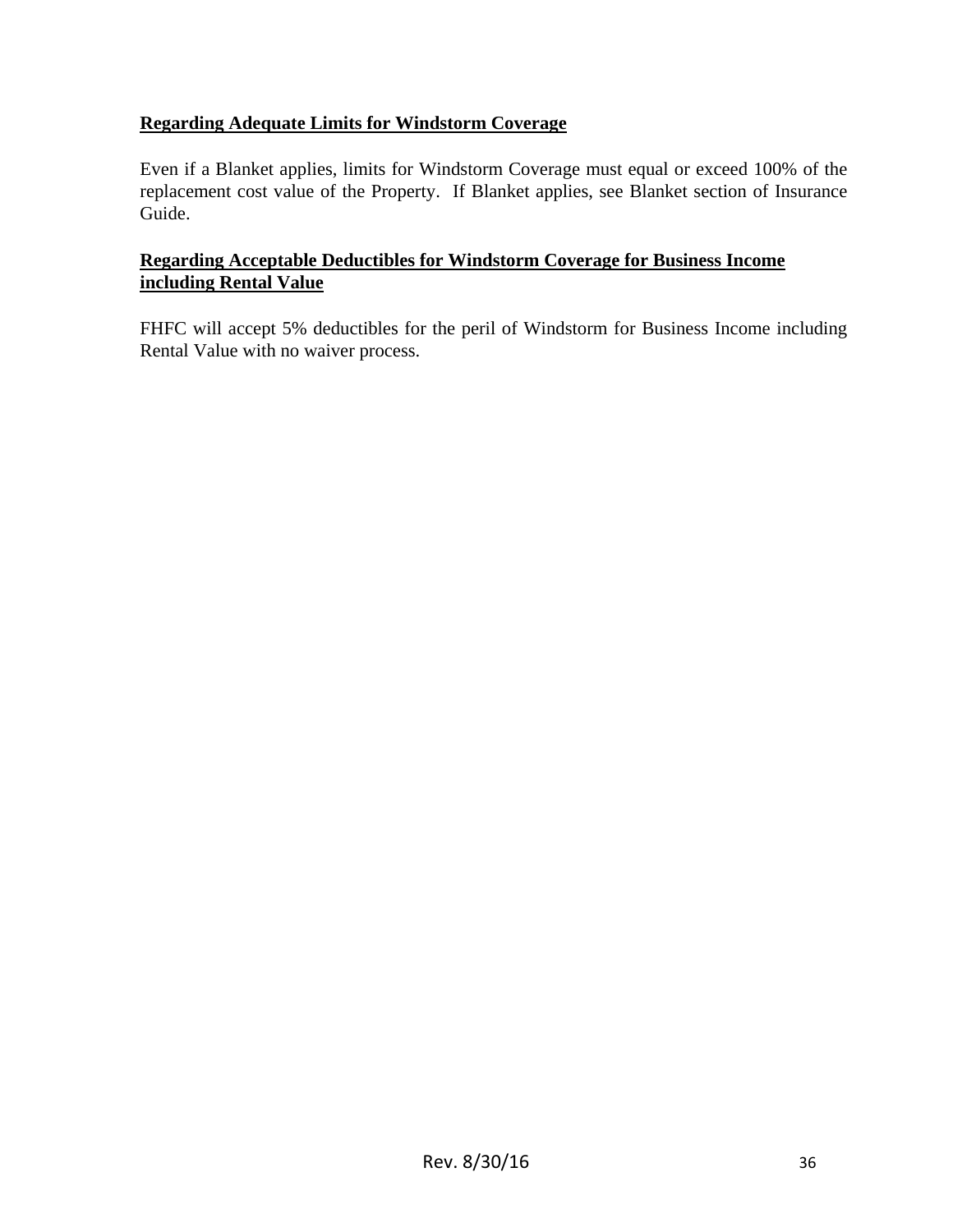### Flood Limits **Fannie Mae Guide Language:**

### **<u>Section 322.</u> Property and Liability Insurance (02/22/16)</u>**

#### **Section 322.03 Catastrophic Risk Insurance Minimum Requirements**

#### **322.03. C. Flood Minimum Requirements**

1. The Lender must determine, for every Mortgage Loan, whether any of the Improvements are located in a Special Flood Hazard Area ("SFHA") Zone A or Zone V as defined by the Federal Emergency Management Agency ("FEMA"). If properties are in a SFHA (Zone A or Zone V), then the "Notice to Borrower of Special Flood Hazard and Federal Assistance" form must be sent to the Borrower. Note: this form is included in the Flood Determination Certificate.

| What is Required?             | <b>Flood Insurance</b>                                                                                                                                                                                                                                                                                                                                                                                                                                                                                                                                                                                                                                                                                        |
|-------------------------------|---------------------------------------------------------------------------------------------------------------------------------------------------------------------------------------------------------------------------------------------------------------------------------------------------------------------------------------------------------------------------------------------------------------------------------------------------------------------------------------------------------------------------------------------------------------------------------------------------------------------------------------------------------------------------------------------------------------|
|                               | Flood insurance is required for Property Improvements located<br>$\bullet$<br>in SFHA, Zone A or Zone V.                                                                                                                                                                                                                                                                                                                                                                                                                                                                                                                                                                                                      |
| When Applicable               | If the improved portions of the Property are not located in a<br>$\bullet$<br>SFHA as verified by the Flood Determination Certificate<br>issued in conformance with the requirements specified in this<br>Section 322.03.B, then flood insurance is not required, even if<br>the unimproved portions of the Property are in a SFHA.                                                                                                                                                                                                                                                                                                                                                                           |
| Minimum Amount of<br>Coverage | 100% of the insurable value of the Improvements, Fixtures, and<br>$\bullet$<br>Goods (as defined in the Security Instrument) located in a<br>SFHA, on a "Replacement Cost" valuation.<br>Either (i) Business Income, including Rental Value, or (ii)<br>$\bullet$<br>Rental Value (if no other source of income applies), as follows:<br>Coverage based on Actual Loss sustained for 12 months,<br>or if not available, coverage based on annual Effective<br>Gross Income for the most recent year-end financials;<br>and<br>For Mortgage Loans with a UPB above \$25 million $-90$<br>day Extended Period of Indemnity option.<br>Rent Loss coverage is required even if written on a stand-<br>alone basis |
| Maximum Deductible            | The greater of (i) 5% of the insurable value of the Mortgaged<br>$\bullet$<br>Property, or (ii) the maximum allowed for Property Damage in<br>Section 322.02.A of this Chapter.                                                                                                                                                                                                                                                                                                                                                                                                                                                                                                                               |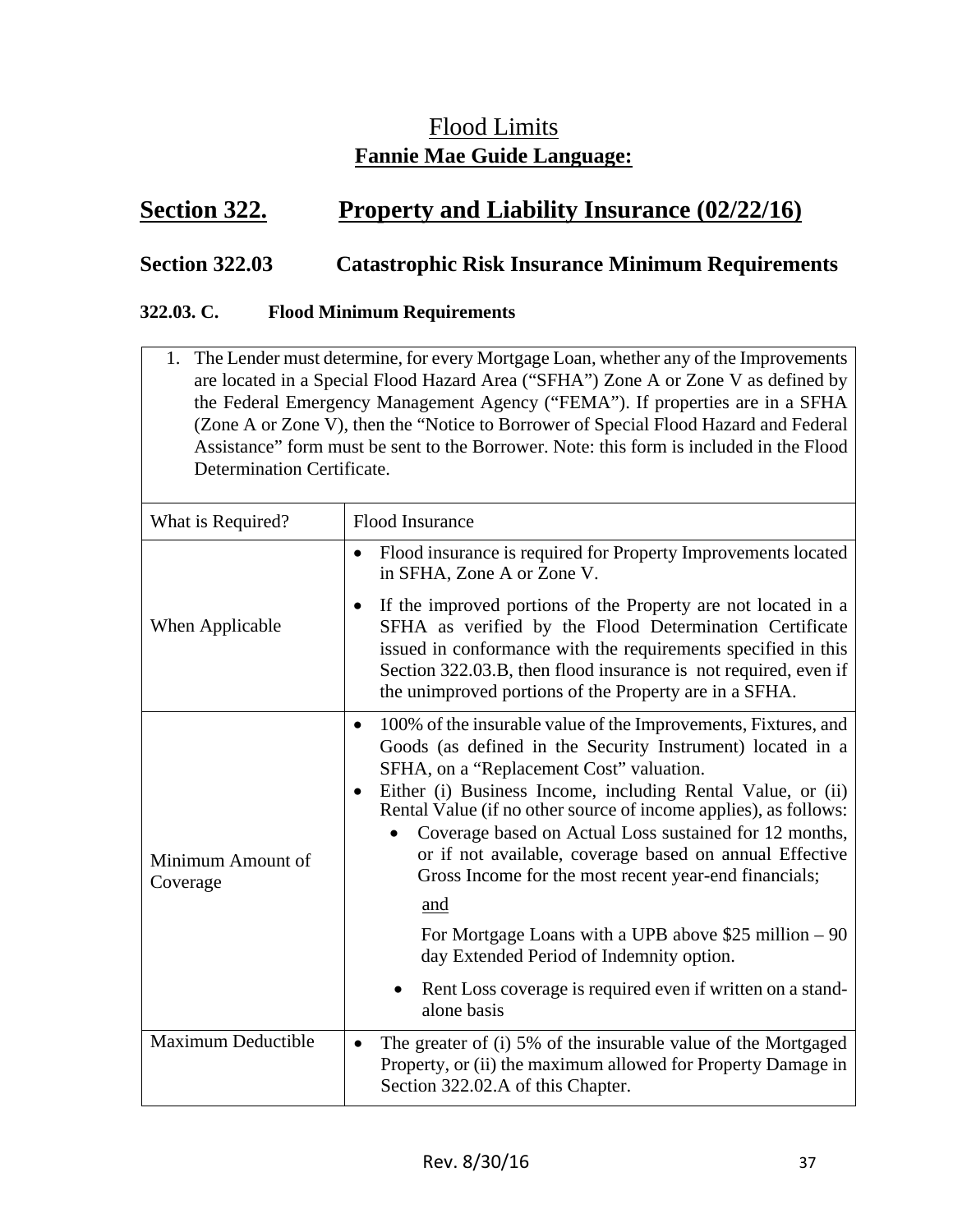| For example (assuming 5% of the insurable value):                                                                                                                                           |
|---------------------------------------------------------------------------------------------------------------------------------------------------------------------------------------------|
| The Property has an insurable value of \$10 million with a "Total"<br>Insurable Value" ("TIV") of \$50 million on the policy. The<br>maximum deductible is 5% of \$10 million or \$500,000. |
| Note: The acceptable deductible for a "Difference in Conditions"<br>("DIC") policy is the limit of underlying NFIP policy                                                                   |
| Business income, including rental value – maximum of two<br>$\bullet$<br>weeks or equivalent.                                                                                               |

- 2. Flood insurance must be in the form of the standard policy issued by members of the NFIP. Other policies that meet the NFIP's requirements, such as those issued by licensed property and casualty insurance companies that are authorized to participate in NFIP's "Write Your Own" program, are acceptable. Equivalent flood insurance policies written by insurance carriers are acceptable with an adequate AM Best rating (A-/VI).
- 3. Conditions may change over time and zones may be remapped, resulting in the reclassification of non-flood areas. After a Mortgage Loan is sold to Fannie Mae, the Lender must ensure that flood insurance is obtained if any Property Improvements are later determined to lie within a remapped SFHA Zone A or Zone V. Methods of compliance with request are discussed in subsections 4 and 5 below.
- 4. If conditions warrant, Fannie Mae or the Lender may require flood insurance for Property Improvements located outside of a SFHA Zone A or Zone V but within an area designated by FEMA as Zone X, such as a Property that is in an area subject to flooding due to storm water or within close proximity to a SFHA boundary.
- 5. If the insurance coverage available under the NFIP is not sufficient to meet the requirements set forth above, then the Borrower must obtain Excess Flood or Difference in Condition ("DIC") insurance to provide the difference up to the total insurable value of the property, on a "Replacement Cost" valuation, including Business Income and Rental Value coverage.

The Lender is delegated the authority to waive compliance with the Excess Flood or Difference in Condition ("DIC") coverage requirements when the coverage significantly impacts the Debt Service Coverage such that the coverage is not economically feasible. **However, the Borrower must secure an excess flood insurance limit that is reasonable given the exposure subject to the Lender's discretion.** In this context, the statement "significantly impacts the Debt Service Coverage such that the coverage is not economically feasible," means that the purchase of Difference in Condition ("DIC") or Excess Flood coverage would cause a decrease in the Debt Service Coverage by a minimum of ten (10) basis points. Before waiving the coverage, the Lender must verify that the Borrower has made a good faith effort to obtain the coverage. The Borrower should provide a minimum of three (3) quotes and/or declination letters. The Lender must review them to ensure that the Borrower is not providing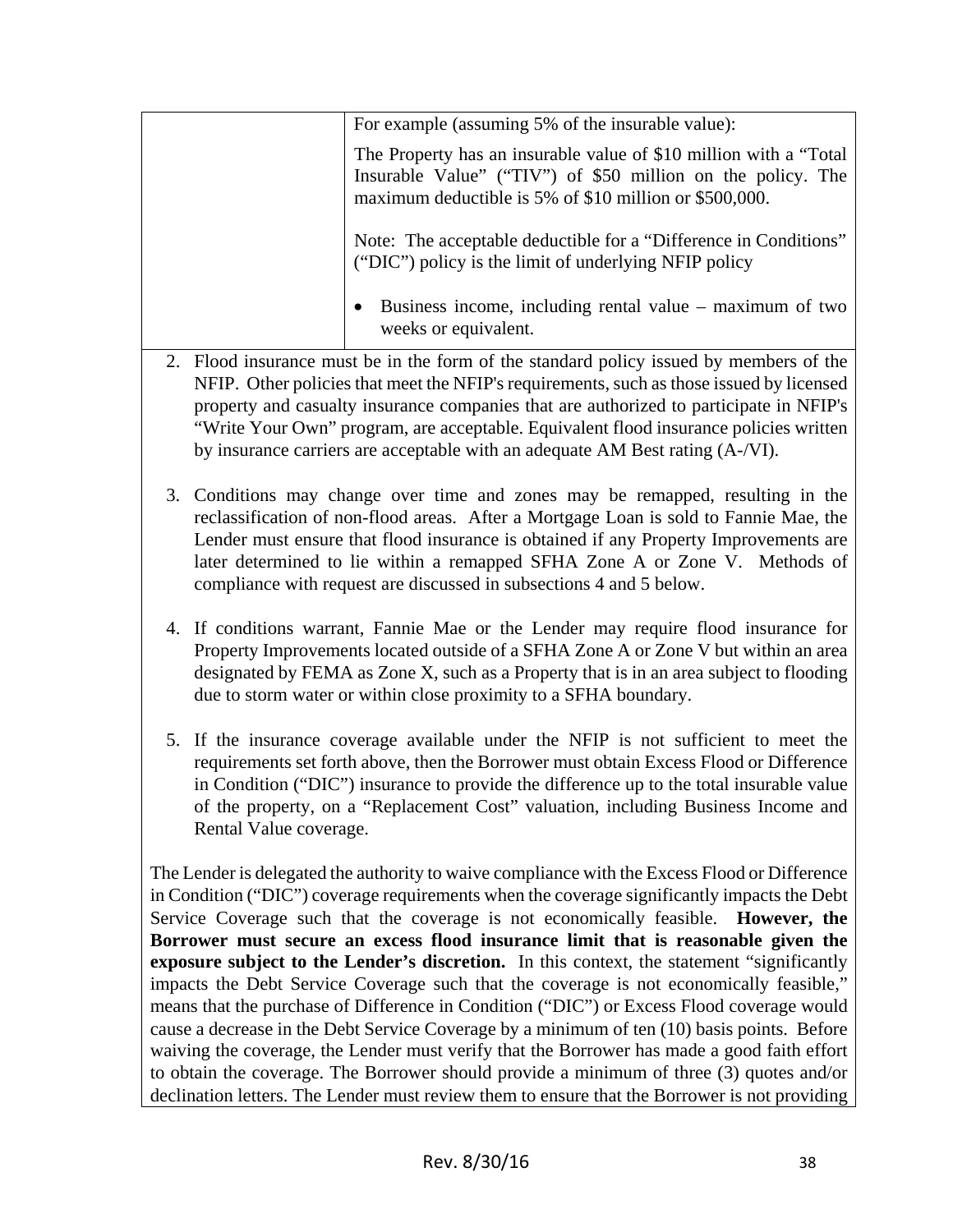artificially high quotes or requesting flood insurance from companies not writing flood insurance in an attempt to avoid purchasing the coverage.

### **FHFC Guidance:**

Servicing file must include Flood Determination for each building. Flood zones for different buildings at the same Property can be different. The minimum amount of Excess Flood required for each building is the estimated replacement cost of the first floor.

When flood coverage is required (Flood Zones A or V), if 100% of replacement cost value is not purchased (combined between an NFIP policy and an Excess Flood/DIC policy usually), waiver must be requested; see Exhibit A and Excess Flood/DIC Waiver Checklist, attached hereto.

The Servicer is not delegated the authority to waive compliance with the Excess Flood and DIC coverage requirements. The Servicer's waiver request, as further described in 322.01 I, must specifically address the requirements below:

Florida Housing may waive compliance with the Excess Flood or Difference in Condition ("DIC") coverage requirements when the coverage significantly impacts the Debt Service Coverage (DSC) such that the coverage is not economically feasible. **However, the Borrower must secure an excess flood insurance limit that is reasonable given the exposure subject to Florida Housing's discretion. (The minimum amount of Excess Flood required for each building is the estimated replacement cost of the first floor of the property.**) In this context, the statement "significantly impacts the Debt Service Coverage such that the coverage is not economically feasible," means that the purchase of Difference in Condition ("DIC") or Excess Flood coverage would cause a decrease in the Debt Service Coverage by a minimum of ten (10) basis points. Before waiving the coverage, contracted servicer for Florida Housing must verify that the Borrower has made a good faith effort to obtain the coverage. The Borrower should provide a minimum of three (3) quotes and/or declination letters. The servicer must review them to ensure that the Borrower is not providing artificially high quotes or requesting flood insurance from companies not writing flood insurance in an attempt to avoid purchasing the coverage. To document, complete Exhibit A and Excess Flood/DIC Waiver Checklist.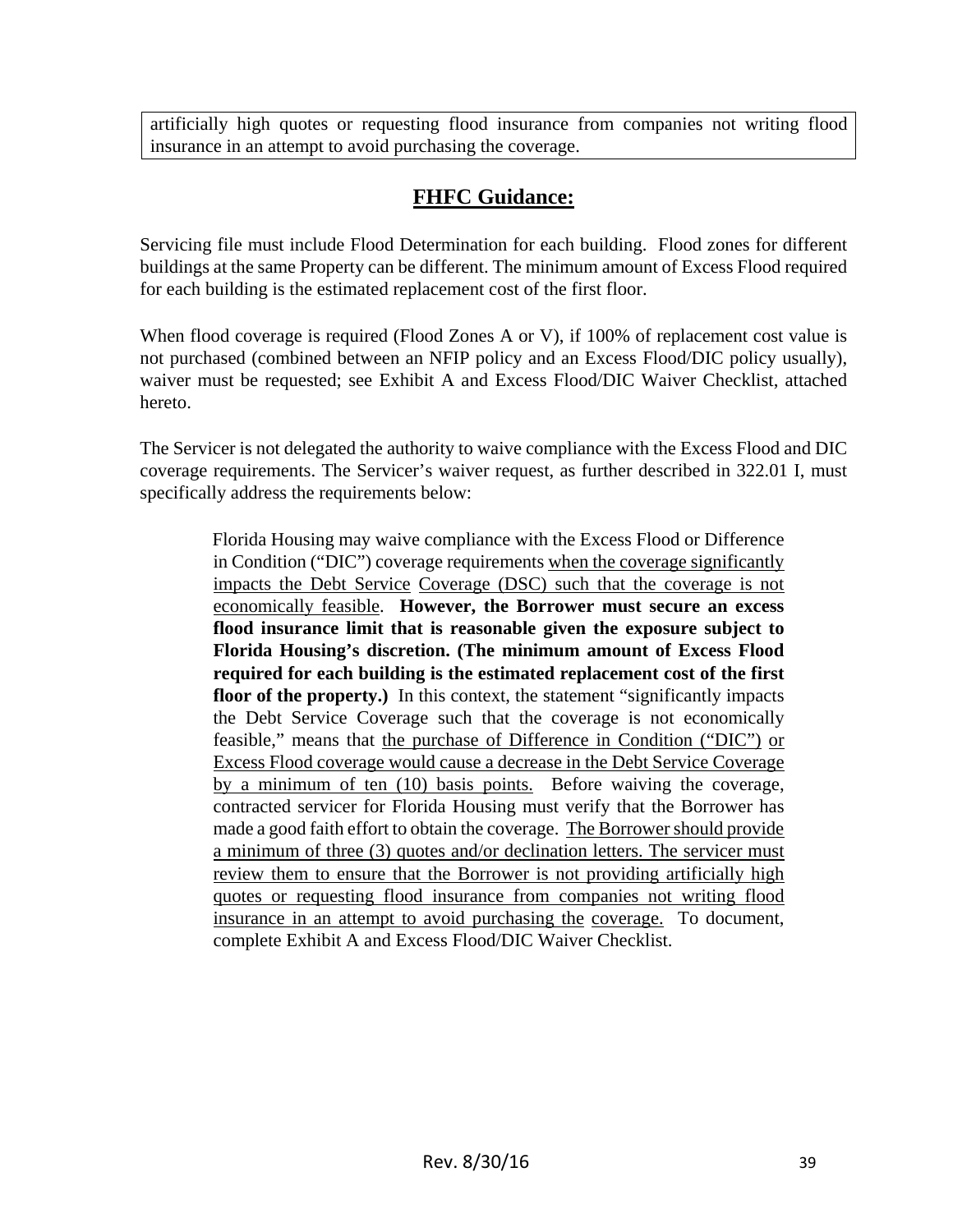### Flood Determinations **Fannie Mae Guide Language:**

### **Section 322. Property and Liability Insurance (02/22/16)**

#### **Section 322.03 Catastrophic Risk Insurance Minimum Requirements**

#### **322.03 D. Flood Insurance Determination**

- 1. For every Mortgage Loan, the Lender must determine whether any of the Property Improvements are located in a SFHA and must document each determination on the most recent edition of the Standard Flood Hazard Determination form issued by FEMA. The Lender must obtain flood-zone determinations from a qualified third-party flood- zone determination firm. The Lender must place a completed copy of the Standard Flood Hazard Determination form in the Lender Servicing File for the Mortgage Loan. Fannie Mae expects the Lender to exercise care and sound judgment in its selection of a third- party flood-zone determination firm.
- 2. Because conditions may change over time, the status of a SFHA zone may change. As a result, the Lender must obtain from its flood zone determination firm "life- of loan" monitoring and coverage, which means that the monitoring company will notify the Lender if and when flood insurance is required for a monitored Property. The Lender must ensure that the monitoring company it selects agrees to continue monitoring all of the covered Properties in the event that the Lender sells or otherwise transfers its servicing rights to another Servicer.
- 3. Elevation Certificates are not valid to determine if Property Improvements are located in a SFHA. Only a Letter of Map Amendment or Letter of Map Revision issued by FEMA will remove an improvement from a SFHA.

#### **FHFC Guidance:**

Servicers must obtain the Flood Hazard Certification Determination from a third party vendor. The third party vendor must perform "life-of-loan" monitoring and provide notification to the servicer if/when flood insurance is required for the property.

At the closing of the loan, the cost of this service should be included in the closing statement.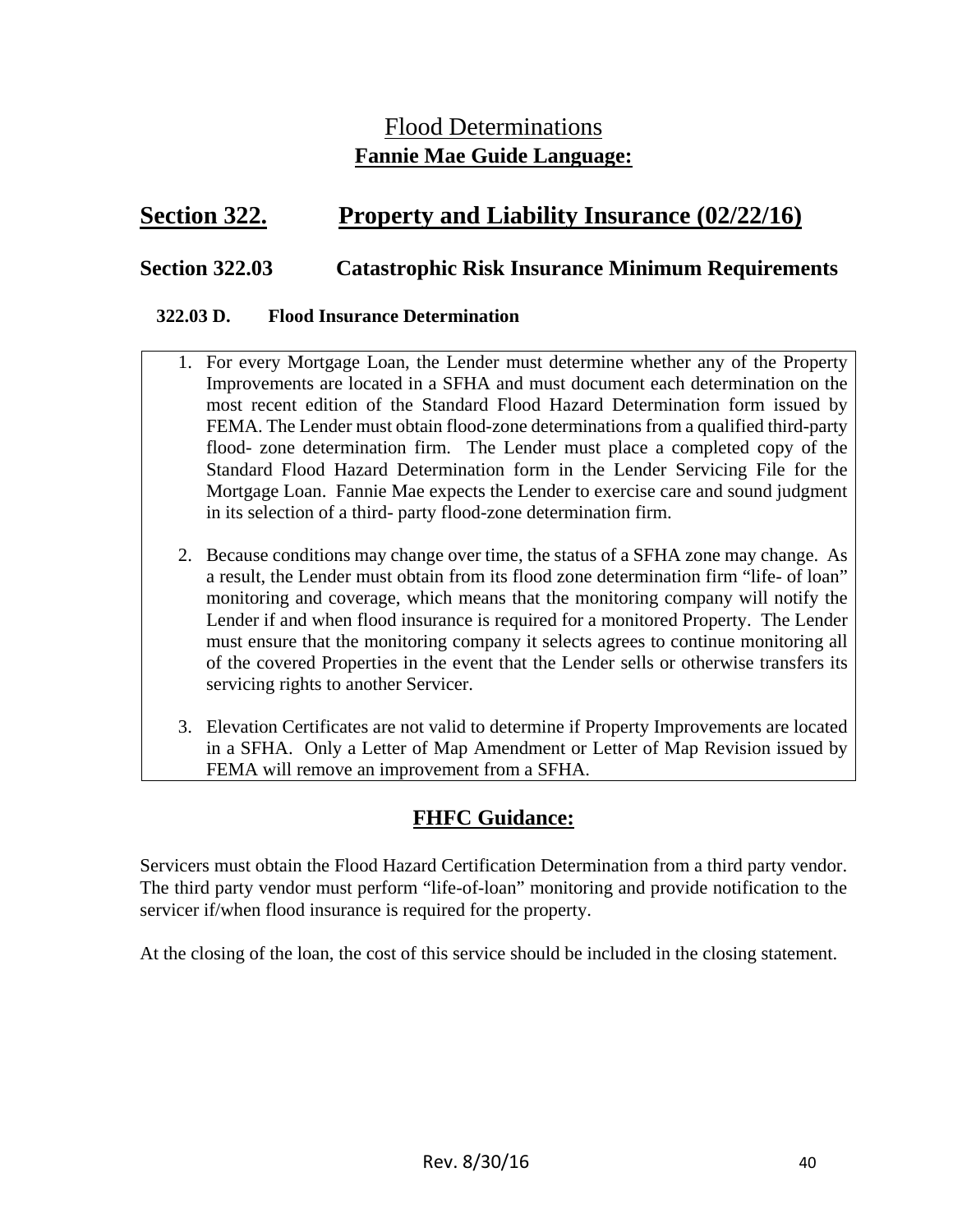### **Earthquake Fannie Mae Guide Language:**

### **Section 322. Property and Liability Insurance (02/22/16)**

### **Section 322.03 Catastrophic Risk Insurance Minimum Requirements**

#### **322.03 E. Earthquake Insurance Minimum Requirements**

| What is Required?             | Earthquake Insurance                                                                                                                                                                                                                                                                                                                                                                                                                                                                                                                                                                                                |
|-------------------------------|---------------------------------------------------------------------------------------------------------------------------------------------------------------------------------------------------------------------------------------------------------------------------------------------------------------------------------------------------------------------------------------------------------------------------------------------------------------------------------------------------------------------------------------------------------------------------------------------------------------------|
| When Applicable               | When required by Fannie Mae.                                                                                                                                                                                                                                                                                                                                                                                                                                                                                                                                                                                        |
| Minimum Amount of<br>Coverage | 100% of the insurable value of the Property Improvements, on<br>a "Replacement Cost" valuation.<br>Either (i) business income, including rental value, or (ii) rental<br>value (if no other source of income applies), as follows:<br>Coverage based on Actual Loss sustained for 12 months, or<br>if not available, coverage based on annual Effective Gross<br>Income for the most recent year-end financials;<br>and<br>For Mortgage Loans with a UPB above \$25 million $-90 \text{ day}$<br>Extended Period of Indemnity option.<br>Rent Loss coverage is required even if written on a stand-<br>alone basis. |
| <b>Maximum Deductible</b>     | The greater of (i) 10% of the insurable value of the Mortgaged<br>Property, or (ii) the maximum allowed for Property Damage in<br>Section 322.02.A of the Chapter.<br>For example (assuming 10% of the insurable value): The Property<br>has an insurable value of \$10 million with a "Total Insurable"<br>Value" ("TIV") of \$50 million on the policy. The maximum<br>deductible is 10% of \$10 million or \$1 million.<br>Business income, including rental value - maximum of two weeks<br>or equivalent.                                                                                                      |

### **FHFC Guidance:**

Earthquake coverage is not required for Properties in Florida.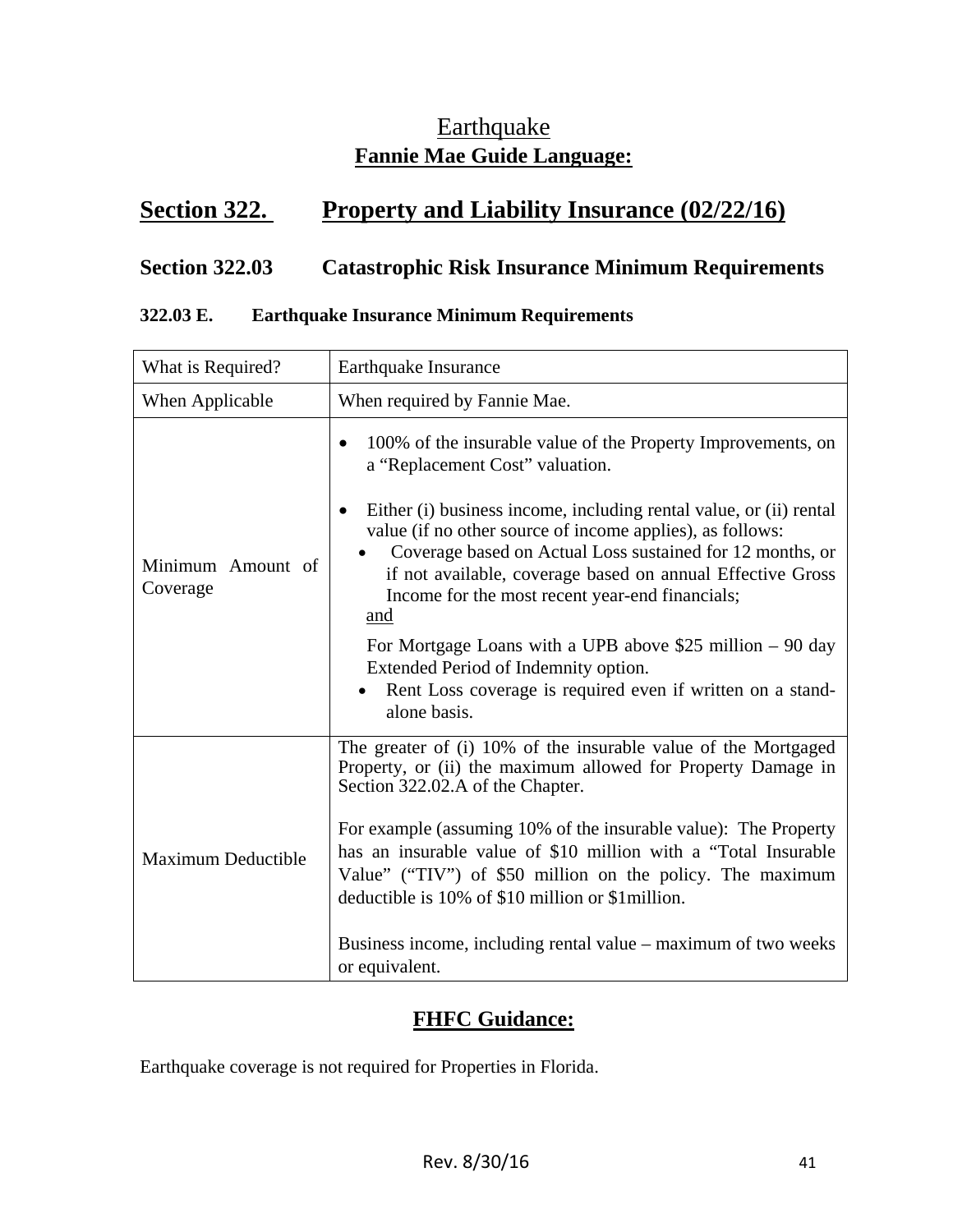### **Terrorism Fannie Mae Guide Language:**

### **Section 322. Property and Liability Insurance (02/22/16)**

### **Section 322.03 Catastrophic Risk Insurance Minimum Requirements**

#### **322.03 F. Terrorism Insurance Minimum Requirements**

| What is Required?             | <b>Terrorism Insurance</b>                                                                                                                                                                                                                                                                                                                                                                                                                                                                                                                                 |
|-------------------------------|------------------------------------------------------------------------------------------------------------------------------------------------------------------------------------------------------------------------------------------------------------------------------------------------------------------------------------------------------------------------------------------------------------------------------------------------------------------------------------------------------------------------------------------------------------|
| When Applicable               | For any Mortgage Loan with a UPB less than \$25 million,<br>$\bullet$<br>the Lender is delegated the authority to waive terrorism<br>coverage provided that the Lender has completed an analysis<br>that shows that the Property is not a significant terrorist risk;<br>the analysis shall include the Property location in relation to<br>a potential terrorist target such as, but not limited to, tourist<br>attractions, mass transportation facilities, urban areas,<br>government buildings, etc., concentrations of risk and overall<br>exposures. |
|                               | For any Mortgage Loan with a UPB that is greater than or<br>equal to \$25 million but less than \$50 million, the decision<br>to obtain terrorism coverage may be waived only by Fannie<br>Mae. Any waiver request must include the above referenced<br>analysis and cost to obtain compliant coverage.                                                                                                                                                                                                                                                    |
|                               | For any Mortgage Loan greater than or equal to \$50 million,<br>$\bullet$<br>terrorism coverage is required.                                                                                                                                                                                                                                                                                                                                                                                                                                               |
|                               | For both property and liability exposures.<br>$\bullet$                                                                                                                                                                                                                                                                                                                                                                                                                                                                                                    |
| Minimum Amount of<br>Coverage | 100% of the insurable value of the Property Improvements,<br>$\bullet$<br>on a "Replacement Cost" valuation.                                                                                                                                                                                                                                                                                                                                                                                                                                               |
|                               | Either (i) business income, including rental value, or (ii)<br>$\bullet$<br>rental value (if no other source of income applies), as<br>follows:                                                                                                                                                                                                                                                                                                                                                                                                            |
|                               | Coverage based on Actual Loss sustained for 12 months,<br>$\bullet$<br>or if not available, coverage based on annual Effective<br>Gross Income for the most recent year-end financials;<br>and                                                                                                                                                                                                                                                                                                                                                             |
|                               | For Mortgage Loans with a UPB above \$25 million $-90$<br>day Extended Period of Indemnity option.                                                                                                                                                                                                                                                                                                                                                                                                                                                         |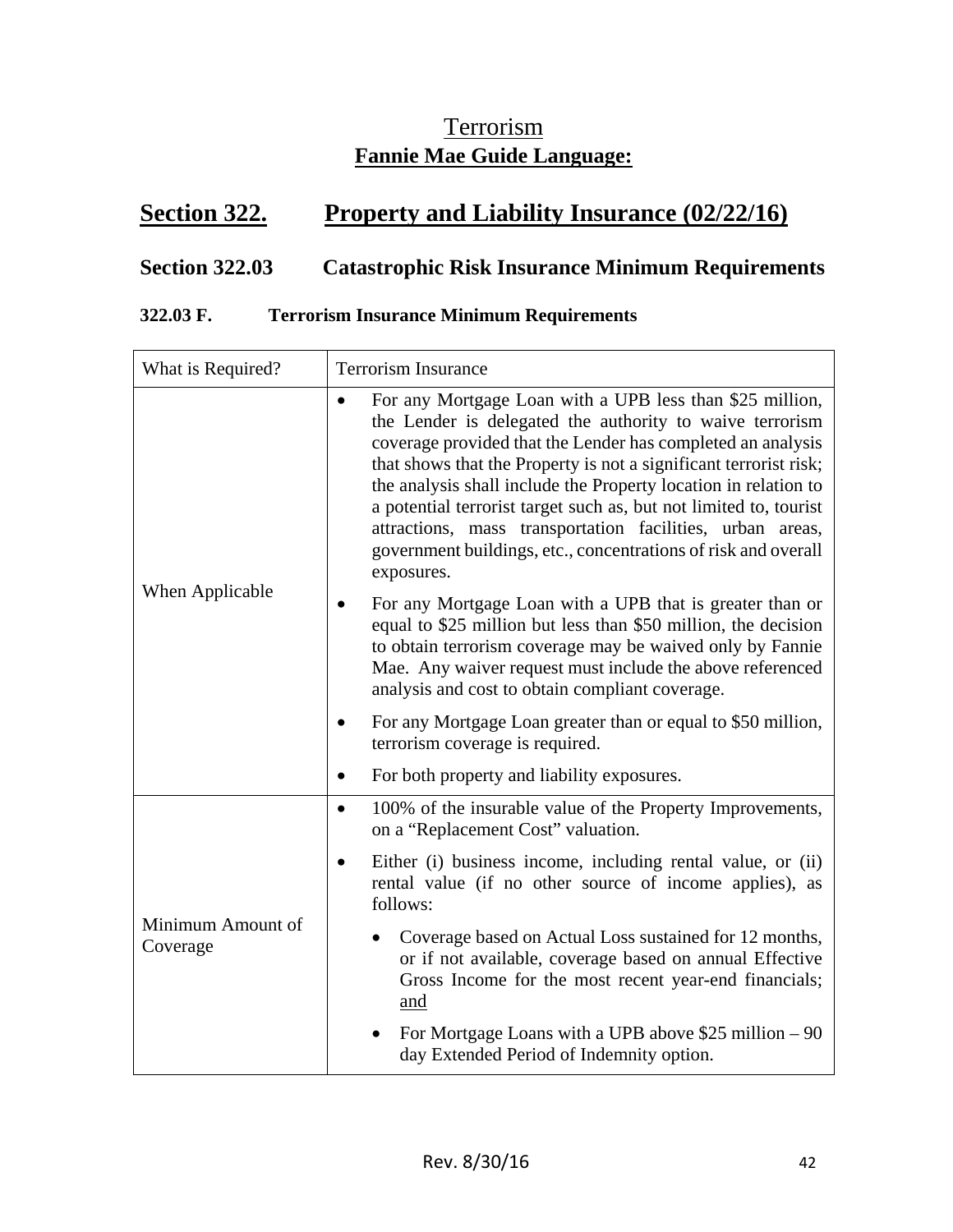|                           | Rent Loss coverage is required even if written on a stand-<br>alone basis.                                                                                                          |
|---------------------------|-------------------------------------------------------------------------------------------------------------------------------------------------------------------------------------|
| <b>Maximum Deductible</b> | Either:                                                                                                                                                                             |
|                           | Not more than the deductible of the Property Insurance<br>policy; or                                                                                                                |
|                           | For a standalone policy; 20% of the insurable value of the<br>Mortgaged Property.                                                                                                   |
|                           | For example:                                                                                                                                                                        |
|                           | The Property has an insurable value of \$10 million with a Total<br>Insurable Value of \$50 million on the policy. The maximum<br>deductible is 20% of \$10 million or \$2 million. |
|                           | Business income, including rental value – maximum of two weeks<br>or equivalent.                                                                                                    |

### **FHFC Guidance:**

Fannie Mae Guide applies with no modifications.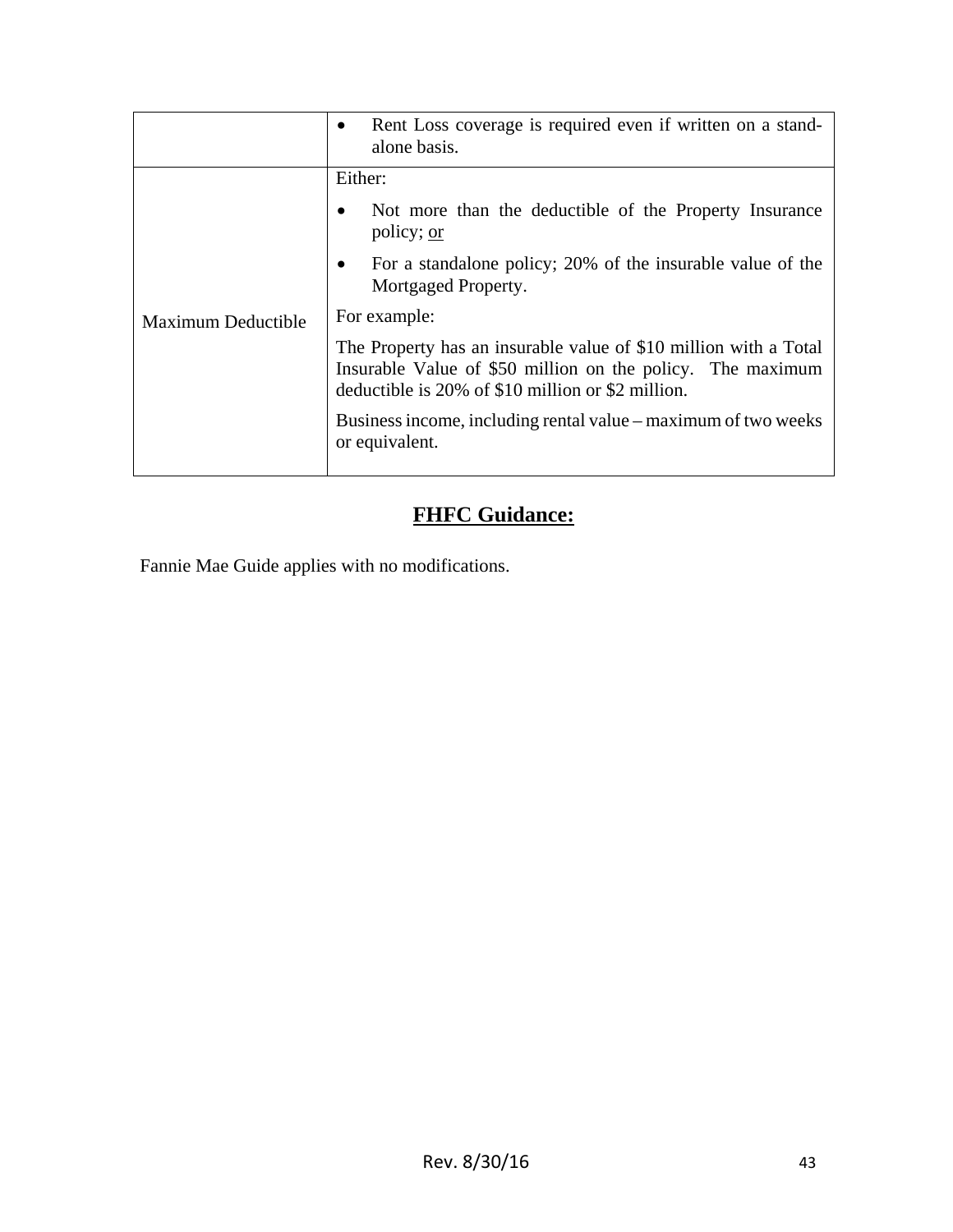### Commercial General Liability Insurance **Fannie Mae Guide Language:**

### **Section 322. Property and Liability Insurance (02/22/16)**

#### **Section 322.04 Liability Insurance**

This Section covers the guidelines and requirements for liability insurance. Fannie Mae requires that each Property and Borrower be covered by liability insurance for the life of the Mortgage Loan.

If the liability insurance carrier cannot or will not provide notice of cancellation to the Lender for general liability, professional liability and excess/umbrella liability coverages, the Lender is required to advise the Borrower, in writing, that the Borrower must inform the Lender of any notice of policy cancellation for any reason within 24 hours of receipt of such notice of cancellation.

### **FHFC Guidance:**

Fannie Mae considers it a "Best Practice" for Servicers to verify that the policies have cancellation provisions, notify the borrower in writing that the Borrower must inform FHFC/Servicer of policy cancellations within 24 hours, and have the Borrower acknowledge their intent to comply with the requirement by requiring the Borrower to sign and return the notice acknowledging that they will provide notice of cancellation within 24 hours.

This applies to general liability coverage only. For other types of insurance, notice of cancellation should be endorsed onto the policy.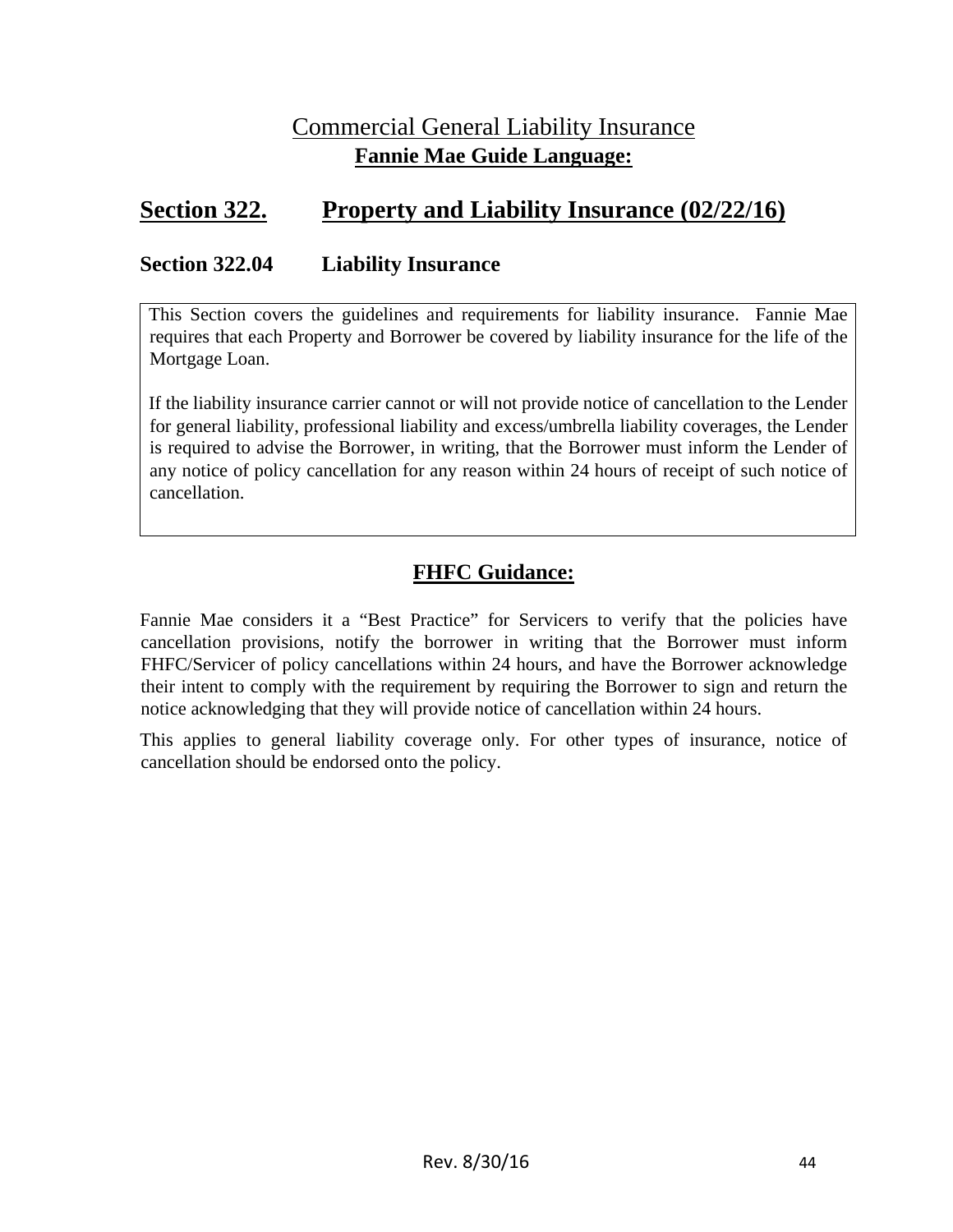### Commercial General Liability Insurance **Fannie Mae Guide Language:**

### **Section 322. Property and Liability Insurance (02/22/16)**

### **Section 322.04 Liability Insurance**

#### **322.04 A. Commercial General Liability Minimum Requirements**

| What is Required?             | Commercial General Liability Insurance for bodily injury, property<br>damage and personal injury.                                                                                                                                                                                                                                                                                                                                |
|-------------------------------|----------------------------------------------------------------------------------------------------------------------------------------------------------------------------------------------------------------------------------------------------------------------------------------------------------------------------------------------------------------------------------------------------------------------------------|
| When Applicable               | All Property types                                                                                                                                                                                                                                                                                                                                                                                                               |
| Minimum Amount of<br>Coverage | 1. \$1 million per occurrence/\$2 million minimum general<br>aggregate limit per location<br>plus<br>2. Minimum Umbrella/Excess liability insurance (above the<br>primary coverage) as follows:<br>\$2 million<br>Up through 4 stories<br>$5 - 10$ stories<br>\$5 million<br>$11 - 20$ stories<br>\$10 million<br>Greater than 20 stories<br>\$25 million                                                                        |
|                               | The minimum required coverage limit may be satisfied by<br>adding any combination of primary and umbrella/excess limits<br>so that the sum of both equals the sum of the limits required in<br>$(1)$ plus $(2)$ above.<br>For an Umbrella/Excess liability policy covering multiple<br>locations, the minimum coverage limit may be satisfied when<br>the limit meets the requirement for the location with the most<br>stories. |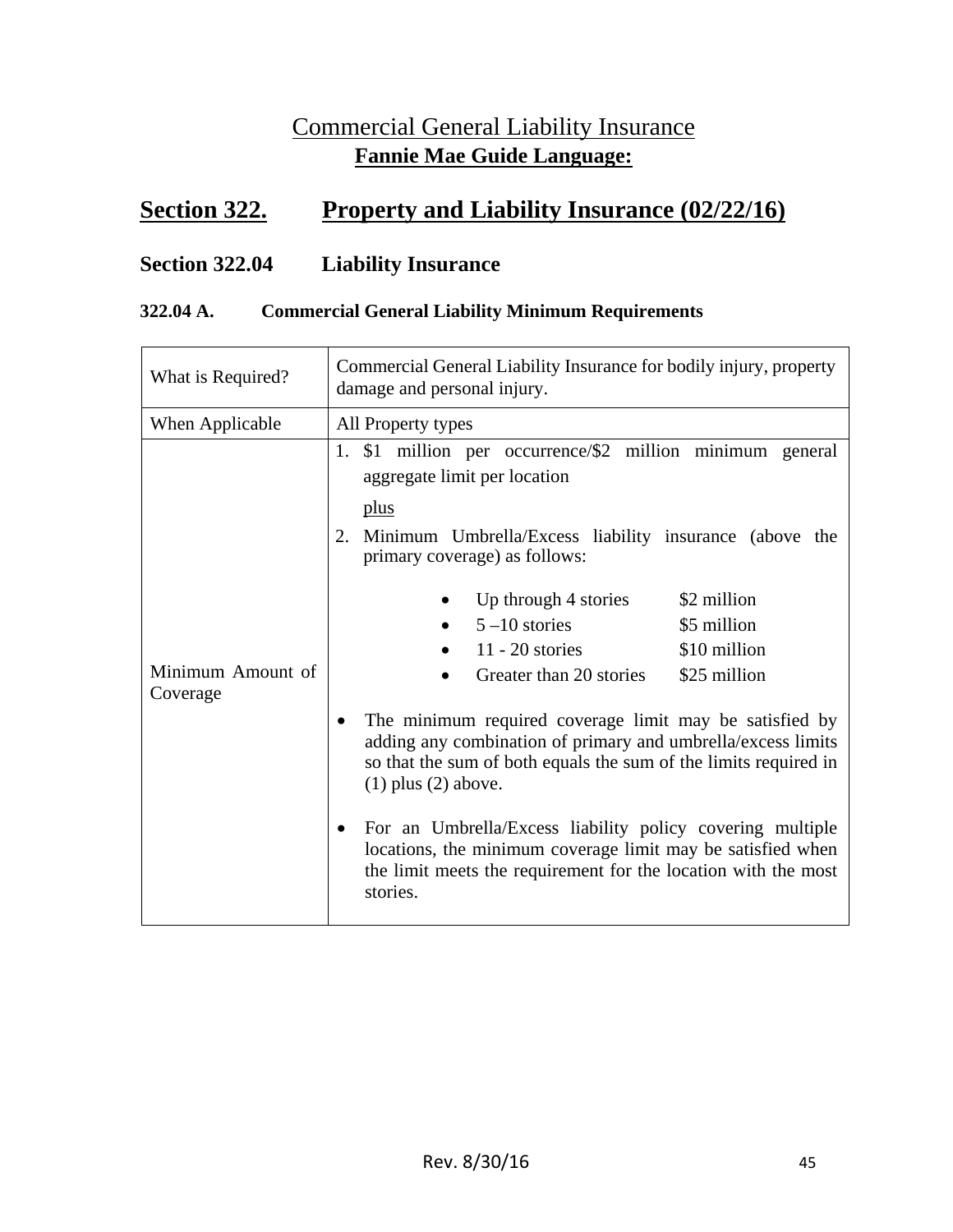|                                                                  | For Seniors' Properties, if General Liability is combined with<br>$\bullet$<br>Professional Liability, policies written on a "claims made" basis<br>are acceptable with the following conditions:<br>The Borrower must notify and seek the Lender's approval<br>upon the event of any the following: |
|------------------------------------------------------------------|------------------------------------------------------------------------------------------------------------------------------------------------------------------------------------------------------------------------------------------------------------------------------------------------------|
|                                                                  | the Borrower changes insurance carriers;<br>the "retroactive date" changes for any claims                                                                                                                                                                                                            |
|                                                                  | made policy;                                                                                                                                                                                                                                                                                         |
| Minimum Amount of<br>Coverage (continued)                        | the insurance coverage returns to an "occurrence"<br>policy from a "claims made" policy; or                                                                                                                                                                                                          |
|                                                                  | any other material change in insurance/risk<br>financing such as forming a Captive insurer,<br>forming or joining a risk retention group, etc.;                                                                                                                                                      |
|                                                                  | If any of the above changes are approved, the Borrower<br>must purchase "Extended Reporting Period" coverage<br>("tail coverage") for the "claims made" policy in a dollar<br>amount and for the applicable time period assuring that<br>there is no potential lapse in coverage.                    |
|                                                                  | General Liability:                                                                                                                                                                                                                                                                                   |
| Maximum<br>Deductible/ "Self<br>Insured<br>Retention"<br>("SIR") | \$15,000 per occurrence for a Property securing the Mortgage<br>Loan that is on a policy with less than \$5 million in total<br>insurable values.                                                                                                                                                    |
|                                                                  | \$25,000 per occurrence for a Property securing the Mortgage<br>Loan that is on a policy having greater than or equal to \$5<br>million and less than \$50 million in total insurable values.                                                                                                        |
|                                                                  | \$100,000 per occurrence for a Property securing the Mortgage<br>Loan that is on a policy having greater than or equal to \$50<br>million and less than \$100 million in total insurable values.                                                                                                     |
|                                                                  | \$250,000 per occurrence for a Property securing the Mortgage<br>Loan that is on a policy having greater than or equal to \$100<br>million in total insurable values.                                                                                                                                |
|                                                                  | Excess/Umbrella Liability:<br>\$25,000 deductible/self-insured retention                                                                                                                                                                                                                             |

### **FHFC Guidance:**

Fannie Mae Guide applies with no modifications.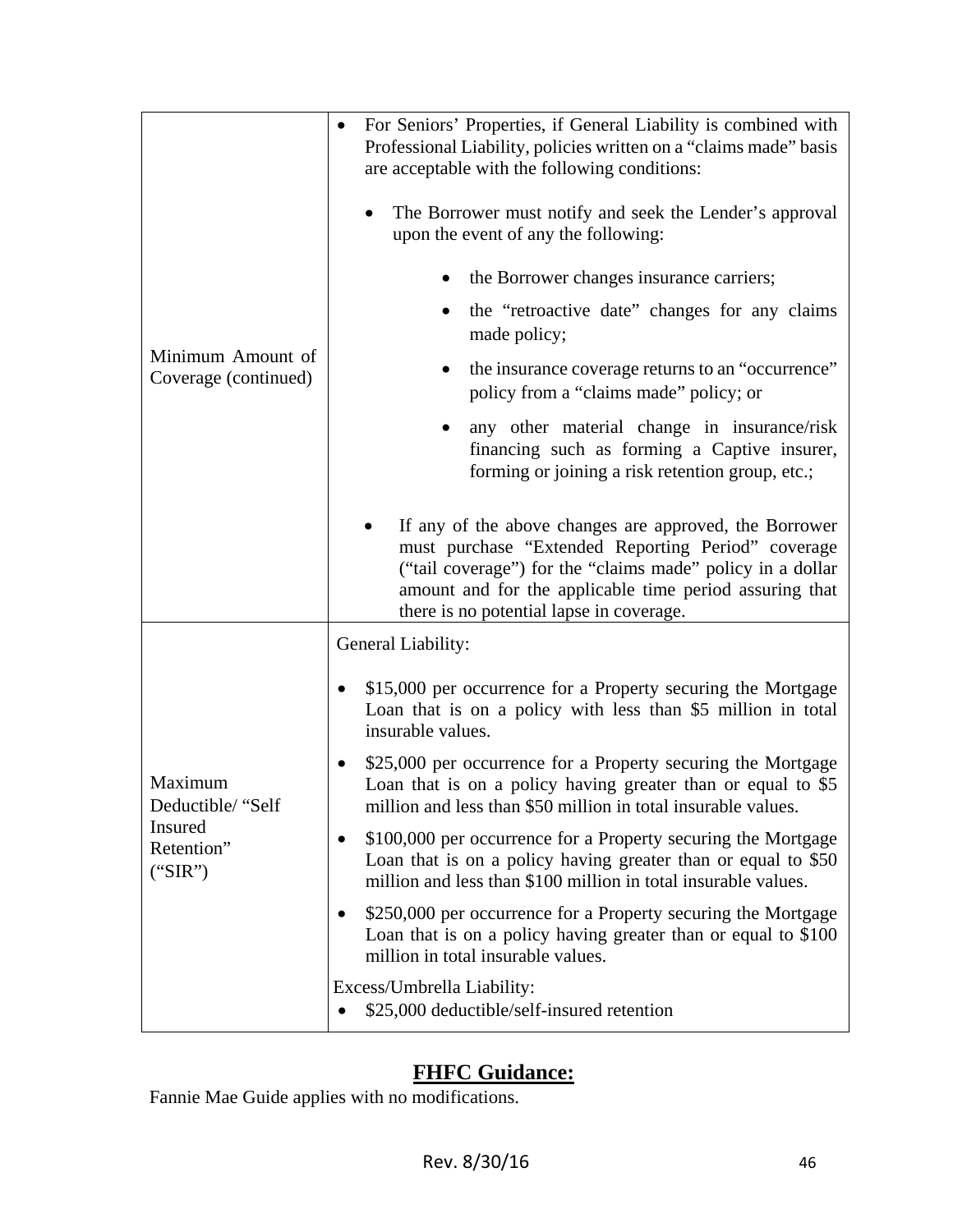### Professional Liability Insurance **Fannie Mae Guide Language:**

### **<u>Section 322.</u> Property and Liability Insurance (02/22/16)</u>**

### **Section 322.04 Liability Insurance**

#### **322.04 B. Professional Liability Minimum Requirements**

| What is Required              | Professional Liability Insurance which covers professional errors<br>and omissions, medical malpractice and all types of abuse.<br>Fannie Mae must not be named an additional insured on<br><b>Professional Liability Insurance policies.</b>                                                                                                                                                            |
|-------------------------------|----------------------------------------------------------------------------------------------------------------------------------------------------------------------------------------------------------------------------------------------------------------------------------------------------------------------------------------------------------------------------------------------------------|
| When Applicable               | Assisted living facilities or other Seniors' Housing Properties<br>where any level of healthcare is provided.                                                                                                                                                                                                                                                                                            |
| Minimum Amount of<br>Coverage | \$1 million per occurrence/\$2 million minimum general<br>1.<br>aggregate limit per location plus<br>2. Minimum umbrella/excess liability insurance (above the<br>primary) as<br>follows:                                                                                                                                                                                                                |
|                               | \$2 million<br>Up to 100 licensed beds<br>101 to 500 licensed beds<br>\$5 million<br>501 to 1000 licensed beds<br>\$10 million<br>Over 1000 licensed beds<br>\$25 million<br>The minimum required coverage limit may be satisfied by<br>٠<br>adding any combination of primary and umbrella/excess<br>limits so that the sum of both equals the sum of the limits<br>required in $(1)$ plus $(2)$ above. |
|                               | For an Umbrella/Excess liability policy covering multiple<br>$\bullet$<br>locations, the minimum required coverage may be satisfied<br>when that limit meets the requirement for the location with<br>the most licensed beds.                                                                                                                                                                            |
|                               | When there is a combination of independent and assisted<br>living beds, only the number of assisted living beds should<br>be used to determine the limit required.                                                                                                                                                                                                                                       |
|                               | When General Liability and Professional Liability are<br>$\bullet$<br>combined in an Umbrella policy and cover multiple<br>locations, the higher limit of the two required coverages is<br>the minimum acceptable (with the umbrella coverage being                                                                                                                                                      |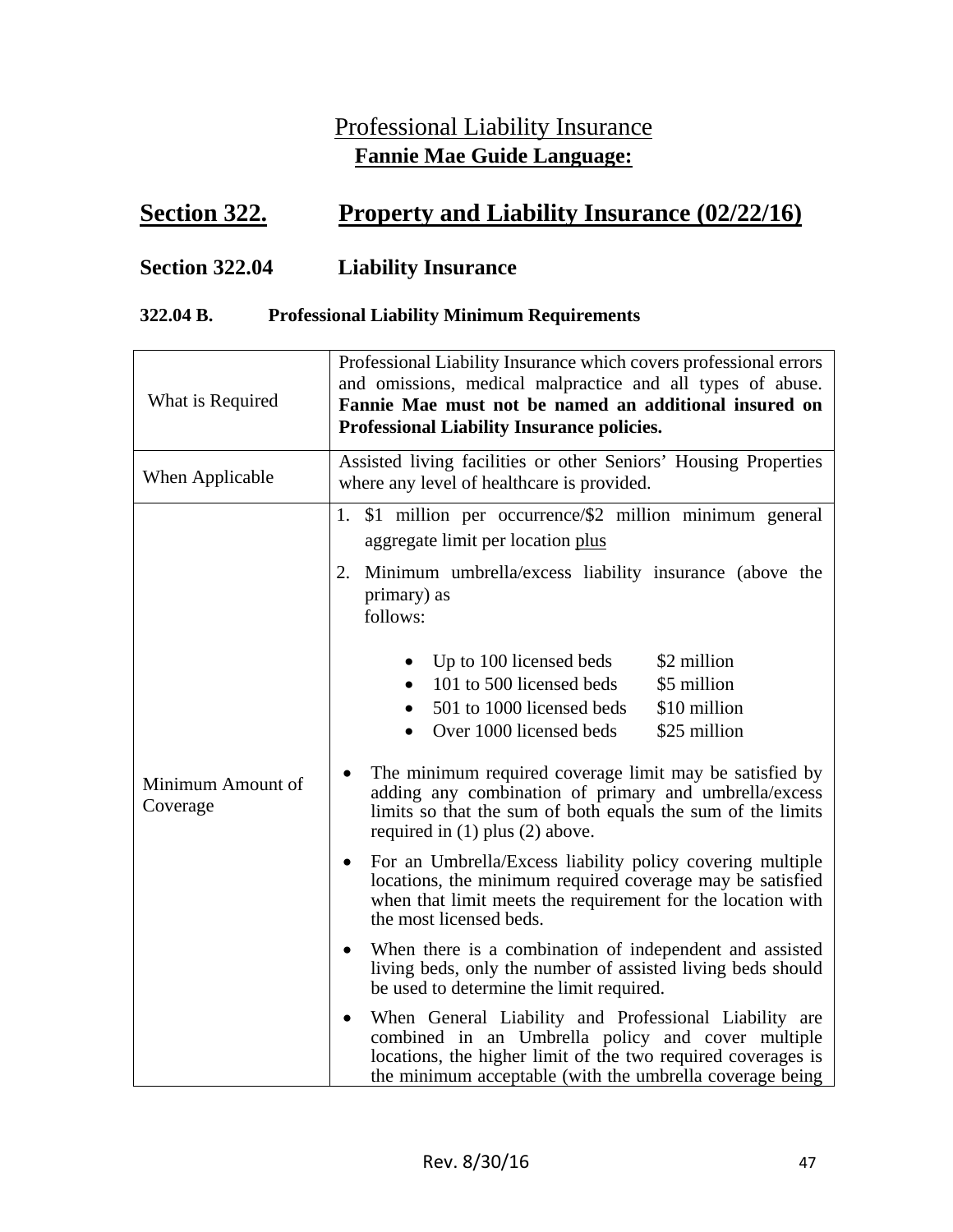|                                                              | in addition to the applicable underlying coverages for<br>General Liability and Professional Liability).                                                                                                                                                                                                                                                                                                                                                                                                                                                     |
|--------------------------------------------------------------|--------------------------------------------------------------------------------------------------------------------------------------------------------------------------------------------------------------------------------------------------------------------------------------------------------------------------------------------------------------------------------------------------------------------------------------------------------------------------------------------------------------------------------------------------------------|
|                                                              | For example, if the Mortgaged Property is an 11-story, 450<br>bed assisted living facility:                                                                                                                                                                                                                                                                                                                                                                                                                                                                  |
|                                                              | 11 stories require \$10 million of Umbrella coverage.                                                                                                                                                                                                                                                                                                                                                                                                                                                                                                        |
|                                                              | 450 licensed beds require \$5 million of Umbrella<br>coverage.                                                                                                                                                                                                                                                                                                                                                                                                                                                                                               |
|                                                              | If the coverages are combined, an Umbrella policy of<br>$\bullet$<br>\$10 million is required                                                                                                                                                                                                                                                                                                                                                                                                                                                                |
| Maximum<br>Deductible/"Self<br>Insured Retention"<br>("SIR") | Same as General Liability and Excess Liability                                                                                                                                                                                                                                                                                                                                                                                                                                                                                                               |
| Captive Insurance<br><b>Risk Retention Groups</b>            | Fannie Mae will accept Captive Insurance or Risk Retention<br>Groups for Professional Liability insurance and General Liability<br>insurance, when combined with Professional Liability insurance,<br>for Seniors' Housing Properties only. The Captive or Risk<br>Retention Group must have a Demotech or A.M. Best Financial<br>Stability Rating as outlined below, or must be approved by<br>Fannie Mae. For additional information, including the list of<br>documents required for submission to Fannie Mae if a rating is<br>not available, see below. |

### **FHFC Guidance:**

Fannie Mae Guide applies with no modifications.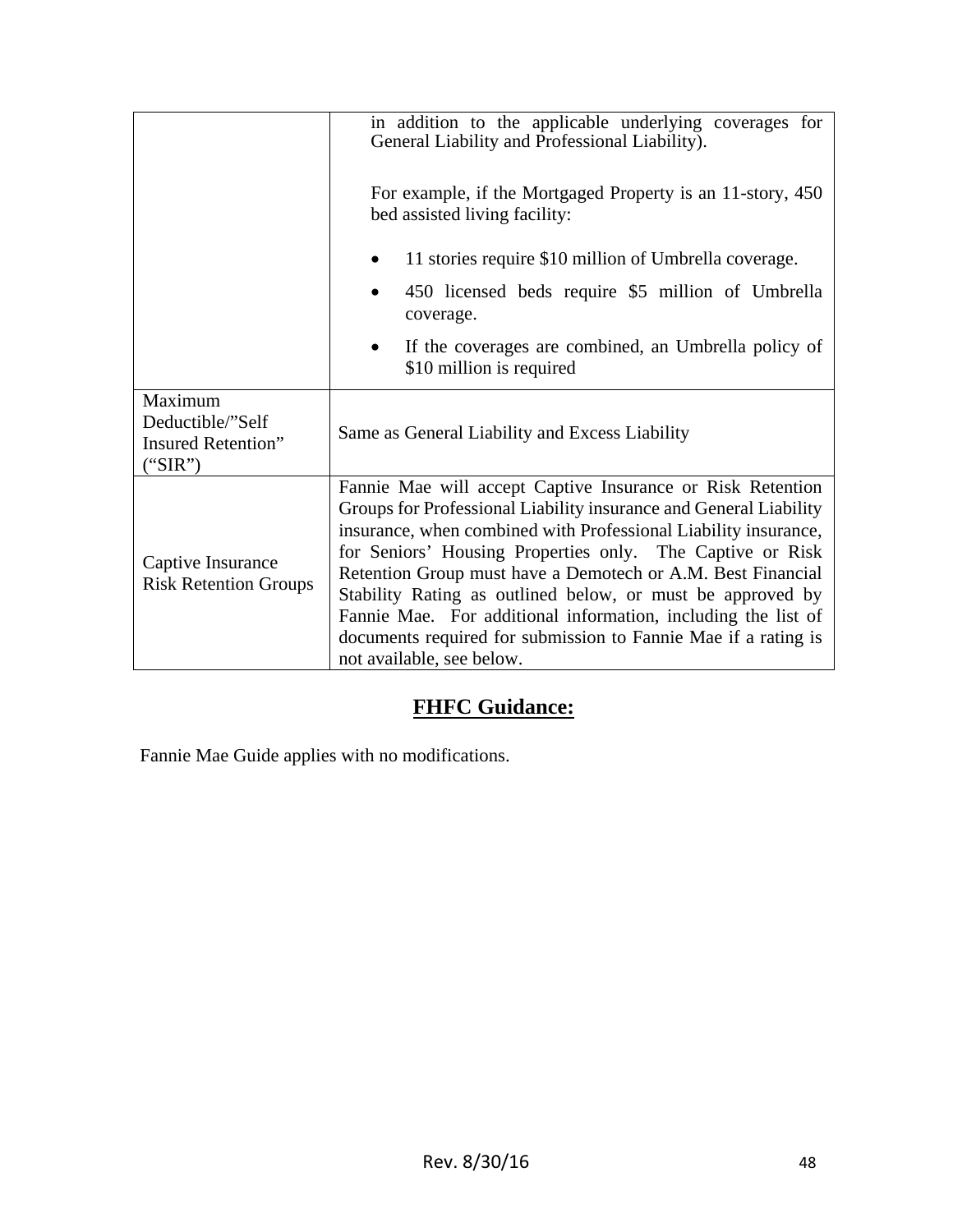### Risk Retention Group and Captive Insurances **Fannie Mae Guide Language:**

### **Section 322. Property and Liability Insurance (02/22/16)**

#### **Section 322.04 Liability Insurance**

#### **322.04 C. Risk Retention Groups and Captive Insurances**

**Note: The following applies only to Seniors' Housing Properties and pertains to Borrower's General and/or Professional liability insurance provider(s) only.**

Insurance coverage provided by Risk Retention Groups is not permitted unless the Risk Retention Group has obtained a rating of A-/VI from A.M. Best or A from Demotech. When an A.M. Best or Demotech rating is not available, Fannie Mae will accept an equivalent rating from Moody's, Standard & Poor's or Fitch on a case-by case basis. Acceptability of the rating will be determined by Fannie Mae. If no rating is available, the Risk Retention Group must be approved by Fannie Mae.

Captive Insurance and similar arrangements are generally not acceptable because they have lower capitalization requirements than traditional insurance companies and they usually are not rated by recognized rating agencies. However, due to coverage availability and prohibitive pricing in the standard and surplus lines markets, Fannie Mae will accept captive insurance for Professional Liability Insurance and General Liability Insurance when combined with Professional Liability Insurance for Seniors' Housing Properties, if the captive has a Demotech A rating or A.M. Best A-VI rating, or the captive is approved by Fannie Mae. To be approved by Fannie Mae, the Lender must first recommend acceptance and approval of the captive insurance and then provide the following documents to Fannie Mae via DUS Gateway for new Mortgage Loans, and the MAMP for Portfolio Mortgage Loans:

- 1. Detailed updated accrual runs;
- 2. Updated loss history (minimum 5 years/brief summary and detailed list);
- 3. Current updated audited financial statements from the captive and parent company for the last 2 years;
	- For the captive, audited financials should be on a stand-alone basis (if audited are not available, then unaudited financials are acceptable).
	- Parent company's financials should be on a consolidated basis.
- 4. Financials, audited or unaudited, for the most recent quarter for each entity;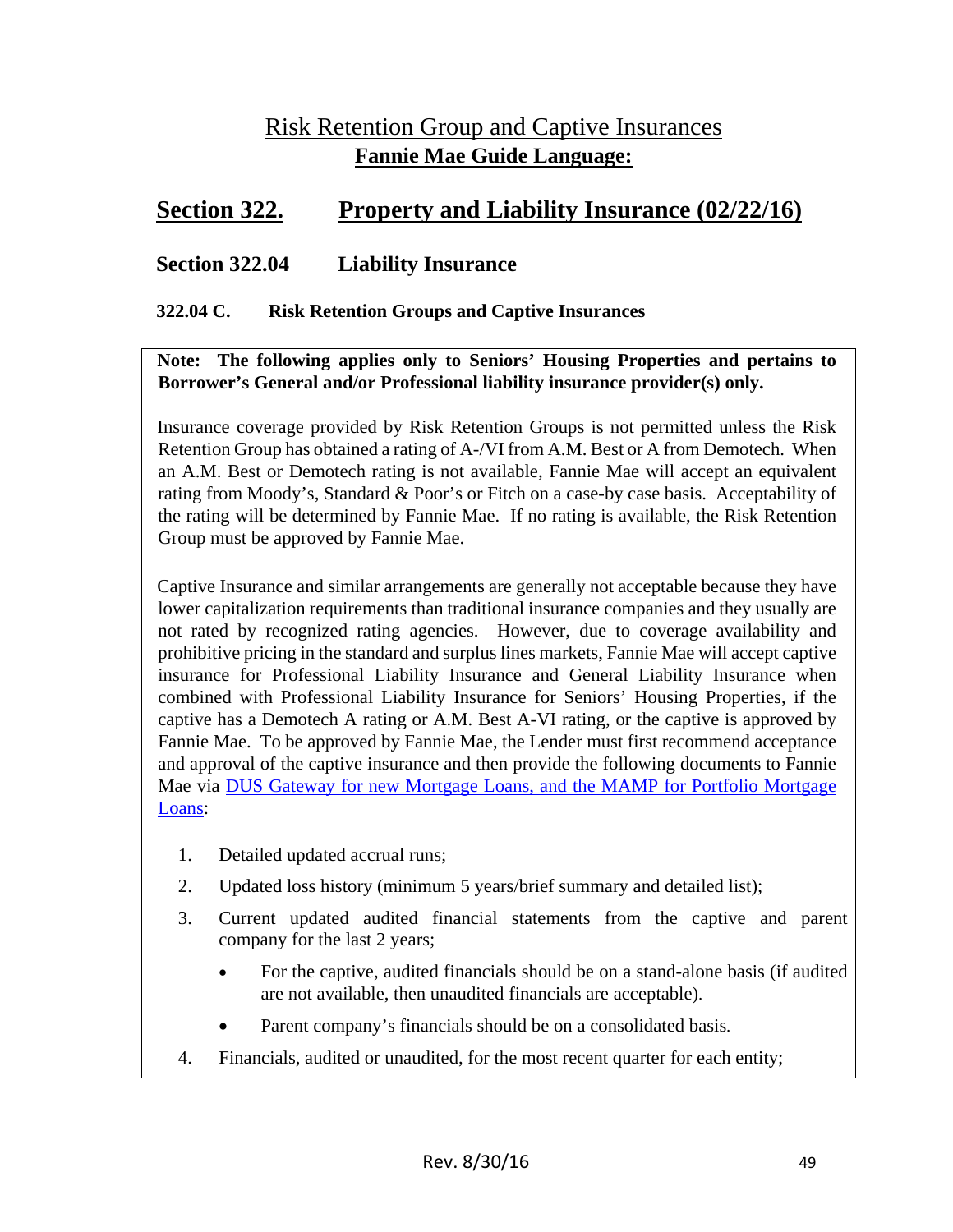- 5. Description of any changes from previous years with applicable updated resumes of all officer
- 6. Description of any reinsurance and/or fronting company, if applicable;
- 7. Description of internal claims management procedures;
- 8. Status of market update;
- 9. Description of funding sources;
- 10. Business Plan: projected volume over the next year;
- 11. Actuarial Memorandum / Reserve Analysis as provided by the captive,
- 12. State Insurance Examination Report, if possible, or
	- a) Date of examination
	- b) Description of any adverse findings
	- c) Steps taken to remediate; and
- 13. Current exposure to the captive insurance or the Risk Retention Group UPB on loans made to date

The Lender must perform a complete analysis and make a recommendation of the captive's acceptability. All waivers associated with the captive must also be submitted.

The Lender must obtain an annual, independent review of the captive insurance. This annual independent review shall be performed by an individual firm which is (i) familiar with captive insurance structures, captive domiciles and captive operations, including experience in the analysis of both actuarial studies and audited financial statements of captives, and (ii) unrelated to and unaffiliated with the Lender, the Borrower, or any sponsor or Key Principal of the Borrower or any captive entity of any of their agents.

The review and report to Fannie Mae must include, at a minimum:

- An analysis of the captive's annual independent actuarial study, even if one is not required by the captive domicile;
- Actuarial Memorandum / Reserve Analysis as provided by the captive;
- a review of the annual independent audited financial statements for the captive; and
- a conclusion regarding the operation and financial viability of the captive.

### **FHFC Guidance:**

This provision is applicable only to Seniors Housing Properties. Waiver requests pertaining to Section 322.04 C (above) will not be entertained by Florida Housing.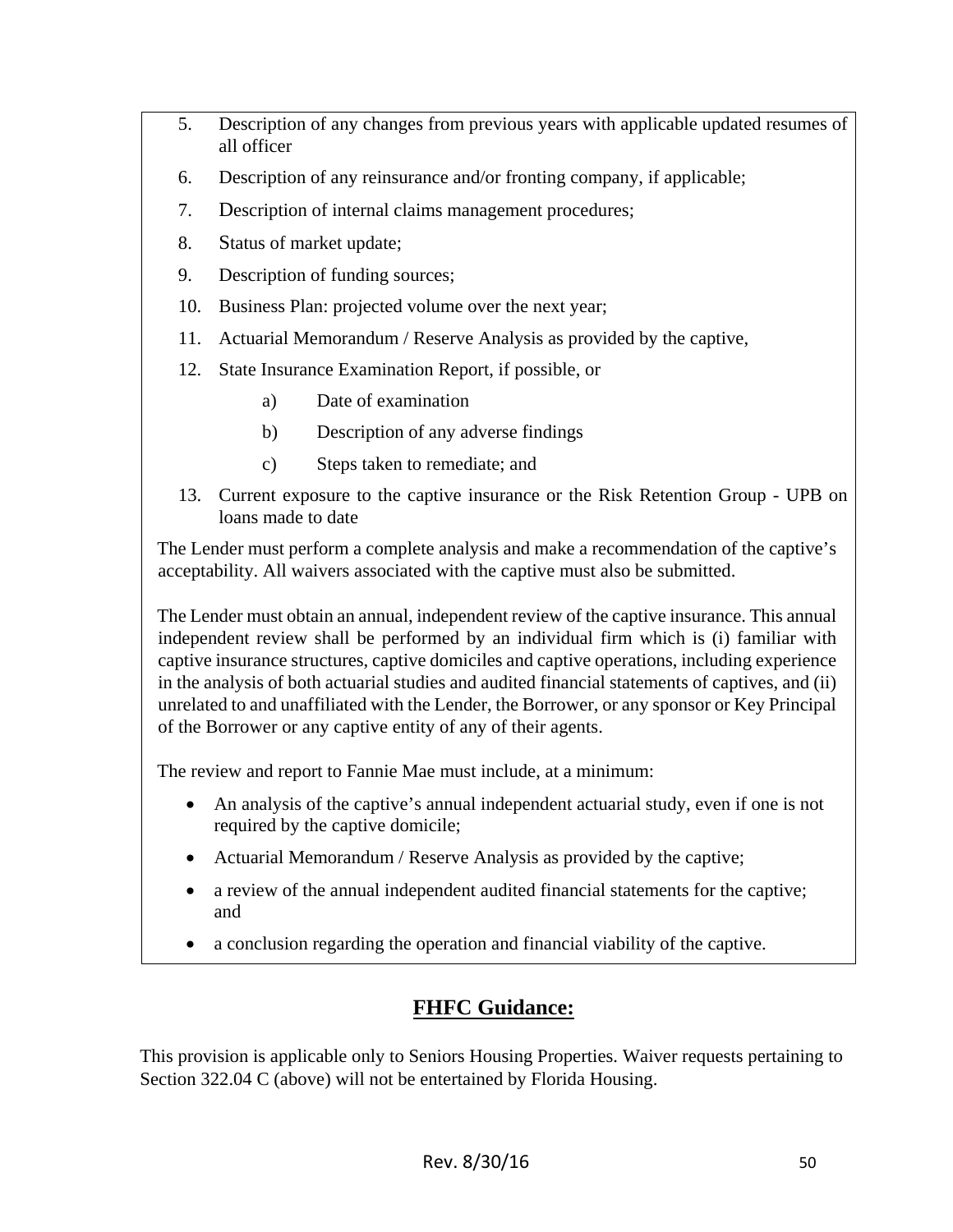### Workers' Compensation

### **Fannie Mae Guide Language:**

### **Section 322. Property and Liability Insurance (02/22/16)**

#### **Section 322.04 Liability Insurance**

#### **322.04 D. Workers' Compensation**

| What is Required              | Workers' Compensation and Employer's Liability insurance<br>(including Terrorism) as required by applicable state law.                                                                                                                                                                                                                                              |  |  |
|-------------------------------|---------------------------------------------------------------------------------------------------------------------------------------------------------------------------------------------------------------------------------------------------------------------------------------------------------------------------------------------------------------------|--|--|
| When Applicable               | Where direct employees of the Borrower are required to be<br>covered by Workers' Compensation laws of the state where the<br>Property is located.                                                                                                                                                                                                                   |  |  |
| Minimum Amount of<br>Coverage | Statutory limits for injured employees<br>and<br>The greater of:<br>Employer's Liability limits of \$1 million per<br>$\bullet$<br>occurrence for bodily injury, \$1 million per occurrence<br>for employee disease, and \$1 million employee disease<br>aggregate, or<br>any applicable underlying limit required by the insurer for<br>excess liability coverage. |  |  |

#### **FHFC Guideline:**

In the State of Florida, Workers' Compensation is required when the Borrower has 4 or more employees (not in the business of construction).

As of 4/21/16, state of Florida Division of Workers' Compensation website included:

Coverage Requirements For Employers

Chapter 440, F.S., establishes workers' compensation coverage requirements for employers.

2. **Non-Construction Industry:** An employer in the non-construction industry, who employs four or more part or full-time employees, must obtain workers' compensation coverage. Corporate officers and members of an LLC who own at least 10% of the business are considered employees, unless they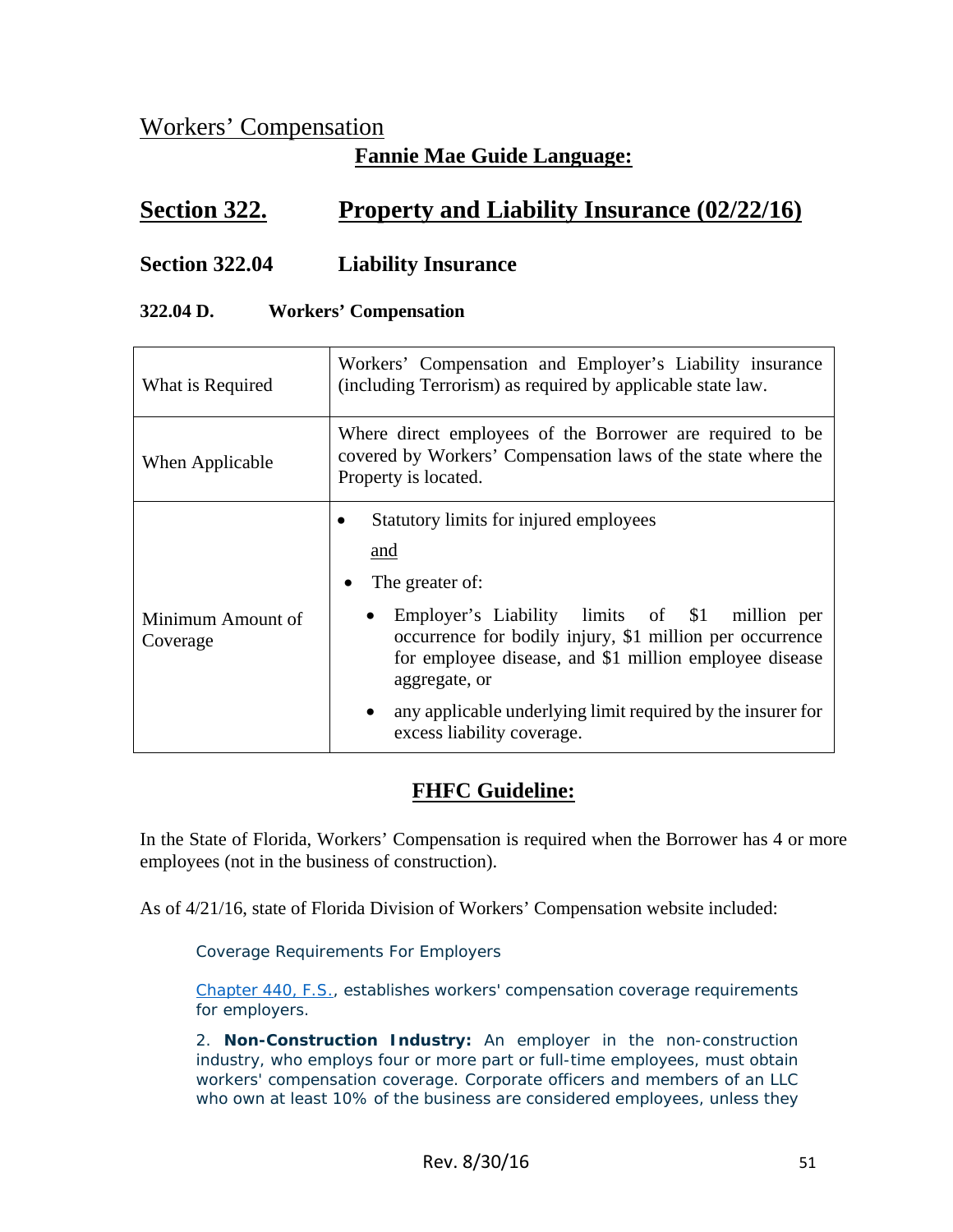elect to exempt themselves from the coverage requirements of Chapter 440, F.S. Sole proprietors and partners in the non-construction industry are not considered to be employees unless they elect to be employees. The Notice of Election of Coverage, form DWC 251, must be submitted to the Division. Once approved the individual is considered an employee until a Revocation of Election of Coverage, form DWC 251-R is filed with, and accepted by the Division.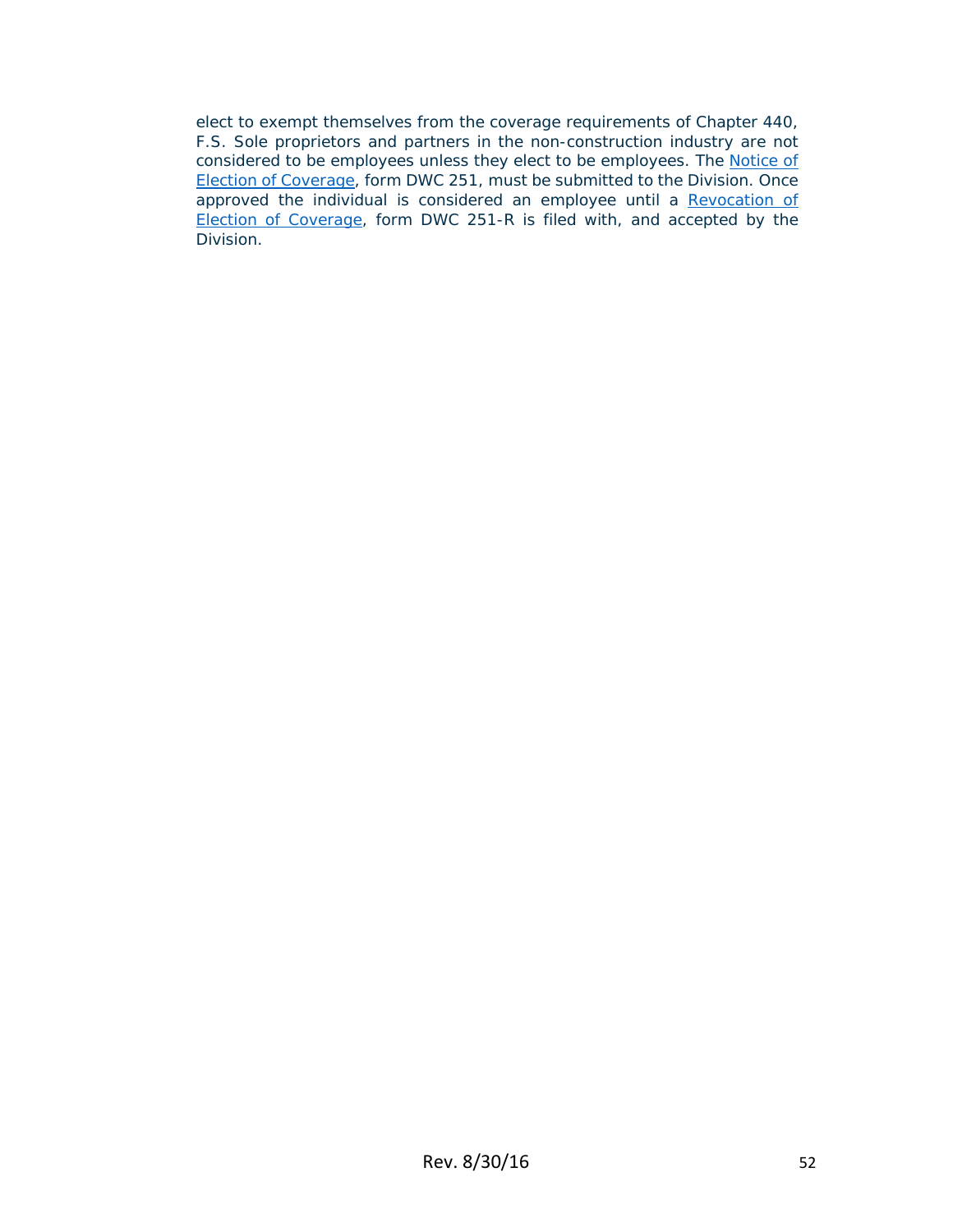### Directors' and Officers' Liability Insurance **Fannie Mae Guide Language:**

### **Section 322. Property and Liability Insurance (02/22/16)**

#### **Section 322.04 Liability Insurance**

#### **322.04 E. Directors' and Officers' Liability Minimum Requirements**

| What is Required              | Directors' and Officers' Liability Insurance                 |  |
|-------------------------------|--------------------------------------------------------------|--|
| When Applicable               | Cooperative Organizations only                               |  |
| Minimum Amount of<br>Coverage | Minimum \$1 million per occurrence                           |  |
| Maximum Deductible            | Same as required for Commercial General Liability insurance. |  |

### **FHFC Guidance:**

Fannie Mae Guide applies with no modifications.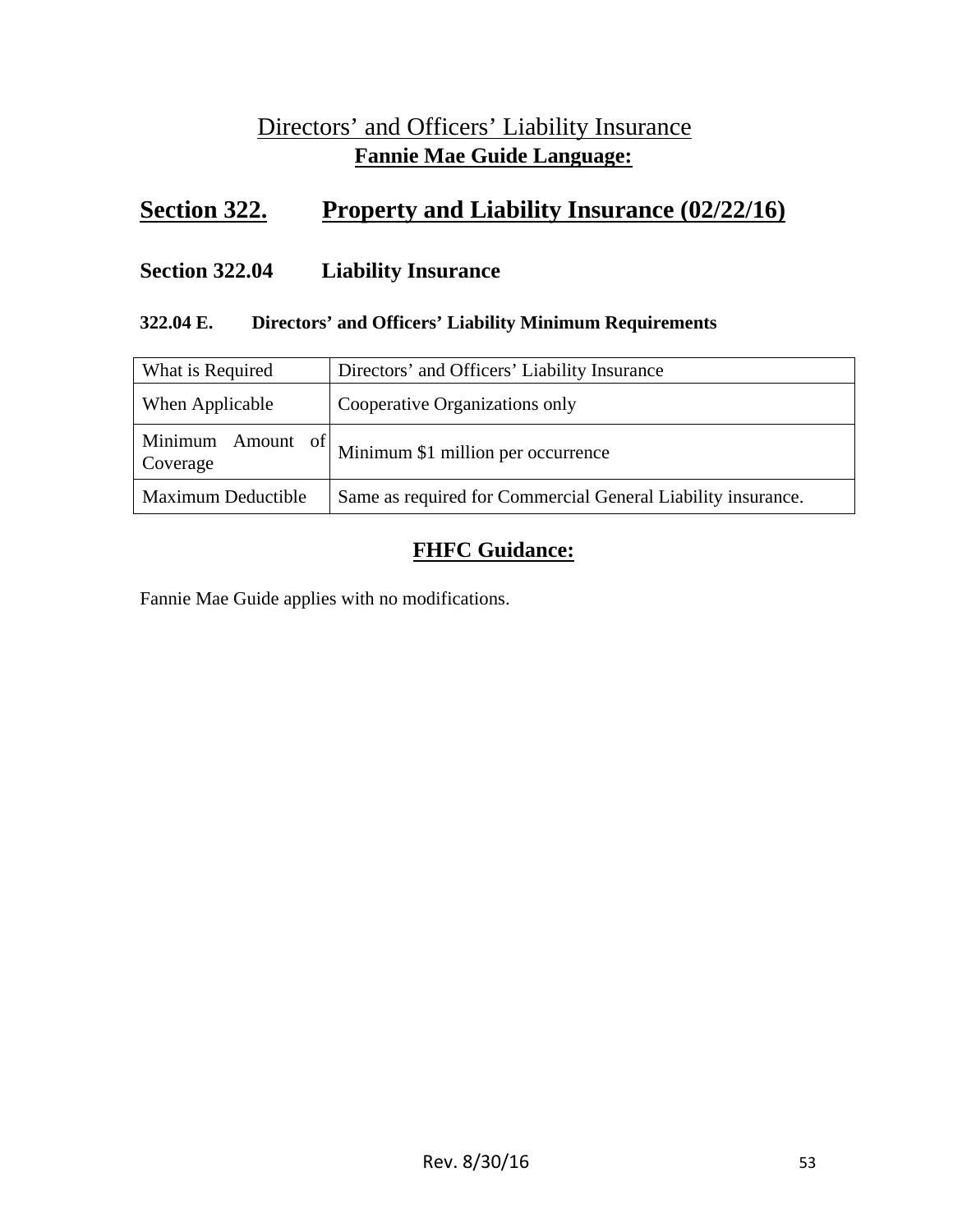### Commercial Auto Liability Insurance **Fannie Mae Guide Language:**

### **Section 322. Property and Liability Insurance (02/22/16)**

### **Section 322.04 Liability Insurance**

#### **322.04 F. Commercial Auto Liability Minimum Requirements**

| What is Required              | Commercial Auto Liability insurance that covers owned, non-owned,<br>hired and leased vehicles (whichever shall apply), including personal<br>injury protection as required by state statute. |  |
|-------------------------------|-----------------------------------------------------------------------------------------------------------------------------------------------------------------------------------------------|--|
| When Applicable               | If the Borrower owns or hires any vehicles in its name, or if any<br>individuals use their own vehicles for any type of business on behalf<br>of the Borrower or the Property.                |  |
| Minimum Amount of<br>Coverage | The greater of:<br>limits of \$1 million per occurrence or;<br>$\bullet$<br>any applicable underlying limit required by the insurer for<br>$\bullet$<br>excess/umbrella liability coverage.   |  |

### **FHFC Guidance:**

Fannie Mae Guide applies with no modifications.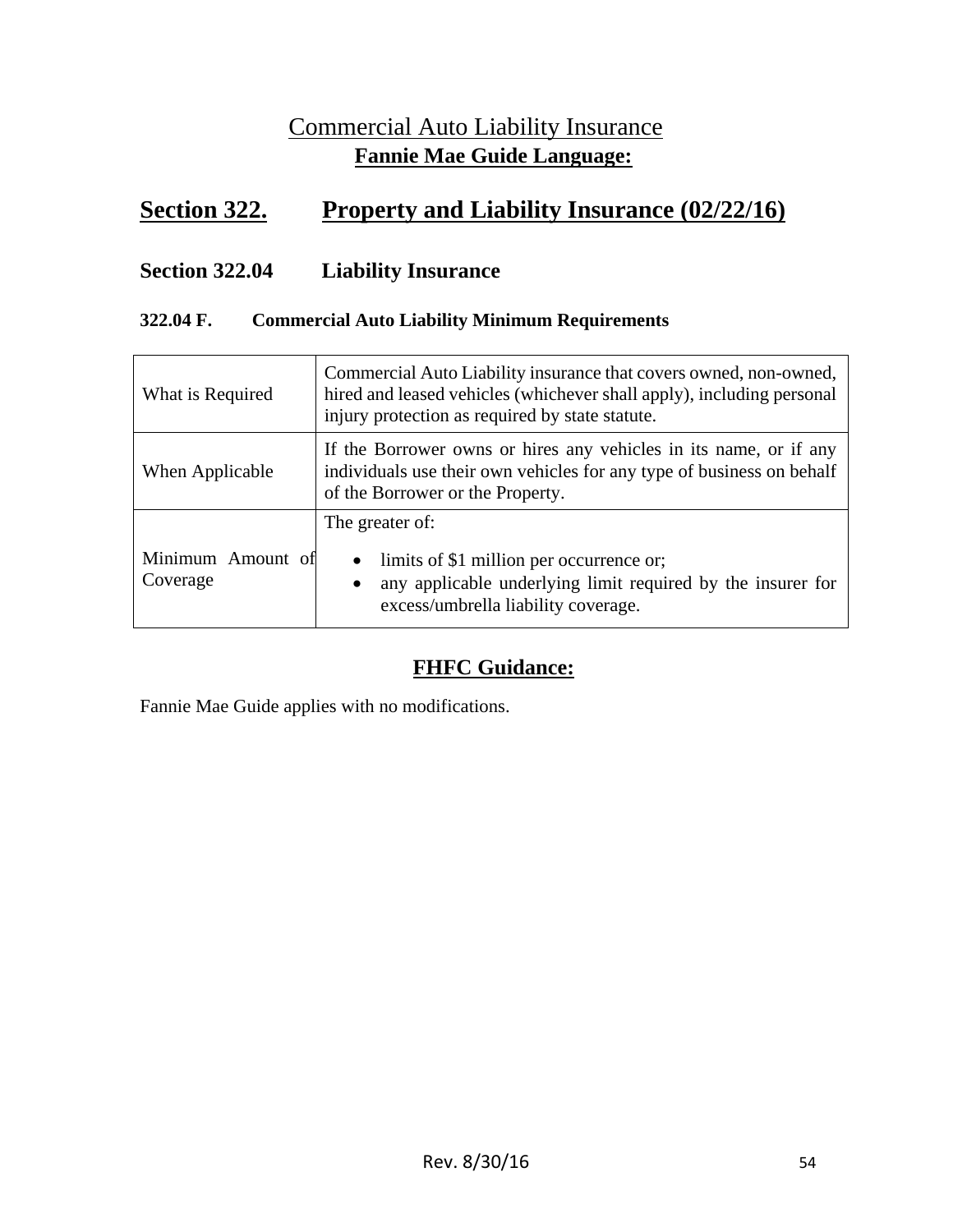### Construction Period Insurance **Fannie Mae Guide Language:**

The Fannie Mae Guide does not address coverage for Construction Period insurance.

### **Florida Housing Insurance Guide Language:**

Although the Fannie Mae Guide does not address coverage for Construction Period insurance, FHFC requires the following coverages: General contractor's insurance, Architect E&O and Engineer E&O. (Please note that Builder's Risk insurance is addressed separately – see Section 322.02 E.)

General contractor's insurance:

General Liability

• Coverage Amount – minimum \$1 million/occurrence \$2 million/aggregate

Auto Liability

- Hired and Non-owned endorsement, same limits as General Liability
- If applicable, coverage for owned vehicles including Personal Injury Protection (PIP) as required by state statute

Excess Liability/Umbrella – Excess/Umbrella Liability – required above the primary General Liability and Auto Liability

- Up through 4 stories \$2 million
- $\bullet$  5-10 stories \$5 million
- $\bullet$  11-20 stories \$10 million
- Greater than 20 stories  $-$  \$25 million

Workers' Compensation and Employers' Liability

- Workers' Compensation statutory limits
- Employers' Liability coverage amount minimum \$1 million/occurrence
- Required coverage for all on-site workers, contractors and sub-contractors

Additional Insured on both General Liability and Excess Liability policies

- FHFC c/o ACS
- Borrowing Entity

Coverage Period reflected on ACORD.

#### Architect E&O: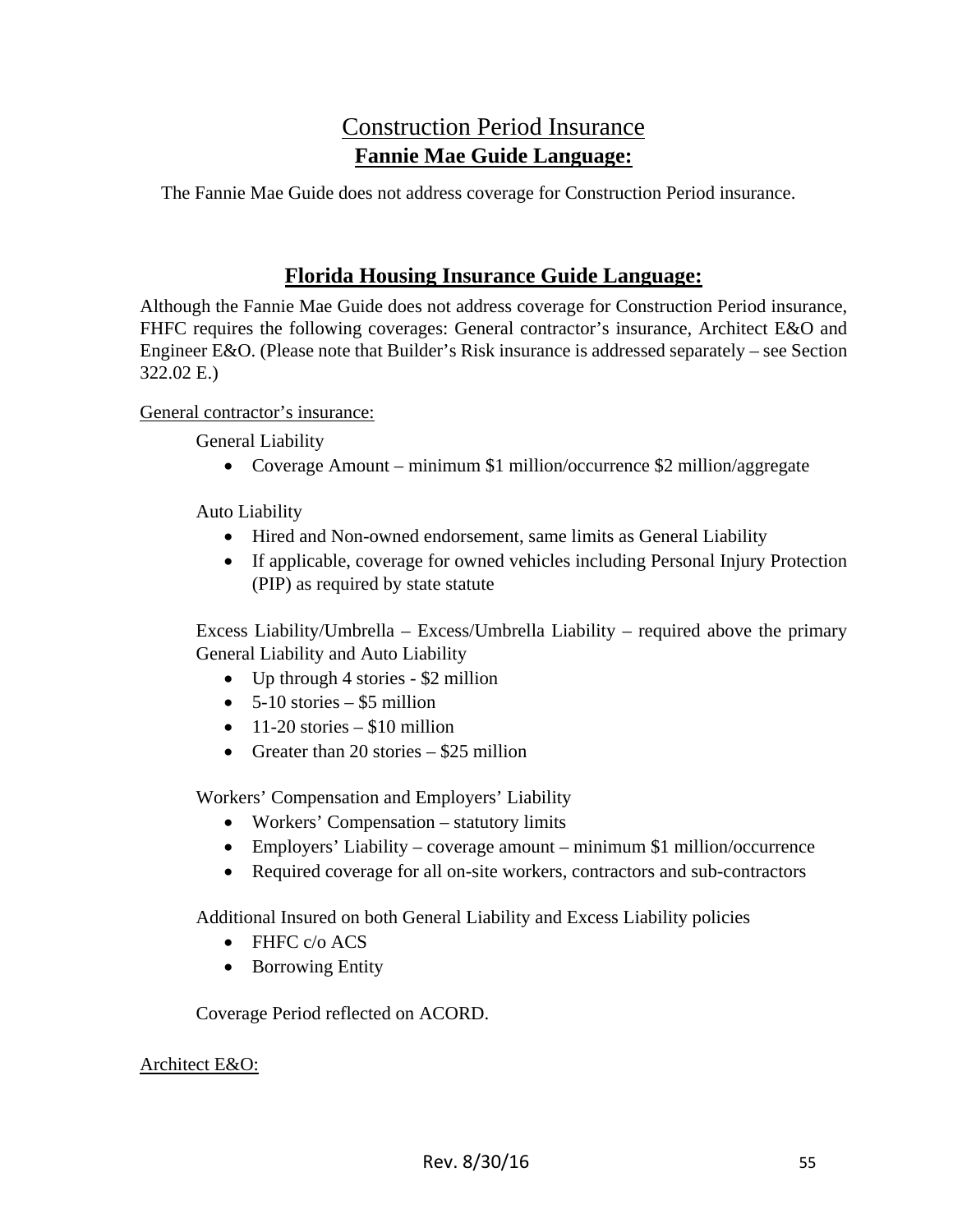Must carry Errors and Omissions (E&O) insurance in an amount equal to the greater of \$1 million or 10% of the Construction Contract amount.

#### Engineer E&O:

Must carry Errors and Omissions (E&O) insurance in an amount equal to the greater of \$1 million or 10% of the Construction Contract amount.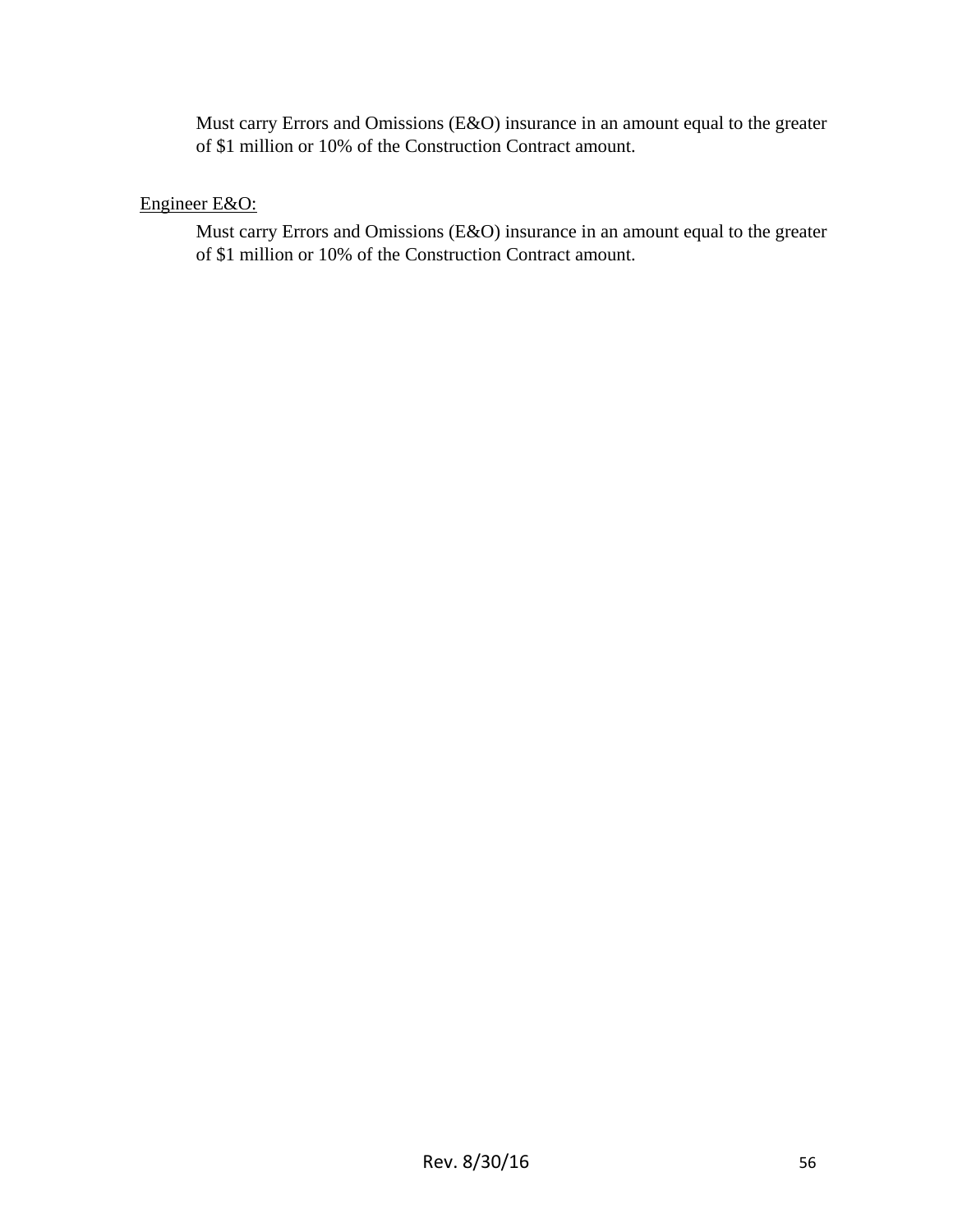### Mold **Fannie Mae Guide Language:**

The Fannie Mae Guide does not address coverage for Mold.

### **FHFC Guidance:**

Some Borrower agreements specifically mention requirements that property insurance include coverage for Mold.

Since the Fannie Mae Guide does not address coverage for Mold, FHFC will not be imposing case by case Mold insurance coverage requirements on Borrowers. Mold-related risk is addressed in the Environmental Indemnity Guaranty/Agreement.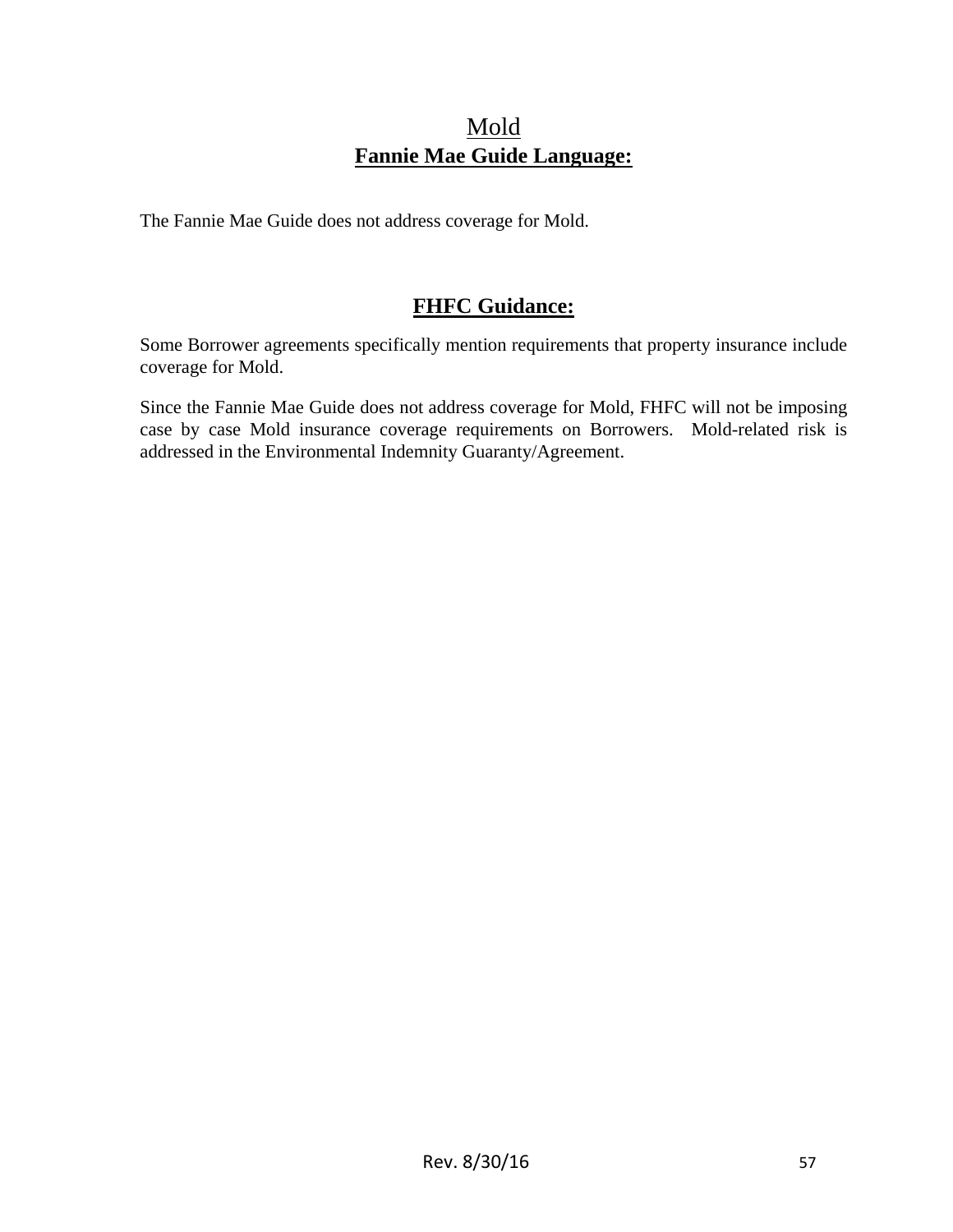### **Glossary**

Affiliate - Any Person that owns any direct ownership interest in Borrower or Key Principal; any Person that indirectly owns, with the power to vote, twenty percent (20%) or more of the ownership interests in Borrower or Key Principal; any Person controlled by, under common control with, or which controls, Borrower or Key Principal; any entity in which Borrower or Key Principal directly or indirectly owns, with the power to vote, twenty percent (20%) or more of the ownership interests in such entity, or any other individual that is related (to the third degree of consanguinity) by blood or marriage to Borrower or Key Principal.

Borrower - Any Person that is, or when a Mortgage Loan is made will become, the obligor under the Note.

Builder's Risk Insurance - Insurance that provides coverage for risks associated with construction and rehabilitation of properties.

Debt Service Coverage Ratio (DSCR) - The ratio of annual net income to annual debt service.

FEMA - Federal Emergency Management Agency and its successors and assigns

Improvements - All buildings, structures, improvements, and alterations, including the multifamily housing dwellings, now constructed or hereafter constructed or placed on the land upon which the Property is located, together with all fixtures (as defined in the Uniform Commercial Code) thereon.

Key Principal - The Person that controls and manages the Borrower, as identified by the Lender, that the Lender determines is critical to the successful operation and management of the Borrower and the Property, who may also be required to enter into a Guaranty.

Lender - As used in this Insurance Guide, a servicer that is under contract with Florida Housing for the purpose of servicing Mortgage Loans for Florida Housing.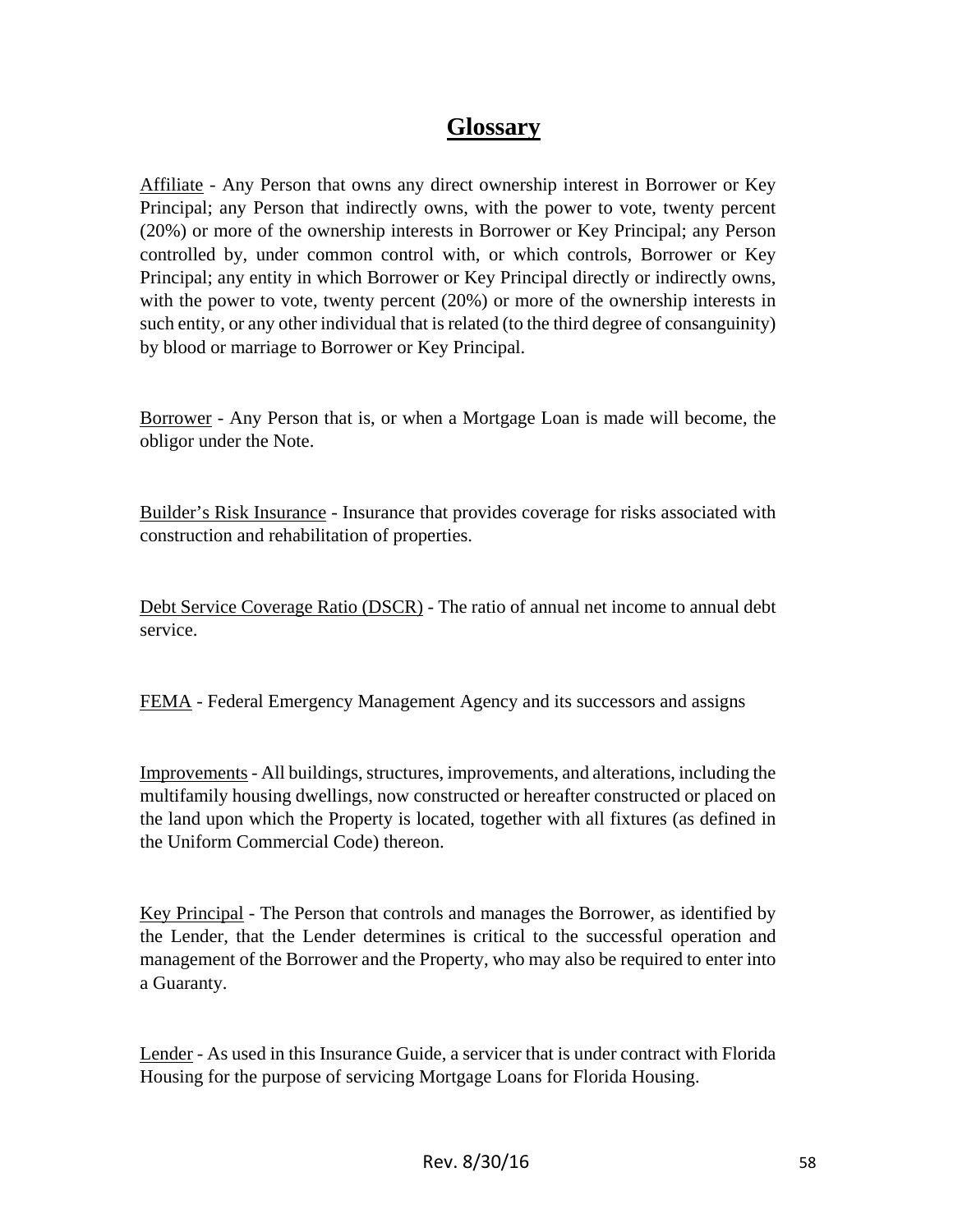#### NFIP - National Flood Insurance Program

Principal (or Principals) - Any Person that owns or controls the following interests in the Borrower:

| Principal<br>(or<br>Principals) |                                                              |                                                                                                                                                                                                   |
|---------------------------------|--------------------------------------------------------------|---------------------------------------------------------------------------------------------------------------------------------------------------------------------------------------------------|
|                                 | of<br><b>Borrower</b><br><b>Type</b><br><b>Entity</b>        | <b>Ownership Interest</b>                                                                                                                                                                         |
|                                 | General Partnership<br><sub>or</sub><br><b>Joint Venture</b> | Any general partner or joint venturer.                                                                                                                                                            |
|                                 | Limited Partnership                                          | All general partners and any limited<br>partner who owns a 25% or more interest<br>in the partnership.                                                                                            |
|                                 | Privately-Held<br>Corporation                                | A stockholder who owns 25% or more of<br>the voting stock of the corporation.                                                                                                                     |
|                                 | Limited<br>Liability<br>Company                              | non-member managers, member-<br>All<br>managers, and any member who owns a<br>25% or more membership interest.                                                                                    |
|                                 | Trust (other than a Land<br>Trust)                           | The grantor (if the trust is a revocable trust<br>or if the grantor or settlor has retained<br>powers), any Person who has a 25% or<br>more beneficial interest in the trust, and<br>any trustee. |
|                                 | <b>Land Trust</b>                                            | A trust beneficiary who owns a 25% or<br>more beneficial interest in the land trust.                                                                                                              |

Property - A multifamily residential property that consists of 5 or more dwelling units. The property includes the land (or, where applicable Leasehold interest in land) and the Improvements, together with personal property (as defined in the UCC) that secure the Mortgage Loan.

SFHA - Special Flood Hazard Area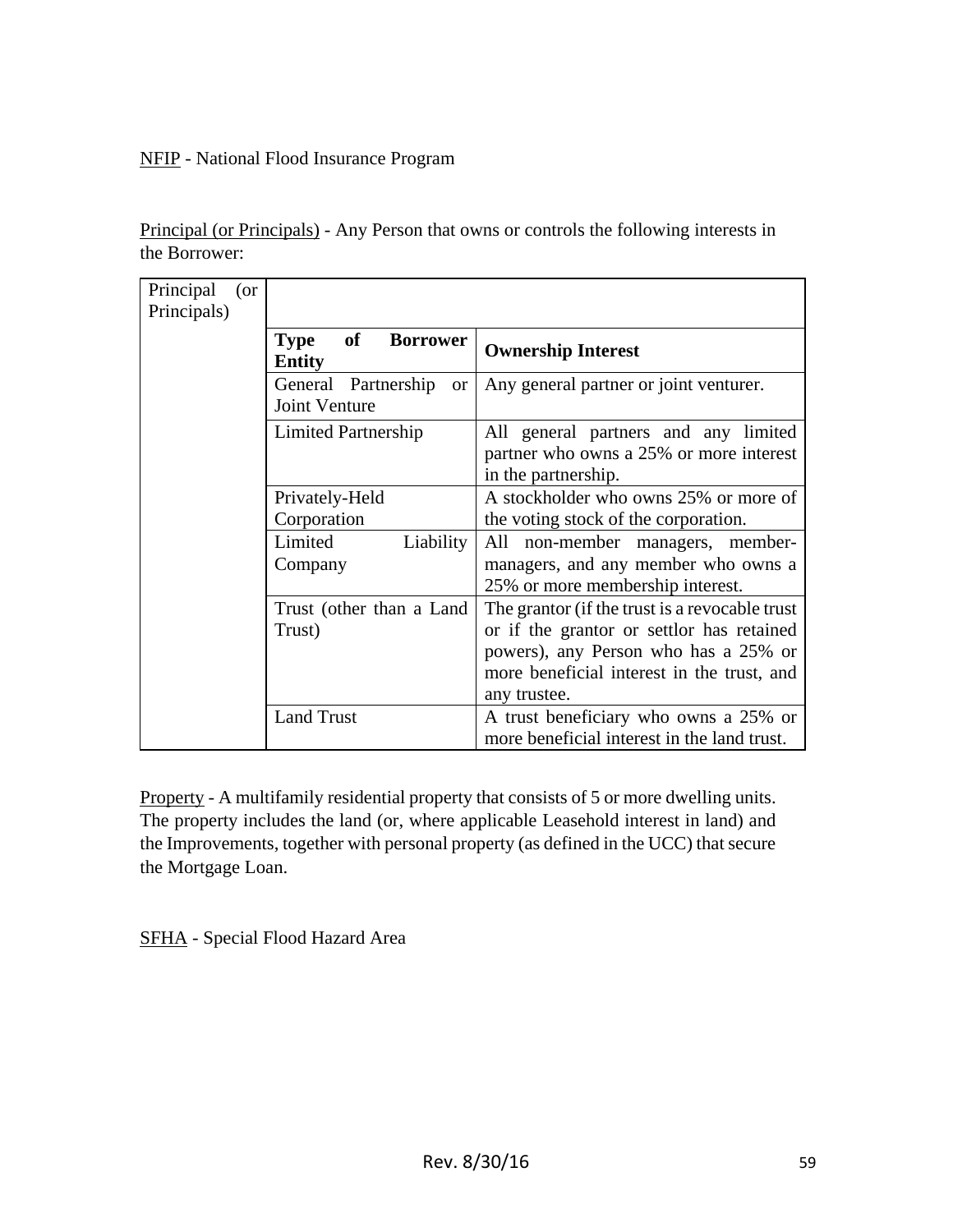#### **Exhibit A**

#### **Waiver Request - Insurance**

#### **Please complete this Waiver Request in its entirety and send, along with supporting documentation, to: InsuranceGroup@floridahousing.org**

| Date:                         | Servicer: |
|-------------------------------|-----------|
| <b>Borrower</b>               |           |
| Key Principle(s)              |           |
| /Sponsor(s)                   |           |
| <b>Property Name</b>          |           |
| <b>Property Address</b>       |           |
| Fannie Mae Loan No.           |           |
| <b>Other Fannie Mae Loans</b> |           |

| <b>Current Unpaid Principal Balance</b>    | No. of Buildings |
|--------------------------------------------|------------------|
| <b>Current Debt Service Coverage Ratio</b> | No. of Units     |
| Current Liquidity: Year: _____             | No. of Stories   |
| Current Net Worth: Year:                   | Year Built       |
| <b>Replacement Cost Value</b>              |                  |
| Date of Replacement Cost Valuation         |                  |
| <b>Effective Gross Income</b>              |                  |

#### *WAIVER REQUEST: For more than one waiver request, please duplicate box*

| Policy Effective          |                                                   |
|---------------------------|---------------------------------------------------|
| Dates                     |                                                   |
| <b>Blanket Policy?</b>    |                                                   |
| <b>Risk Retention</b>     | If yes, include name of Group.                    |
| Group or Risk             |                                                   |
| Purchasing Group?         |                                                   |
| <b>Waiver Requested</b>   |                                                   |
| <b>Guide Section</b>      |                                                   |
| Cost/Availability of      |                                                   |
| <b>Compliant Coverage</b> | Please provide a minimum of 3 quotes/declinations |
| Change in DSCR            | (see attached Excess Flood/DIC Waiver Checklist)  |
| with purchase of          |                                                   |
| compliant coverage        |                                                   |
| (every other year if      |                                                   |
| repeat waiver)            |                                                   |
|                           |                                                   |
| Recommendations           |                                                   |
| for Approval              |                                                   |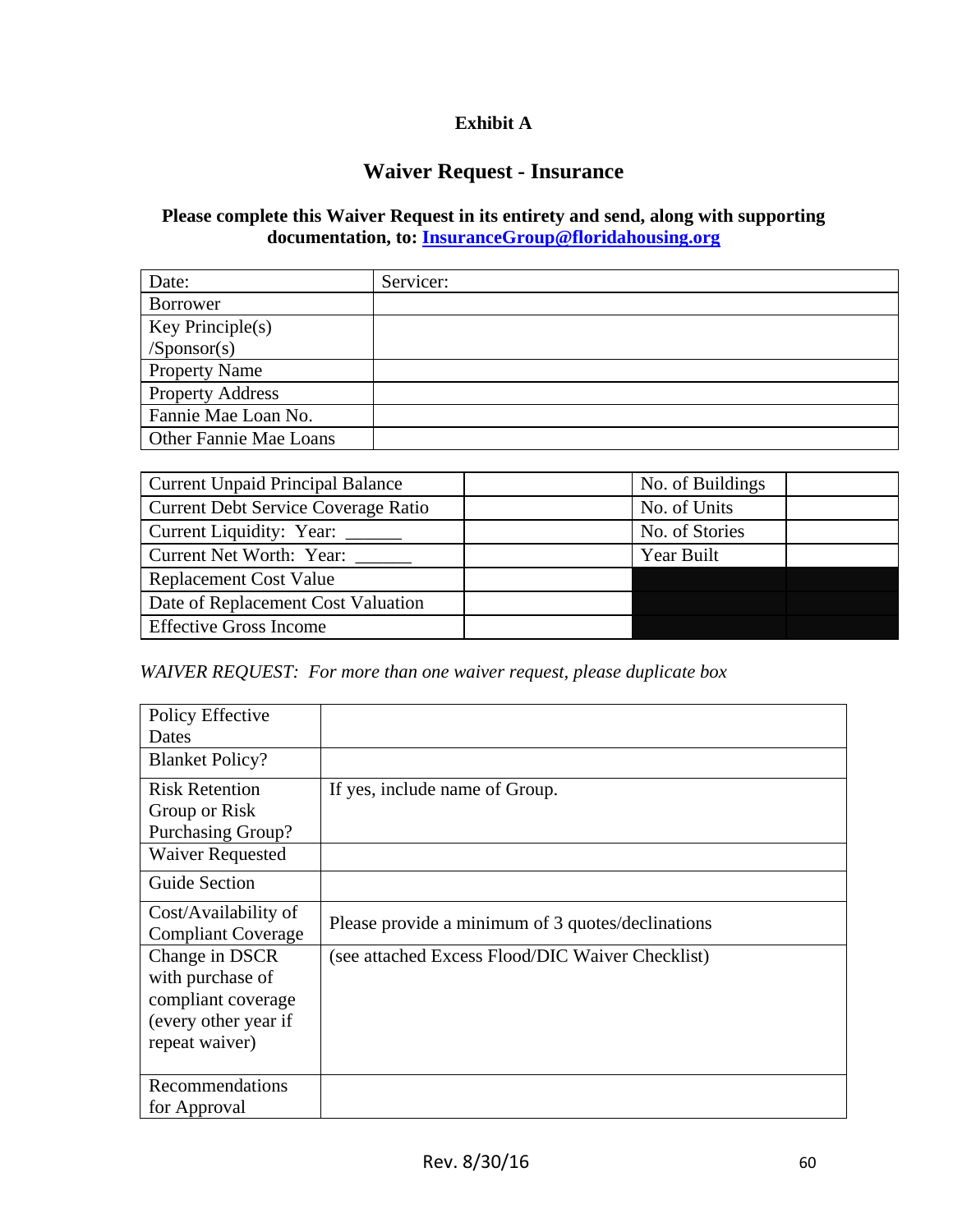| <b>Compelling Reasons</b> |  |
|---------------------------|--|
| <b>Servicer Supports</b>  |  |
| Waiver Approval)          |  |
|                           |  |

In addition to compelling reasons, Servicer supports the waiver request -

- For Ordinance or Law Waivers, please attach Zoning Report and Threshold Analysis (if applicable);
- For Blanket Waivers, please attach supporting documentation, including full analysis; and
- For All Waiver Requests, please include
	- o Acord 28, Acord 25, or MBA Evidence of Insurance form, as appropriate; and
	- o Borrower's Written Waiver Request or Copy of Notice to Borrower that Waiver is being requested.

#### **Recommended Approval (by Servicer):**

| Signature                             | Date                                                                        |
|---------------------------------------|-----------------------------------------------------------------------------|
|                                       |                                                                             |
| <b>Printed Name</b>                   |                                                                             |
| Title                                 |                                                                             |
|                                       |                                                                             |
|                                       | Do not write below – for FHFC use only                                      |
| Waiver request is:<br>approved        | denied                                                                      |
| If approved, waiver is effective for: | 12 months or policy renewal, whichever is less<br>Entire mortgage loan term |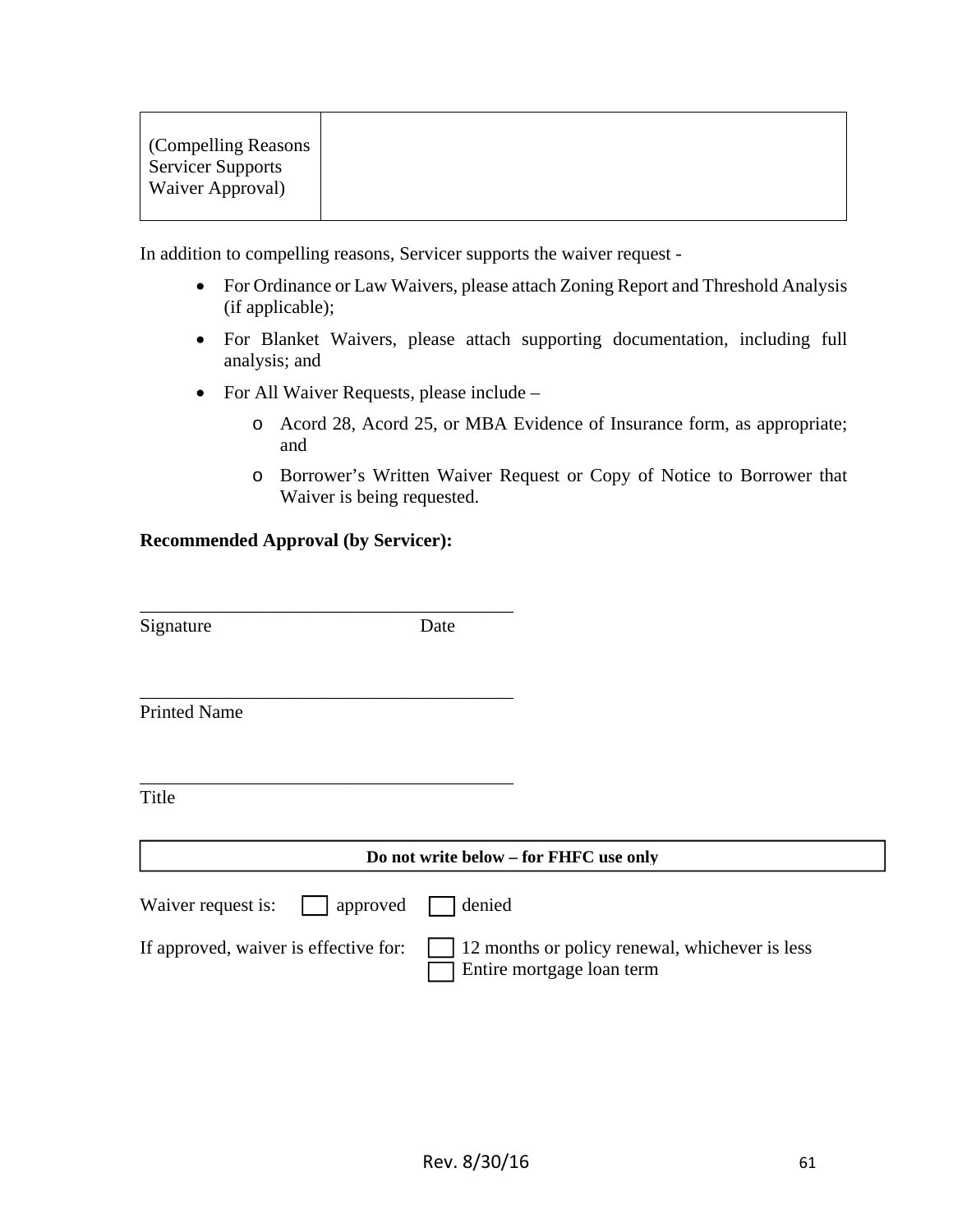### Comments:

| Signature           | Date |
|---------------------|------|
|                     |      |
|                     |      |
|                     |      |
| <b>Printed Name</b> |      |
|                     |      |
|                     |      |
|                     |      |
| Title               |      |